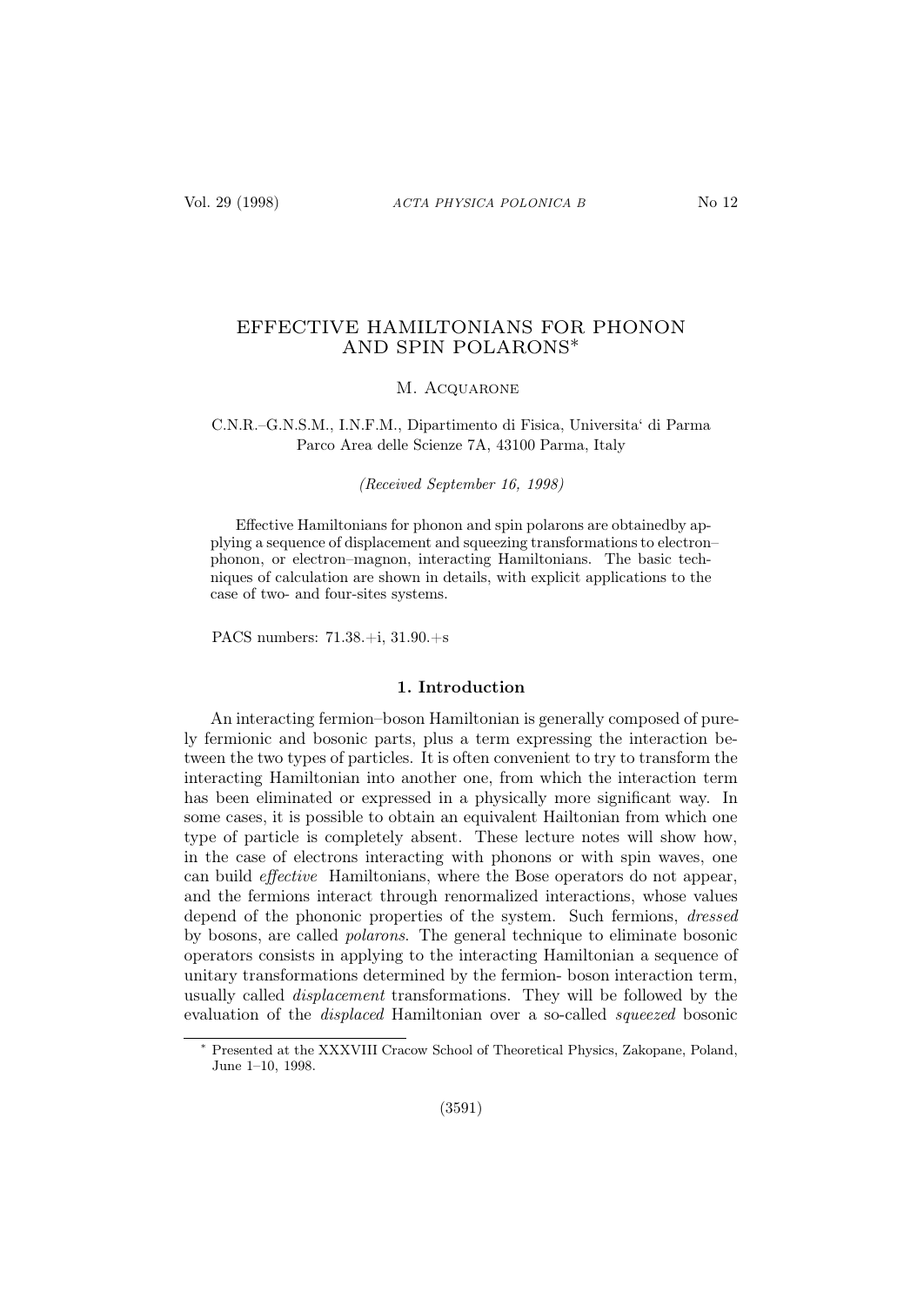wavefunction, which is a generalization of the harmonic oscillator wavefunction. We shall consider two types of bosons: the phonons and the antiferromagnetic spin waves (or magnons). Their physical effects are quite different, but the formalism is the same in both cases. Therefore we shall first treat in some details the phonon polarons, to establish the procedure. When dealing with the spin waves case, we shall take advantage of many results obtained for the phonon case. As these notes are intended for didactical purposes, we shall not deal with the phenomenology of polarons in real materials.

### 2. The electron–phonon Hamiltonian

Our starting point will be the so called Hubbard–Holstein Hamiltonian:

$$
H = H_{\rm el} + H_{\rm ph} + H_{\rm el-ph} \,, \tag{1}
$$

where, in standard notation, the electronic term in the lattice site representation reads:

$$
H_{\rm el} = \sum_{i\sigma} \varepsilon_i n_{i\sigma} + \sum_{i\langle j\rangle\sigma} t_{ij} c_{i\sigma}^\dagger c_{j\sigma} + U \sum_i n_{i\uparrow} n_{i\downarrow} + \sum_{i\langle j\rangle} V_{ij} n_i n_j \,,\qquad(2)
$$

 $\varepsilon_i$  is the atomic on-site energy; U is the Hubbard on-site repulsion energy acting between two particles with opposite spins occupying the same lattice site *i*, while  $V_{ij}$  is the inter-site charge interaction, and  $n_i = \sum_{\sigma} n_{i\sigma}$ . We shall use, according to conveniency, both the sum over sites  $\sum_{i\langle j\rangle}$ , meaning summing over the z nearest neighbours  $\langle i \rangle$  of each site  $i(i = 1...N)$ , and the sum over  $\langle i, j \rangle$  bonds  $\sum_{\langle ij \rangle}$ .

The free phonon term is a harmonic oscillator for the deformations  $u_i$  of the sites. In terms of the eigenmodes  $u_q = 1/\sqrt{N} \sum_j u_j \exp(iqR_j)$  and the associated momenta  $P_q$  of the vibrating mass M at frequency  $\Omega_q$  it reads

$$
H_{\rm ph} = \sum_{q} \frac{P_q P_{-q}}{2M} + \frac{M}{2} \sum_{q} \Omega_q^2 u_q u_{-q}.
$$
 (3)

We shall quantize the deformations and momenta introducing Bose operators  $b_q, b_q^{\dagger}$  according to the standard rules, yielding:

$$
u_q = \sqrt{\frac{\hbar}{2M\Omega_q}} \left( b_{-q}^\dagger + b_q \right) , \qquad P_q = i\sqrt{\frac{\hbar\Omega_q}{2M}} \left( b_{-q}^\dagger - b_q \right) . \tag{4}
$$

Notice the characteristic length  $L_q = \sqrt{\hbar/2M\Omega_q}$ . The local phonon operators  $b_j^{\dagger}, b_j$  are derived from  $b_q, b_q^{\dagger}$  by Fourier transform:

$$
b_j^{\dagger} = 1/\sqrt{N} \sum_q b_q^{\dagger} \exp\left(-i q R_j\right).
$$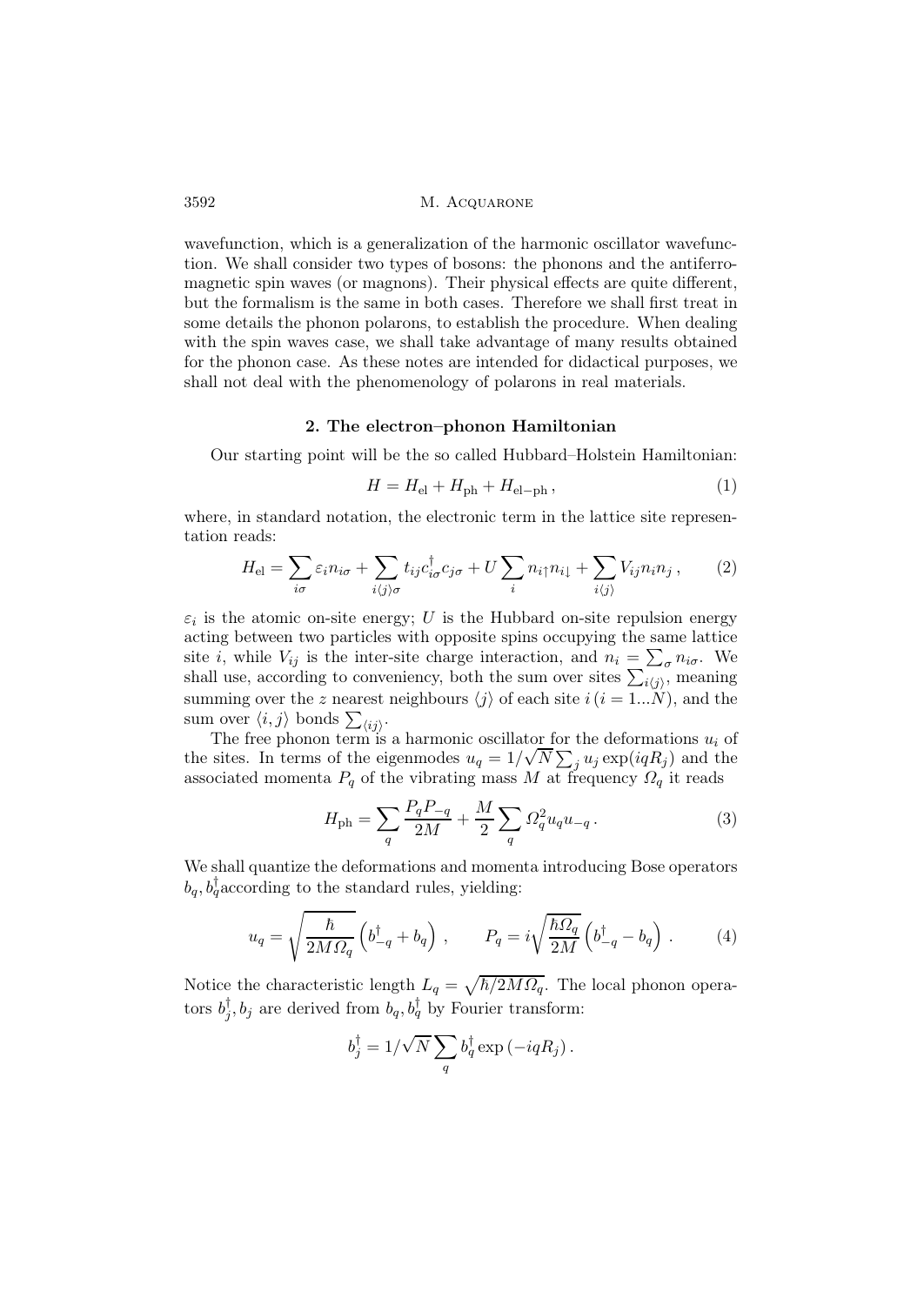The phonon Hamiltonian is then diagonalized as:

$$
H_{\rm ph} = \sum_{q} \hbar \Omega_{q} \left( b_{q}^{\dagger} b_{q} + \frac{1}{2} \right) . \tag{5}
$$

In the following we shall also consider the case of dispersionless phonons, which model the optical phonons, implying  $\Omega_q \to \Omega$ ,  $L_q \to L$ .

The interacting Hamiltonian will be assumed of the Holstein type [1], *i.e.* a local interaction of strength G betwen the site charge density  $n_i$  and its deformation  $u_i$ :

$$
H_{\rm el-ph} = G \sum_j u_j n_j = g \sum_j \left( b_j^{\dagger} + b_j \right) n_j = \hbar \Omega \gamma \sum_j \left( b_j^{\dagger} + b_j \right) n_j, \quad (6)
$$

where  $g = GL$  and  $\gamma = g/\hbar\Omega$ . The mixed form, where only the Bose operators are Fourier transformed, will also be used, yielding:

$$
H_{\rm el-ph} = \hbar \Omega \gamma \sum_{q} \left( b_{-q}^{\dagger} + b_{q} \right) \left[ \frac{1}{\sqrt{N}} \sum_{j} n_{j} e^{iqR_{j}} \right] = \hbar \Omega \gamma \sum_{q} \left( b_{-q}^{\dagger} + b_{q} \right) n_{q}.
$$
\n(7)

Let us remark that  $n_q$  introduced above equals  $\sqrt{N}$  times the true Fourier tranform of  $n<sub>j</sub>$ . To have a physical understanding of the formalism, let us consider simple cases: the dimer [2], consisting of two ions at the sites  $R_i$  $(j = 1, 2)$  spaced by a. Its Brillouin zone consists of two points:  $q = 0, \pi/a$ . Then  $b_0 = (b_1 + b_2) / \sqrt{2}$  and  $b_{\pi/a} = (b_1 - b_2) / \sqrt{2}$  while the interaction term becomes:

$$
H_{\rm el-ph} = \frac{\hbar \Omega \gamma}{\sqrt{2}} \left[ (n_1 + n_2) \left( b_0^{\dagger} + b_0 \right) + (n_1 - n_2) \left( b_{\pi/a}^{\dagger} + b_{\pi/a} \right) \right]. \tag{8}
$$

We see that the zone center mode  $(q = 0)$  couples to the total charge, while the zone boundary one  $(q = \pi/a)$  couples to the charge transfer between the sites. The reader might work out the corresponding expressions for the four-site closed chain.

Our goal is to tranform  $H$  into a physically equivalent effective Hamiltonian  $H^*$  whose operatorial part is expected to have the same shape as  $H_{\text{el}}$ but with renormalized interaction parameters, and possibly the addition of fermionic interaction terms  $H_{\text{new}}$  which were not present in  $H_{\text{el}}$ :

$$
H^* = H_{\text{el}}\left(\varepsilon_i^*, t_{ij}^*, U^*, V_{ij}^*\right) + H_{\text{new}} + c - \text{number} \,. \tag{9}
$$

The renormalized interactions will contain the effect of the coupling with the phonons:

$$
\varepsilon_i^* = \varepsilon_i^* \left( \varepsilon_i, \Omega, g \right), \quad t_{ij}^* = t_{ij}^* \left( t_{ij}, \Omega, g \right), \quad U^* = U^* \left( U, \Omega, g \right), \quad V_{ij}^* = V_{ij}^* \left( V_{ij}, \Omega, g \right). \tag{10}
$$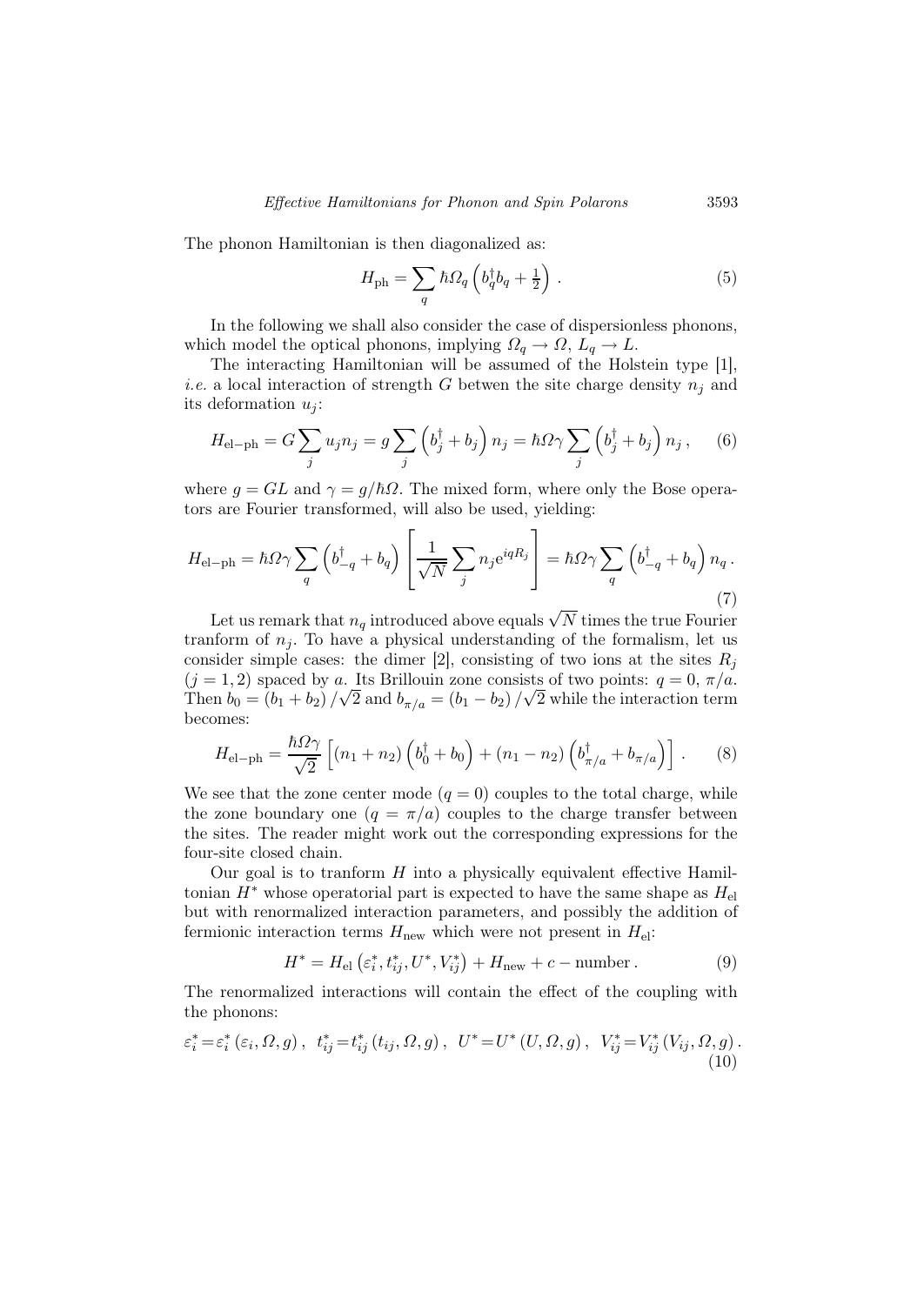Thus the final polaronic Hamiltonian will describe fermions "dressed" by bosons, and therefore interacting between themselves with different strengths than in the absence of bosons.

#### 3. The displacement transformation

The first reasonable step in our program might seem to be the diagonalization of H, by eliminating  $H_{el-ph}$ . Actually, we shall see that this procedure has serious physical drawbacks. However, let's follow it for the moment. The materials where polarons are supposed to exist, like high temperature superconductors  $[4]$   $(HTS)$  or colossal magnetoresistance compounds  $[5]$   $(CMR)$  have strong electron–phonon interactions. Therefore  $H_{el-ph}$  can not be dealt with perturbatively. One can instead try to get rid of it by applying to H a unitary transformation  $e^{R}$  such that  $e^{R^{\dagger}}e^{R} = 1$ (implying that the *generator* R is anti-Hermitian:  $R^{\dagger} = -R$ ). We hope that a proper choice of R will produce a transformed  $H<sup>T</sup> = e<sup>R</sup> H e<sup>-R</sup>$  from where  $H_{el-ph}$  has been removed. A comprehensive treatment of unitary transformations can be found in Ref. [3].

To devise the form of  $R$  we learn from the perturbative limit. Suppose we want to diagonalize the general Hamiltonian  $H = H_0 + xH_1$  where  $x \ll 1$ . We guess  $R = x\mathcal{R}$  and we develop  $e^{x\mathcal{R}}$  in series of commutators:

$$
H^{T} = e^{R} H e^{-R} = H + [x\mathcal{R}, H] + \frac{1}{2} [x\mathcal{R}, [x\mathcal{R}, H]] + \mathcal{O}(x^{3}).
$$
 (11)

In the perturbative limit, we neglect  $\mathcal{O}(x^3)$  and we eliminate the terms in  $H^T$  linear in x by imposing  $H_1 + [\mathcal{R}, H_0] = 0$ . Then  $H^T = H_0 (x^2/2) [\mathcal{R}, [\mathcal{R}, H_0]]$ . If  $\{|p\rangle\}$  and  $\{|n\rangle\}$  are complete sets of eigenstates of  $H_0$  with eigenvalues  $E_p, E_n$ , then from:

$$
\sum_{p,n} |p\rangle\langle p|\{H_1 + [\mathcal{R}, H_0]\}|n\rangle\langle n| = 0 \tag{12}
$$

it follows

$$
\sum_{p,n} |p\rangle \left[ \langle p|H_1|n\rangle - (E_p - E_n) \langle p|\mathcal{R}|n\rangle \right] \langle n| = 0 \tag{13}
$$

yielding the condition:

$$
\langle p|\mathcal{R}|n\rangle = \frac{\langle p|H_1|n\rangle}{(E_p - E_n)}
$$
(14)

which tells us that  $R$  has the same operatorial form as the perturbative term  $H_1$ , only with different coefficients, because R has to obey the anti-Hermiticity condition.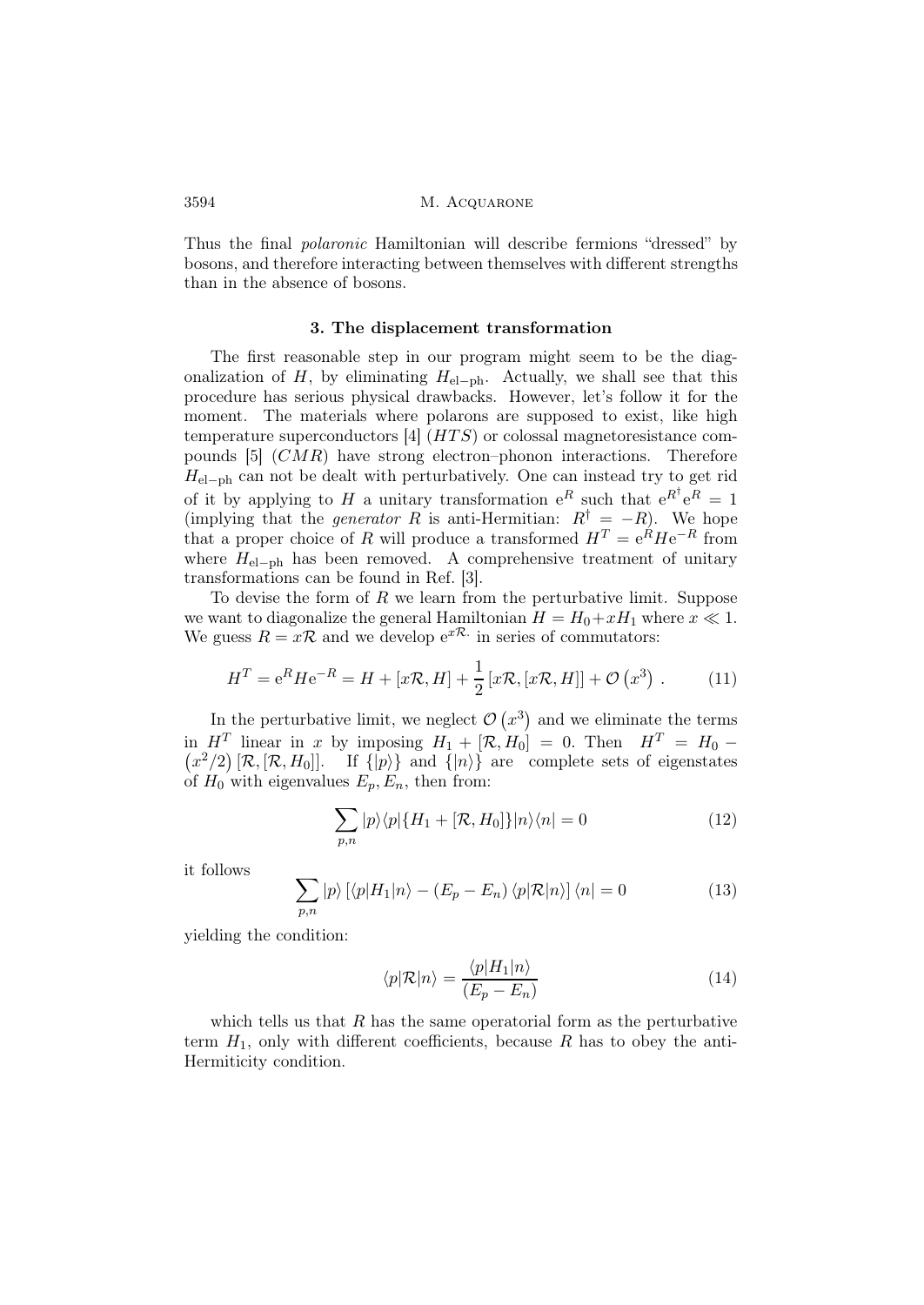In order to get rid of the Holstein term, then, let us apply to the Hamiltonian the unitary transformation generated by:

$$
R = \sum_{q} R_q = \gamma \sum_{q\sigma} \delta_q \left( b_{-q}^{\dagger} - b_q \right) n_q, \qquad (15)
$$

where the wavevector-dependent parameters  $\{\delta_q\}$  are, for the moment, undetermined. We have therefore as many generators as there are sites in the Bravais lattice, or as many points in the Brillouin zone. All generators commute among themselves. In the case of the dimer we have:

$$
R_0 = \delta_0 \frac{\gamma}{\sqrt{2}} (n_1 + n_2) \left( b_0^{\dagger} - b_0 \right) , \qquad R_{\pi/a} = \delta_{\pi/a} \frac{\gamma}{\sqrt{2}} (n_1 - n_2) \left( b_{\pi/a}^{\dagger} - b_{\pi/a} \right). \tag{16}
$$

We shall try to perform the transformation rigorously, *i.e.* without any truncation in the development of  $e^R$ .

To transform each term of the Hamiltonian, we have to know how the individual Bose and Fermi operators are transformed. Let us consider  $B_p^{(\dagger)} =$  $e^Rb_p^{(\dagger)}e^{-R},$  or

$$
B_p^{(\dagger)} = \{\exp[\sum_{jq\sigma} \gamma_q \delta_q \left(b_{-q}^{\dagger} - b_q\right) n_q]\} b_p^{(\dagger)} \{\exp[\sum_{jq\sigma} \gamma_q \delta_q \left(b_q - b_{-q}^{\dagger}\right) n_q]\} \,.
$$
\n(17)

By using the relation  $exp(X + Y) = exp(X) exp(Y) exp(-\frac{1}{2})$  $\frac{1}{2}[X, Y]$ , valid if  $[X, Y] = c$ −number, we can reduce Eq. (17) for, say,  $B_p$  to:

$$
B_p = \left[\exp(\gamma_p \delta_p b_p^{\dagger} n_{-p})\right] b_p \left[\exp(-\gamma_p \delta_p b_p^{\dagger} n_{-p})\right].\tag{18}
$$

If we develop the exponentials in series, Eq. (18) becomes a series of commutators  $B_p = b_p + [r, b_p] + \frac{1}{2} [r, [r, b_p]] + \frac{1}{3!} [r, [r, [r, b_p]]] + \dots$  with  $r = \gamma \delta_p b_p^{\dagger} n_{-p}$ .

Now,  $[r, b_p] = \gamma_p \delta_p n_{-p}$  *i.e.* a boson-independent term, so that all higher order commutators vanish, and we obtain (with a similar procedure for  $B_p^{\dagger}$ ):

$$
B_p = b_p - \gamma_p \delta_p n_{-p}, \qquad B_p^{\dagger} = b_p^{\dagger} - \gamma_p \delta_p n_p. \tag{19}
$$

The  $B_p^{(\dagger)}$  's are *displaced Bose operators:* they describe an oscillator whose equilibrium position has been displaced under the action of an external force. Here the force is due the coupling with the electronic charge. A textbook example is a harmonically oscillating charge acted upon by the electric field, while here the force is due to the coupling with the electronic charge. In the case of the dimer with dispersionless phonons we would obtain:

$$
(B_0, B_0^{\dagger}) = (b_0^{\dagger}, b_0) - \frac{\gamma}{\sqrt{2}} \delta_0(n_1 + n_2),
$$
  

$$
(B_{\pi/a}, B_{\pi/a}^{\dagger}) = (b_{\pi/a}^{\dagger}, b_{\pi/a}) - \frac{\gamma}{\sqrt{2}} \delta_{\pi/a}(n_1 - n_2).
$$
 (20)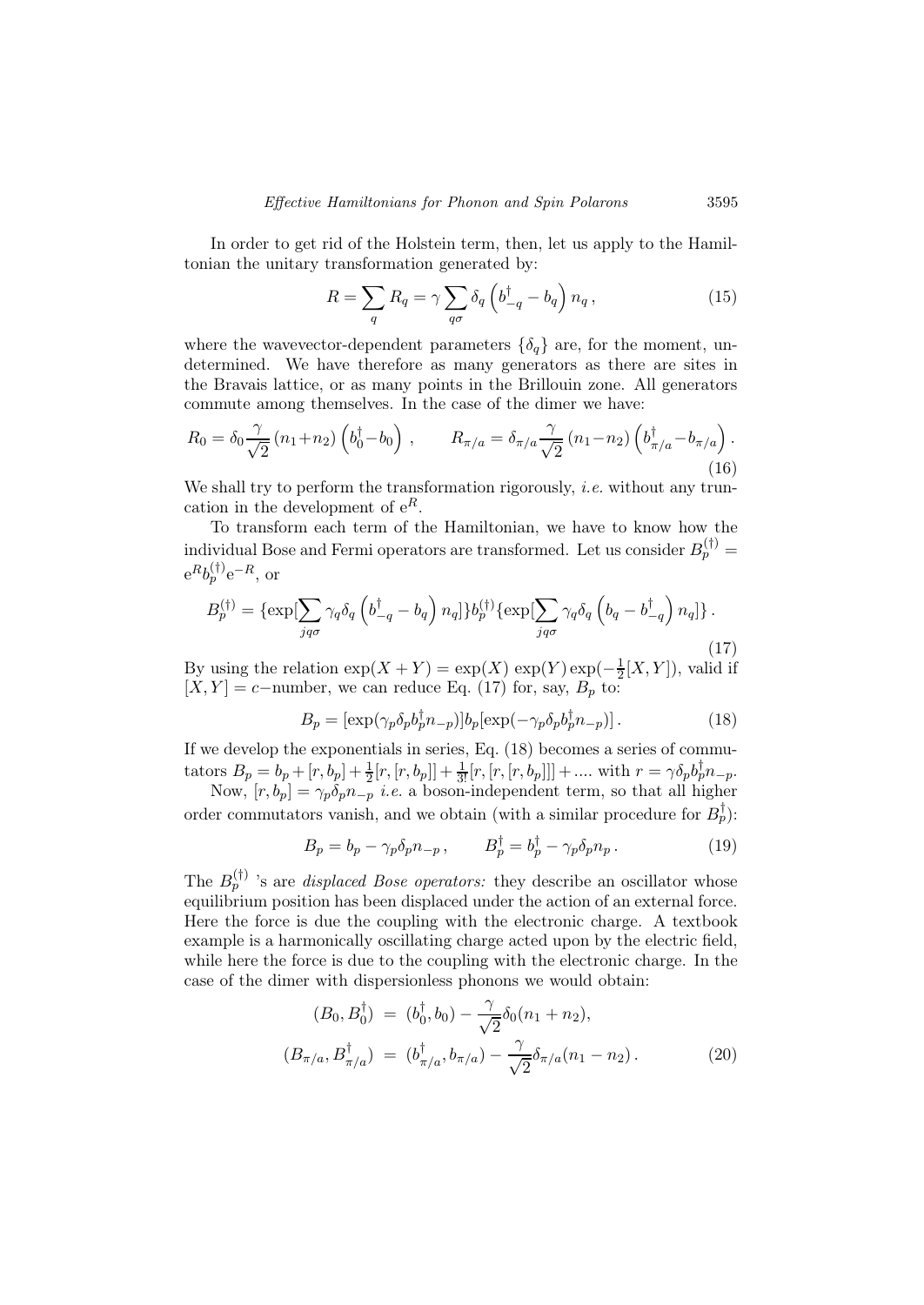When transforming the Fermi operators it is more convenient to use the real space representation for  $n_q$  yielding

$$
R = N^{-1/2} \sum_{jq\sigma} \gamma_q \delta_q \left( b_{-q}^{\dagger} - b_q \right) n_{j\sigma} \exp\left(iqR_j\right).
$$

The *displaced Fermi operators*  $C_{j\sigma}^{(\dagger)} = e^R c_{j\sigma}^{(\dagger)} e^{-R}$  are easily obtained by noting that the *n*-th order commutator in the development of  $C_{j\sigma}$  yields  $[(-1)N^{-1/2}\sum_q \delta_q\gamma_q\left(b_{-q}^{\dagger}-b_q\right)\exp{(iqR_j)}]^nc_{j\sigma}$  i.e. the n-th power of a bosonic operator [...]<sup>n</sup> times the same Fermi operator  $c_{j\sigma}$  to be transformed. The case for the creation operator  $C_{j\sigma}^{\dagger}$  is similar, but for lacking the factor (-1) inside [...]<sup>n</sup> and having  $c_{j\sigma}^{\dagger}$  in place of  $c_{j\sigma}$ . Therefore the series of commutators can be summed to an exponential of the bosonic operator, yielding

$$
C_{j\sigma}^{\dagger} = c_{j\sigma}^{\dagger} \exp\left[\frac{1}{\sqrt{N}} \sum_{q} \delta_{q} \gamma_{q} \left(b_{-q}^{\dagger} - b_{q}\right) e^{iqR_{j}}\right]
$$

$$
C_{j\sigma} = c_{j\sigma} \exp\left[-\frac{1}{\sqrt{N}} \sum_{q} \delta_{q} \gamma_{q} \left(b_{-q}^{\dagger} - b_{q}\right) e^{iqR_{j}}\right].
$$
 (21)

We can now use the above results to transform the whole electron–phonon Hamiltonian.

## 4. The "displaced" Hamiltonian

Equation (21) implies that the number operators  $n_{j\sigma}$  are unaffected by the displacement transformation. The only term in  $H_{el}$  affected by the transformation is therefore the hopping term, yielding:

$$
e^{R} \sum_{l\langle j\rangle\sigma} t_{lj}c_{l\sigma}^{\dagger} c_{j\sigma} e^{-R} = \sum_{l\langle j\rangle\sigma} t_{lj} (e^{R} c_{l\sigma}^{\dagger} e^{-R}) (e^{R} c_{j\sigma} e^{-R})
$$

$$
= \sum_{l\langle j\rangle\sigma} c_{l\sigma}^{\dagger} c_{j\sigma} t_{lj} \exp\left[\frac{1}{\sqrt{N}} \sum_{q} \delta_{q} \gamma_{q} \left(b_{-q}^{\dagger} - b_{q}\right) (e^{iqR_{l}} - e^{iqR_{j}}\right]. \quad (22)
$$

A strong non-linear interaction with the phonons, which affects the hopping of the electrons, has been introduced by the transformation.

To see how the terms containing phononic operators are transformed, let us start from the free oscillator term:

$$
e^{R}\left[\sum_{q} \hbar \Omega_{q} \left(b_{q}^{\dagger} b_{q} + \frac{1}{2}\right)\right] e^{-R} = \sum_{q} \hbar \Omega_{q} \left[(b_{q}^{\dagger} - \gamma_{q} \delta_{q} n_{q})(b_{q} - \gamma_{q} \delta_{q} n_{-q}) + \frac{1}{2}\right]
$$

$$
= \sum_{q} \hbar \Omega_{q} \left[b_{q}^{\dagger} b_{q} + \frac{1}{2} - \gamma_{q} \delta_{q} n_{q} \left(b_{-q}^{\dagger} + b_{q}\right) + \gamma_{q}^{2} \delta_{q}^{2} n_{q} n_{-q}\right].
$$
(23)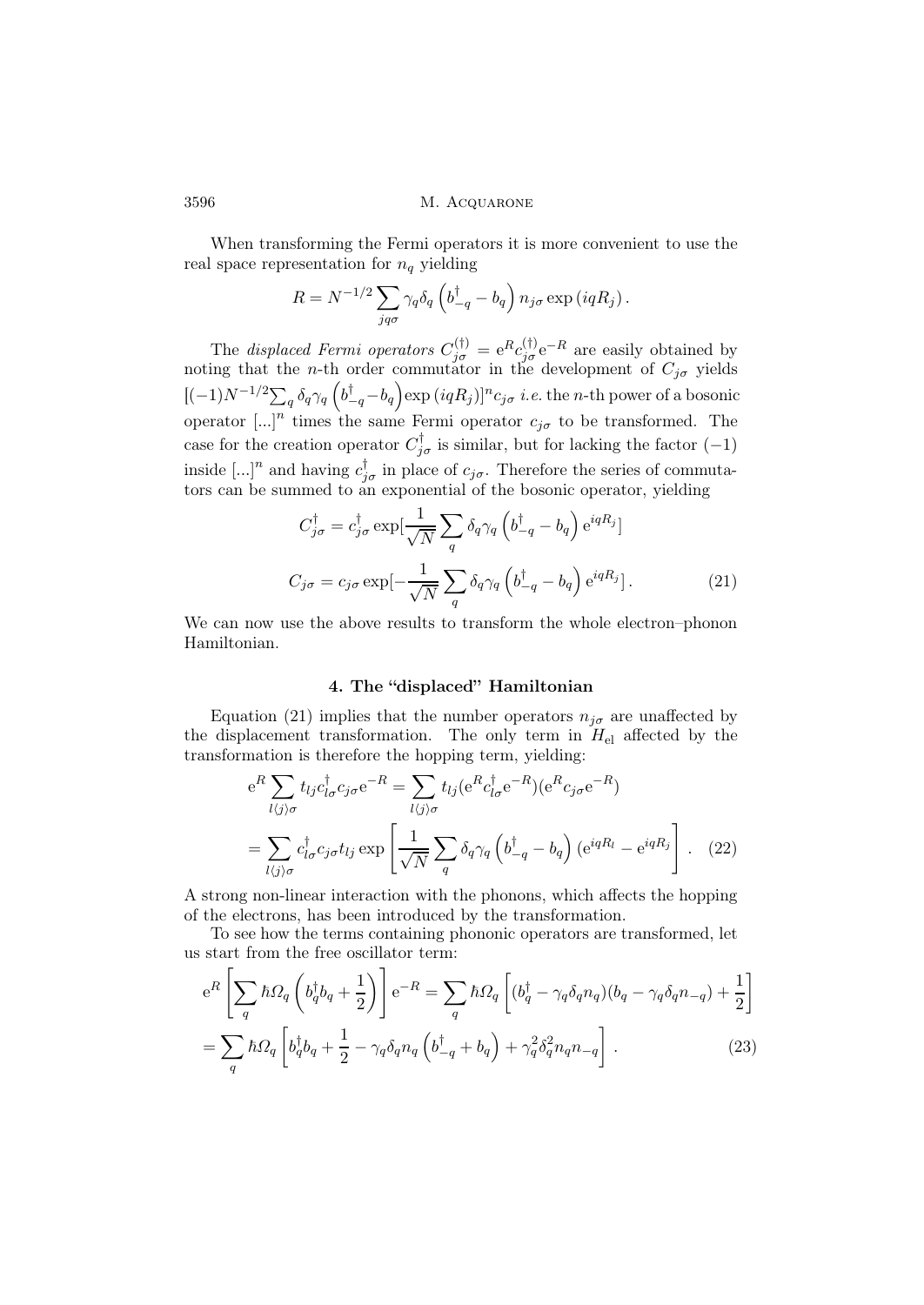The Holstein term yields:

$$
e^{R}\left[\sum_{q} \hbar \Omega_{q} \gamma_{q} \left(b_{-q}^{\dagger} + b_{q}\right) n_{q}\right] e^{-R} = \sum_{q} \hbar \Omega_{q} \left[\gamma_{q} \left(b_{-q}^{\dagger} + b_{q}\right) n_{q} - 2\gamma_{q}^{2} \delta_{q} n_{q} n_{-q}\right].
$$
\n(24)

By reordering the terms in Eqs. (23) and (24) we can write the total transformed phononic Hamiltonian  $H_{\text{ph}}^T = e^R [H_{\text{ph}} + H_{\text{el-ph}}] e^{-R}$  as:

$$
H_{\rm ph}^{T} = \sum_{q} \hbar \Omega_{q} \left( b_{q}^{\dagger} b_{q} + \frac{1}{2} \right) + \sum_{q} \hbar \Omega_{q} \gamma_{q} \left( b_{-q}^{\dagger} + b_{q} \right) n_{q} \left( 1 - \delta_{q} \right) - \sum_{q} \hbar \Omega_{q} \gamma_{q}^{2} \delta_{q} \left( 2 - \delta_{q} \right) n_{q} n_{-q} . \tag{25}
$$

We see that  $H_{\text{ph}}^T$  has a pure fermionic term in addition to the free oscillator and Holstein terms. The Holstein term might be cancelled if we chose  $\delta_q = 1$  for any q. This was indeed the historic reason for which Lang and Firsov, who first introduced [6] the displacement transformation, made that choice for  $\delta_q$ , realising the *complete displacement transformation* (CDT). We shall follow a different approach, by letting, for the moment,  $\delta_q$  undetermined. The most interesting term in  $H_{\text{ph}}^T$  is the last one, which, going back to the real space representation, reads:

$$
\sum_{q} \hbar \Omega_{q} \gamma_{q}^{2} \delta_{q} (2 - \delta_{q}) n_{q} n_{-q} = \sum_{j} (n_{j} + 2n_{j} \gamma_{j} \mu_{j}) \left[ \frac{1}{N} \sum_{q} \hbar \Omega_{q} \gamma_{q}^{2} \delta_{q} (2 - \delta_{q}) \right]
$$

$$
+ \sum_{j} \sum_{l \neq j} n_{j} n_{l} \left[ \frac{1}{N} \sum_{q} \hbar \Omega_{q} \gamma_{q}^{2} \delta_{q} (2 - \delta_{q}) e^{iq(R_{j} - R_{l})} \right]. \tag{26}
$$

We find phonon-induced contributions to the on- site atomic energy  $(\approx n_j)$ , to the on-site Hubbard interaction  $(\approx n_j \uparrow n_{j\downarrow})$ , and to the intersite Coulomb interaction  $(\approx n_j n_l)$ . Collecting all contributions, we write the *displaced* Hamiltonian  $H^T \equiv e^R (H_{\text{el}} + H_{\text{ph}} + H_{\text{el-ph}}) e^{-R}$  as:

$$
H^{T} = \sum_{j\sigma} \varepsilon_{j}^{*} n_{j\sigma} + \sum_{i < j > \sigma} t_{ij}^{*} c_{i\sigma}^{\dagger} c_{j\sigma} + U^{*} \sum_{j} n_{j\uparrow} n_{j\downarrow} + \sum_{i < j >} V_{ij}^{*} n_{i} n_{j} + \sum_{q} \hbar \Omega_{q} \left( b_{q}^{\dagger} b_{q} + \frac{1}{2} \right) + \sum_{q} \hbar \Omega_{q} \gamma_{q} \left( b_{-q}^{\dagger} + b_{q} \right) n_{q} \left( 1 - \delta_{q} \right) (27)
$$

where the phonon-renormalized interactions read:

$$
\varepsilon_j^* = \varepsilon_j - \frac{1}{N} \sum_q \hbar \Omega_q \gamma_q^2 \delta_q (2 - \delta_q) , \qquad (28)
$$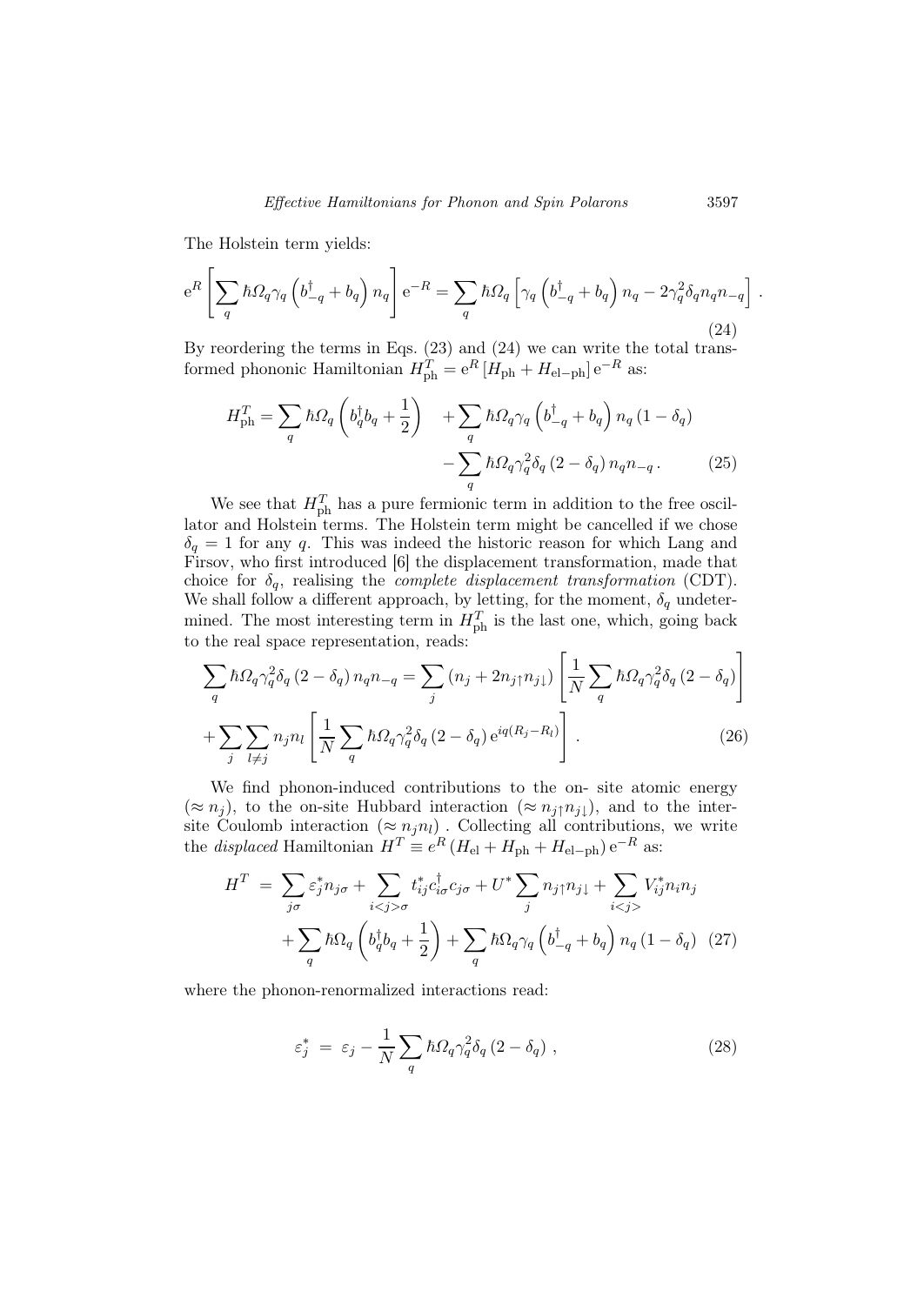$$
U_j^* = U_j - 2\left(\frac{1}{N}\right) \sum_q \hbar \Omega_q \gamma_q^2 \delta_q (2 - \delta_q) , \qquad (29)
$$

$$
V_{jl}^{*} = V_{jl} - \frac{1}{N} \sum_{q} \hbar \Omega_{q} \gamma_{q}^{2} \delta_{q} (2 - \delta_{q}) e^{iq(R_{j} - R_{l})}.
$$
 (30)

As the physical values of  $\delta_q$  are between 0 and 1, the additional terms decrease the values of the bare interactions. The effect might be so large as to change the sign of U and  $V_{jl}$  from positive to negative, with drastic effects on the physics. Moreover, while the bare  $V_{jl}$  vanishes if j and l are not first neighbours, in the additional contribution there is no constraint on  $j$ and  $l$ : the phonons produce an undamped long range oscillating interaction between the charges on the various sites. Here one can appreciate the importance of not adopting the Lang–Firsov choice  $\delta_q \to 1$  for any q. Indeed, in that case one would have (recalling  $\gamma_q = g/\hbar\Omega_q$  and defining  $\Delta_{jl} = 0$  if  $j \neq l$ :

$$
V_{jl}^* \Longrightarrow V_{jl} - \frac{1}{N} \sum_{q} \hbar \Omega_q \gamma_q^2 e^{iq(R_j - R_l)} = V_{jl} - g^2 \Delta_{jl} = V_{jl}.
$$
 (31)

Namely, the long range interaction disappears in the CDT case. For hystorical reasons, a number of characteristic quantities in the polaron literature has been introduced just for CDT where:

$$
\varepsilon_j^* \Longrightarrow \varepsilon_j - \hbar \Omega \gamma^2 = \varepsilon_j - \frac{g^2}{\hbar \Omega}, \qquad U_j^* \Longrightarrow U_j - 2\frac{g^2}{\hbar \Omega}.
$$
 (32)

The quantity  $g^2/\hbar\Omega$  is called *polaronic shift* or *polaron binding energy*, being the phonon-induced shift of the atomic energy, *i.e.* the additional attractive energy which each site acquires due to the phonons. Given this interpretation of  $g^2/\hbar\Omega$  one can ask how many phonons dress a polaron. An intuitive answer is provided by dividing the polaron binding energy by the energy  $\hbar\Omega$ of each phonon. The result  $(g/\hbar\Omega)^2$  is called the Huang–Rhys factor. Its evaluation for arbitrary  $\delta_q$  will be given later on (see Eq. (57)).

### 4.1. Applications to two- and four-site systems

Let us see now how this general formalism reads when applied to the dimer case [2] with  $\Omega_q \to \Omega \left( \gamma_q \to \gamma \right)$ . The transformed Bose operators are now:

$$
B_0^{(\dagger)} = b_0^{(\dagger)} - \frac{\delta_0 \gamma_0}{\sqrt{2}} (n_1 + n_2) , \qquad B_{\pi/a}^{(\dagger)} = b_{\pi/a}^{(\dagger)} - \frac{\delta_{\pi/a} \gamma_{\pi/a}}{\sqrt{2}} (n_1 - n_2) \quad (33)
$$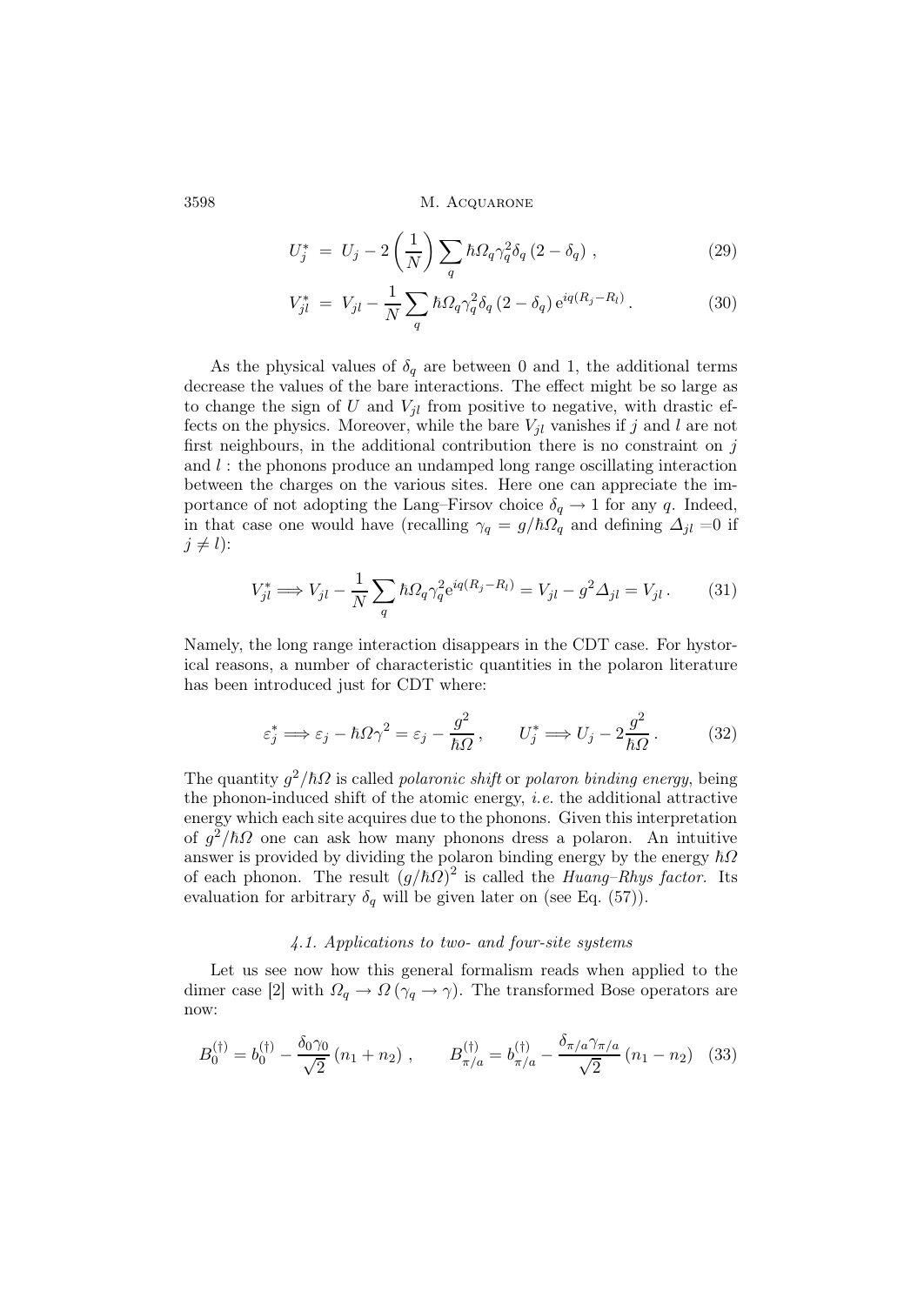so that the phonon-depending part of the transformed Hamiltonian,  $H_{\text{ph}}^{T}$ , is:

$$
H_{\rm ph}^{T} = e^{(R_{0} + R_{\pi/a})} (H_{\rm ph} + H_{\rm el-ph}) e^{-(R_{0} + R_{\pi/a})} = \hbar \Omega \left( B_{0}^{\dagger} B_{0} + B_{\pi/a}^{\dagger} B_{\pi/a} + 1 \right)
$$
  
+ 
$$
\frac{\hbar \Omega \gamma}{\sqrt{2}} \left[ (1 - \delta_{0}) \left( B_{0}^{\dagger} + B_{0} \right) (n_{1} + n_{2}) + (1 - \delta_{\pi/a}) \left( B_{\pi/a}^{\dagger} - B_{\pi/a} \right) (n_{1} - n_{2}) \right]
$$
  
- 
$$
\frac{\hbar \Omega \gamma^{2}}{2} \left[ \delta_{0} (2 - \delta_{0}) (n_{1} + n_{2})^{2} + \delta_{\pi/a} (2 - \delta_{\pi/a}) (n_{1} - n_{2})^{2} \right].
$$
 (34)

As  $[H_{\text{el}}, (n_1 + n_2)] = 0$ , then  $e^{R_0} H_{\text{el}} e^{-R_0} = H_{\text{el}}$ , and we can choose  $\delta_0 = 1$ which minimizes the  $q = 0$  contribution to  $H_{\text{ph}}^T$ . This can not be done for  $\delta_{\pi/a}$  because the Fermi operators are transformed into

$$
C_{1\sigma}^{\dagger} = c_{1\sigma}^{\dagger} e^{\delta_{\pi/a} \gamma \left(b_{\pi/a}^{\dagger} - b_{\pi/a}\right) / \sqrt{2}}, \qquad C_{1\sigma} = c_{1\sigma} e^{-\delta_{\pi/a} \gamma \left(b_{\pi/a}^{\dagger} - b_{\pi/a}\right) / \sqrt{2}},
$$
  
\n
$$
C_{2\sigma}^{\dagger} = c_{2\sigma}^{\dagger} e^{\delta_{\pi/a} \gamma \left(b_{\pi/a}^{\dagger} - b_{\pi/a}\right) / \sqrt{2}}, \qquad C_{2\sigma} = c_{2\sigma} e^{\delta_{\pi/a} \gamma \left(b_{\pi/a}^{\dagger} - b_{\pi/a}\right) / \sqrt{2}}.
$$
 (35)

After these transformations, the hopping term reads:

$$
t\sum_{\sigma} \left( C_{1\sigma}^{\dagger} C_{2\sigma} + C_{2\sigma}^{\dagger} C_{1\sigma} \right) = t \cosh \left[ \sqrt{2} \gamma \delta_{\pi/a} \left( b_{\pi/a}^{\dagger} - b_{\pi/a} \right) \right] \sum_{\sigma} \left( c_{1\sigma}^{\dagger} c_{2\sigma} + c_{2\sigma}^{\dagger} c_{1\sigma} \right) + t \sinh \left[ \sqrt{2} \gamma \delta_{\pi/a} \left( b_{\pi/a}^{\dagger} - b_{\pi/a} \right) \right] \sum_{\sigma} \left( c_{1\sigma}^{\dagger} c_{2\sigma} - c_{2\sigma}^{\dagger} c_{1\sigma} \right)
$$
(36)

while the renormalized Coulomb interactions are:

$$
\varepsilon_j^* = \varepsilon_j - \frac{\hbar \Omega \gamma^2}{2} \left[ 1 + \delta_{\pi/a} \left( 2 - \delta_{\pi/a} \right) \right],
$$
  
\n
$$
U_j^* = U_j - \hbar \Omega \gamma^2 \left[ 1 + \delta_{\pi/a} \left( 2 - \delta_{\pi/a} \right) \right],
$$
  
\n
$$
V_{ij}^* = V_{ij} - \frac{\hbar \Omega \gamma^2}{2} \left[ 1 - \delta_{\pi/a} \left( 2 - \delta_{\pi/a} \right) \right].
$$
\n(37)

Notice that, consistently with Eq. (2) one has to write the total intersite Coulomb term for the dimer as  $\sum_{j\langle l\rangle} V_{jl} n_j n_l = V_{12} n_1 n_2 + V_{21} n_2 n_1 =$  $2V_{12}n_1n_2$ .

To see in a concrete example the long range nature of  $V_{ij}^*$  let us consider the four-site chain with  $\Omega_q \to \Omega$ . There are two orders of neighbours: for nearest neighbours  $|R_j - R_l| = a$  and:

$$
V_{i,i+1}^{*} = V_{i,i+1} - \frac{\hbar \Omega \gamma^2}{4} \left[ \delta_0 \left( 2 - \delta_0 \right) - \delta_{\pi/a} \left( 2 - \delta_{\pi/a} \right) \right]. \tag{38}
$$

For second neighbours  $|R_j - R_l| = 2a$  and  $V_{ij}^*$  has only the long range part, reading:

$$
V_{i,i+2}^{*} = -\frac{\hbar \Omega \gamma^2}{4} \left[ \delta_0 \left( 2 - \delta_0 \right) - 2\delta_{\pi/2a} \left( 2 - \delta_{\pi/2a} \right) + \delta_{\pi/a} \left( 2 - \delta_{\pi/a} \right) \right].
$$
 (39)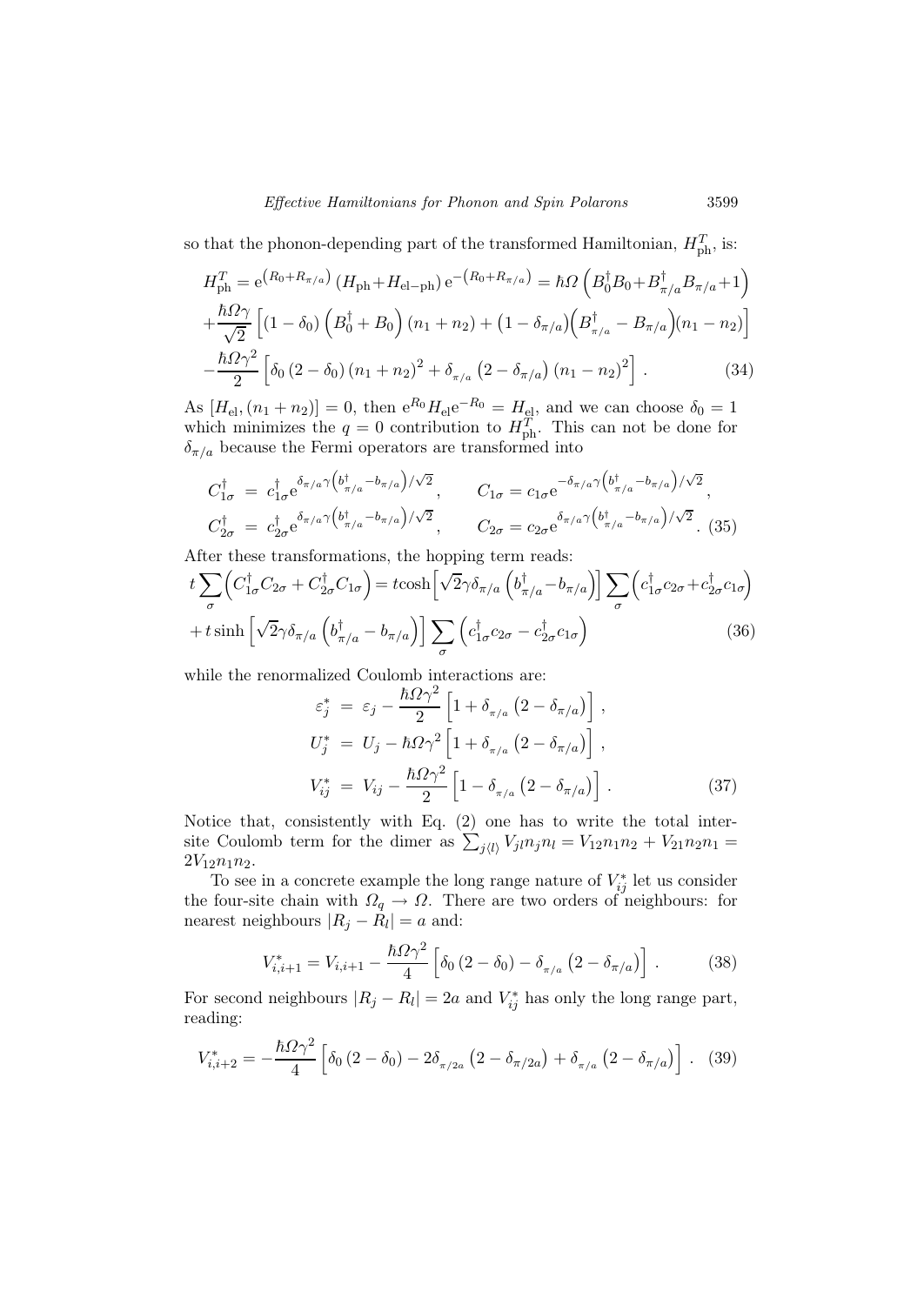Due to the periodic boundary conditions imposed on the chain, the third neighbours coincide with the first ones.

### 4.2. The phonon subsystem

Before continuing to study how the electrons are influenced by the phonons, it is interesting to consider briefly the inverse problem, *i.e.* how the phonons respond to the electrons [7]. Let us select from Eq. (27) the phonondepending terms:

$$
H_{\rm ph}^{T} = \sum_{q} \hbar \Omega_{q} \left( b_{q}^{\dagger} b_{q} + \frac{1}{2} \right) + \frac{1}{\sqrt{N}} \sum_{j q \sigma} \hbar \Omega_{q} \gamma_{q} \left( 1 - \delta_{q} \right) \left( b_{-q}^{\dagger} - b_{q} \right) n_{j \sigma} e^{iqR_{j}}
$$
  
+ 
$$
\sum_{\langle j l \rangle \sigma} t_{j l} \cosh \left[ \frac{1}{\sqrt{N}} \sum_{q} \delta_{q} \gamma_{q} \left( b_{-q}^{\dagger} - b_{q} \right) \left( e^{iqR_{j}} - e^{iqR_{l}} \right] \left( c_{j \sigma}^{\dagger} c_{l \sigma} + c_{l \sigma}^{\dagger} c_{j \sigma} \right)
$$
  
+ 
$$
\sum_{\langle j l \rangle \sigma} t_{j l} \sinh \left[ \frac{1}{\sqrt{N}} \sum_{q} \delta_{q} \gamma_{q} \left( b_{-q}^{\dagger} - b_{q} \right) \left( e^{iqR_{j}} - e^{iqR_{l}} \right] \left( c_{j \sigma}^{\dagger} c_{l \sigma} - c_{l \sigma}^{\dagger} c_{j \sigma} \right).
$$
  
(40)

In the hopping term we have switched from site to bond sum. We shall develop  $H_{\rm ph}^T$  in mean field approximation  $(MFA:AB \approx A\langle B\rangle + B\langle A\rangle - \langle A\rangle\langle B\rangle)$ , under the assumption that there are no spontaneous currents  $(\langle c_{j\sigma}^{\dagger} c_{l\sigma}$  $c_{J\sigma}^{\dagger}c_{J\sigma}$  = 0) and that translational invariance holds  $(\langle c_{J\sigma}^{\dagger}c_{J\sigma} \rangle = \langle c_{J\sigma}^{\dagger}c_{J\sigma} \rangle)$ . Let us define

$$
\tau_{jl}(\{\delta_q\}) \equiv \left\langle \cosh\left[\frac{1}{\sqrt{N}}\sum_q \delta_q \gamma_q \left(b_{-q}^\dagger - b_q\right) \left(e^{iqR_j} - e^{iqR_l}\right] \right\rangle, \qquad (41)
$$

where the expectation value is to be taken over an appropriate phonon state. If we take the phonon vacuum, as shown in the equation (82) later on,  $\tau \equiv \exp\left\{-N^{-1}\sum_q \gamma_q^2 \delta_q^2\left[1-\cos\left(qa\right)\right]\right\}$  independently of  $j,l.$  The MFA form of the displaced hopping term  $H_{\text{hop}}^T$  reads:

$$
H_{\text{hop}}^{T} = -\sum_{j\langle l\rangle\sigma} t_{jl}\tau_{jl}\langle c_{j\sigma}^{\dagger}c_{l\sigma}\rangle + \sum_{j\langle l\rangle\sigma} t_{jl}\tau_{jl}c_{j\sigma}^{\dagger}c_{l\sigma}
$$

$$
+2\sum_{j\langle l\rangle\sigma} t_{jl}\langle c_{j\sigma}^{\dagger}c_{l\sigma}\rangle \cosh\left[\frac{1}{\sqrt{N}}\sum_{q} \delta_{q}\gamma_{q}\left(b_{-q}^{\dagger}-b_{q}\right)\left(e^{iqR_{j}}-e^{iqR_{l}}\right]\right]. (42)
$$

The first line of Eq. (42) contributes to the effective electronic Hamiltonian, while the second one to its phononic counterpart. Indeed, the purely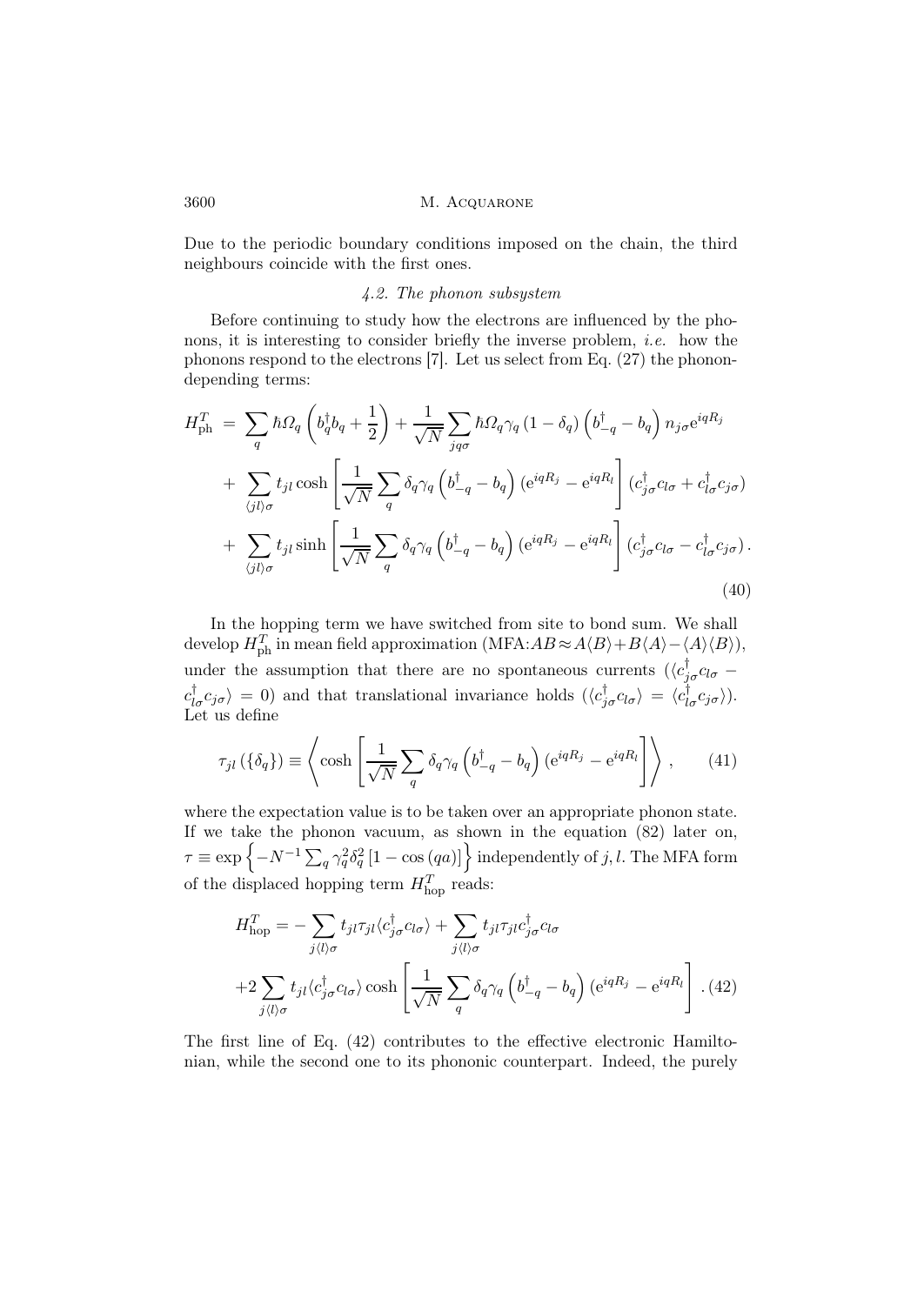phononic MFA Hamiltonian now reads:

$$
H_{\rm ph}^{T} = \sum_{q} \hbar \Omega_{q} \left( b_{q}^{\dagger} b_{q} + \frac{1}{2} \right) + \sum_{j q \sigma} \hbar \Omega_{q} \gamma_{q} \left( 1 - \delta_{q} \right) \left( b_{-q}^{\dagger} - b_{q} \right) \langle n_{q} \rangle
$$

$$
+ 2 \sum_{j \langle l \rangle \sigma} t_{jl} \langle c_{j \sigma}^{\dagger} c_{l \sigma} \rangle \cosh \left[ \frac{1}{\sqrt{N}} \sum_{q} \delta_{q} \gamma_{q} \left( b_{-q}^{\dagger} - b_{q} \right) \left( e^{i q R_{j}} - e^{i q R_{l}} \right) \right]. (43)
$$

We see that the phonon subsystem is apparently influenced by both the density  $(\langle n_q \rangle)$  and the hopping  $(t_{jl}\langle c_{j\sigma}^{\dagger}c_{l\sigma} \rangle)$  of the electrons. To better understand what happens, let us evaluate the phonon Green's Function (GF)  $\langle \langle b_q; b_q^{\dagger} \rangle \rangle$  which obeys the equation of motion (EOM):

$$
\hbar\omega_q \langle \langle b_q; b_q^{\dagger} \rangle \rangle = \frac{1}{2\pi} \left\langle \left[ b_q, b_q^{\dagger} \right] \right\rangle + \left\langle \left\langle \left[ b_q, H_{\text{ph}}^T \right] ; b_q^{\dagger} \right\rangle \right\rangle, \tag{44}
$$

where  $\omega_q$  is the renormalized frequency, in principle different from the bare one  $\Omega_q$ . Defining for short  $T_{jl\sigma} = t_{jl}\langle c_{j\sigma}^{\dagger}c_{l\sigma}\rangle$  and  $X_{qlj} = (1/\sqrt{N}) \delta_q \gamma$  $_q(e^{iqR_j} - e^{iqR_l})$  we obtain the first order EOM in the form:

$$
(\hbar\omega_p - \hbar\Omega_p)\langle\langle b_p; b_p^{\dagger} \rangle\rangle = \frac{1}{2\pi} + \sum_{j \langle l \rangle \sigma} T_{jl\sigma} X_{-plj}
$$
(45)  

$$
\times \left\{ \left\langle \left\langle \exp \left[ \sum_q X_{qlj} \left( b_{-q}^{\dagger} - b_q \right) \right]; b_p^{\dagger} \right\rangle \right\rangle - \left\langle \left\langle \exp \left[ - \sum_q X_{qlj} \left( b_{-q}^{\dagger} - b_q \right) \right]; b_p^{\dagger} \right\rangle \right\rangle \right\}.
$$

Notice that no contribution to the EOM comes from the Holstein term  $\approx \langle n_a \rangle$ . Its role is to put into contact the electron and phonon subsystems, but only the hopping of the electrons influences quantitatively the phonons. The new GF's obey the second order EOM:

$$
\hbar\omega_p \left\langle \left\langle \exp\left[\pm \sum_q X_{qlj} \left(b_{-q}^\dagger - b_q\right)\right]; b_p^\dagger \right\rangle \right\rangle
$$
  
\n
$$
= \frac{1}{2\pi} \left\langle \left[\exp\left[\pm \sum_q X_{qlj} \left(b_{-q}^\dagger - b_q\right)\right]; b_p^\dagger \right]\right\rangle
$$
  
\n
$$
+ \left\langle \left\langle \left[\exp\left[\pm \sum_q X_{qlj} \left(b_{-q}^\dagger - b_q\right)\right]; H_{\text{ph}}^T\right]; b_p^\dagger \right\rangle \right\rangle. \tag{46}
$$

To break the chain of EOM's we shall assume that the GF's of phonons of different modes  $\langle \langle b_q; b_p^{\dagger} \rangle \rangle$  vanish (harmonic approximation), and develop in MFA terms like  $b_p^{\dagger} \exp \left[ \pm \sum_q X_{qlj} \left( b_{-q}^{\dagger} - b_q \right) \right]$ . The expectation values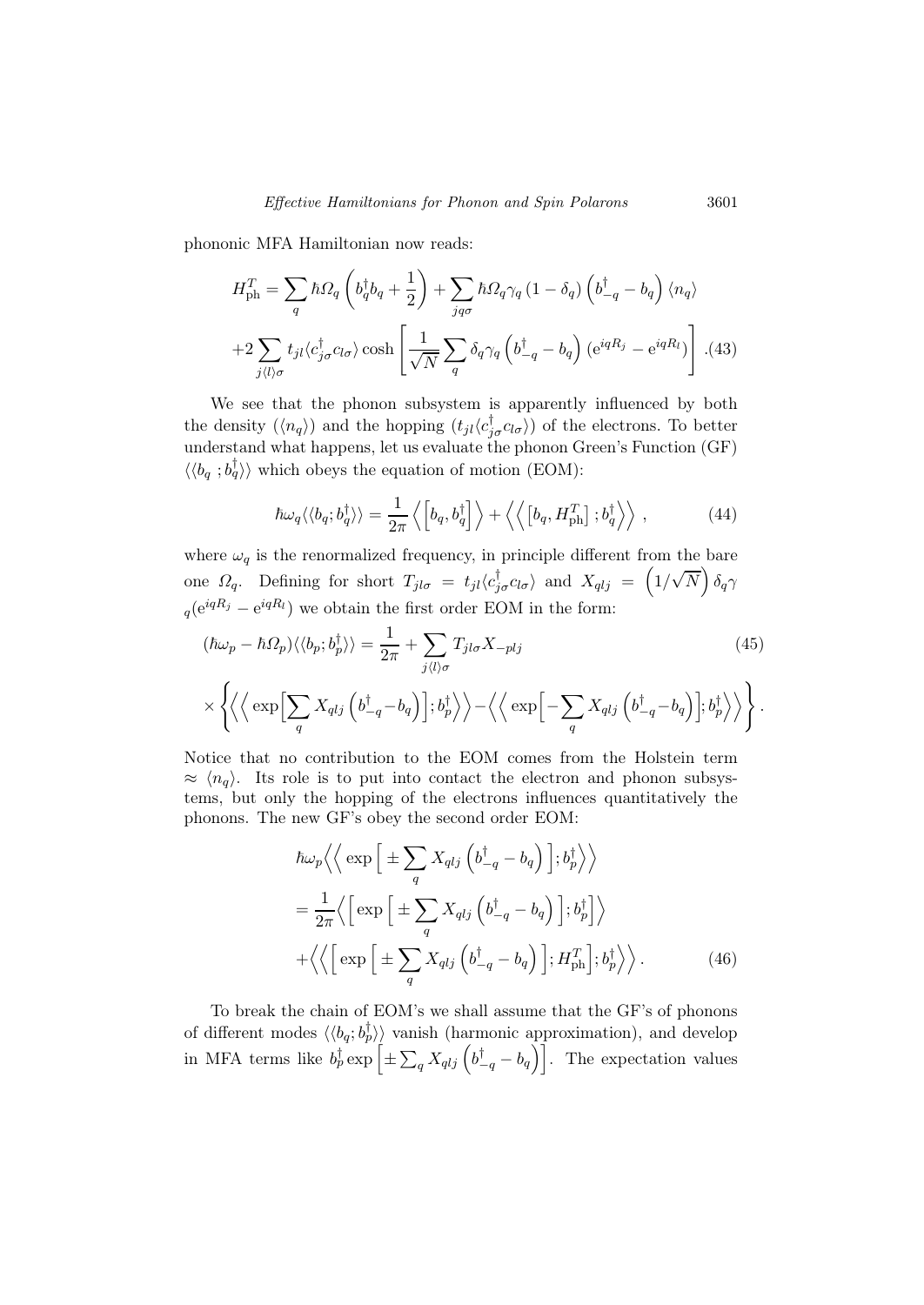will be taken over the *undisplaced* phonon states, so that 
$$
\langle b_p^{\dagger} \rangle = 0
$$
 and  
\n $\langle \exp \left[ \pm \sum_q X_{qlj} \left( b_{-q}^{\dagger} - b_q \right) \right] \rangle = \tau_{lj}$ . The Eq. (46) then reduces to:  
\n $\left[ \hbar \omega_p + \sum_q \hbar \Omega_q X_{qlj} X_{-qlj} \right] \langle \langle \exp \left[ \pm \sum_q X_{qlj} \left( b_{-q}^{\dagger} - b_q \right) \right], b_p^{\dagger} \rangle \rangle$   
\n $= \mp \left[ \frac{X_{plj}}{2\pi} + \hbar \Omega_p X_{plj} \langle \langle b_p; b_p^{\dagger} \rangle \rangle \right] \exp \left[ -\frac{1}{2} \sum_q X_{qlj} X_{-qlj} \right].$  (47)

Finally, by evaluating  $X_{qlj}$  for  $|R_j - R_l| = a$ , we obtain that the phonon GF obeys:

$$
\langle \langle b_p; b_p^{\dagger} \rangle \rangle \left\{ \hbar \omega_p - \hbar \Omega_p \left[ 1 - \frac{4 \delta_p^2 \gamma_p^2 \left[ 1 - \cos \left( p a \right) \right] (1/N) \sum_{\langle l j \rangle \sigma} T_{lj \sigma} \tau_{lj}}{\hbar \omega_p - (2/N) \sum_q \hbar \Omega_q \delta_q^2 \gamma_q^2 \left[ 1 - \cos \left( q a \right) \right]} \right] \right\}
$$
  
= 
$$
\left( \frac{1}{2\pi} \right) \left\{ 1 - \left[ \frac{1}{N} \sum_{\langle l j \rangle \sigma} T_{lj \sigma} \tau_{lj} \right] \frac{4 \delta_p^2 \gamma_p^2 \left[ 1 - \cos \left( p a \right) \right]}{\hbar \omega_p - (2/N) \sum_q \hbar \Omega_q \delta_q^2 \gamma_q^2 \left[ 1 - \cos \left( q a \right) \right]} \right\}. \tag{48}
$$

The above results show that the electron hopping modifies both the phonon frequency and the spectral weight. The renormalized frequency follows from the poles of the GF. By defining for short  $\Delta_q = \delta_q^2 \gamma_q^2 [1 - \cos(qa)]$ and  $T = (1/N) \sum_{\langle l j \rangle \sigma} T_{lj} \sigma_{lj}$ , we obtain:

$$
\hbar\omega_p = \frac{1}{2} \left[ \hbar\Omega_p + \frac{2}{N} \sum_q \hbar\Omega_q \Delta_q \pm \sqrt{\left( \hbar\Omega_p - \frac{2}{N} \sum_q \hbar\Omega_q \Delta_q \right)^2 - 16\hbar\Omega_p \Delta_p T} \right].
$$
\n(49)

The correct choice of the sign follows from imposing  $\lim_{T\to 0} \omega_p = \Omega_p$ . The softening or hardening of the phonons then depends on the sign in front of the square root, in turn determined by the ratio  $\hbar\Omega_p / (\frac{2}{N})$  $\frac{2}{N})\sum_q\hbar\Omega_q\varDelta_q.$ Notice that, even if the bare phonons were dispersionless  $(\Omega_p \to \Omega)$ , the dressed phonons acquire dispersion, due to the itineracy of the electrons, through the T- depending term under the square root. In the case of the dimer,  $\Delta_{\pi/a} = 2\gamma^2 \delta_{\pi/a}^2$  and the renormalized frequency is:

$$
\omega_{\pi/a} = \frac{\Omega}{2} \left[ 1 + 2\gamma^2 \delta_{\pi/a}^2 \pm \sqrt{\left( 1 - 2\gamma^2 \delta_{\pi/a}^2 \right)^2 - 32\gamma^2 \delta_{\pi/a}^2 \frac{T}{\hbar \Omega}} \right].
$$
 (50)

The phonon gets softened if  $\gamma^2 \delta^2_{\pi/a} \geq 1/2$ , a condition easily met when the displacement  $\delta_{\pi/a}$  is not negligible and the Huang–Rhys factor  $(g/\hbar\Omega)^2$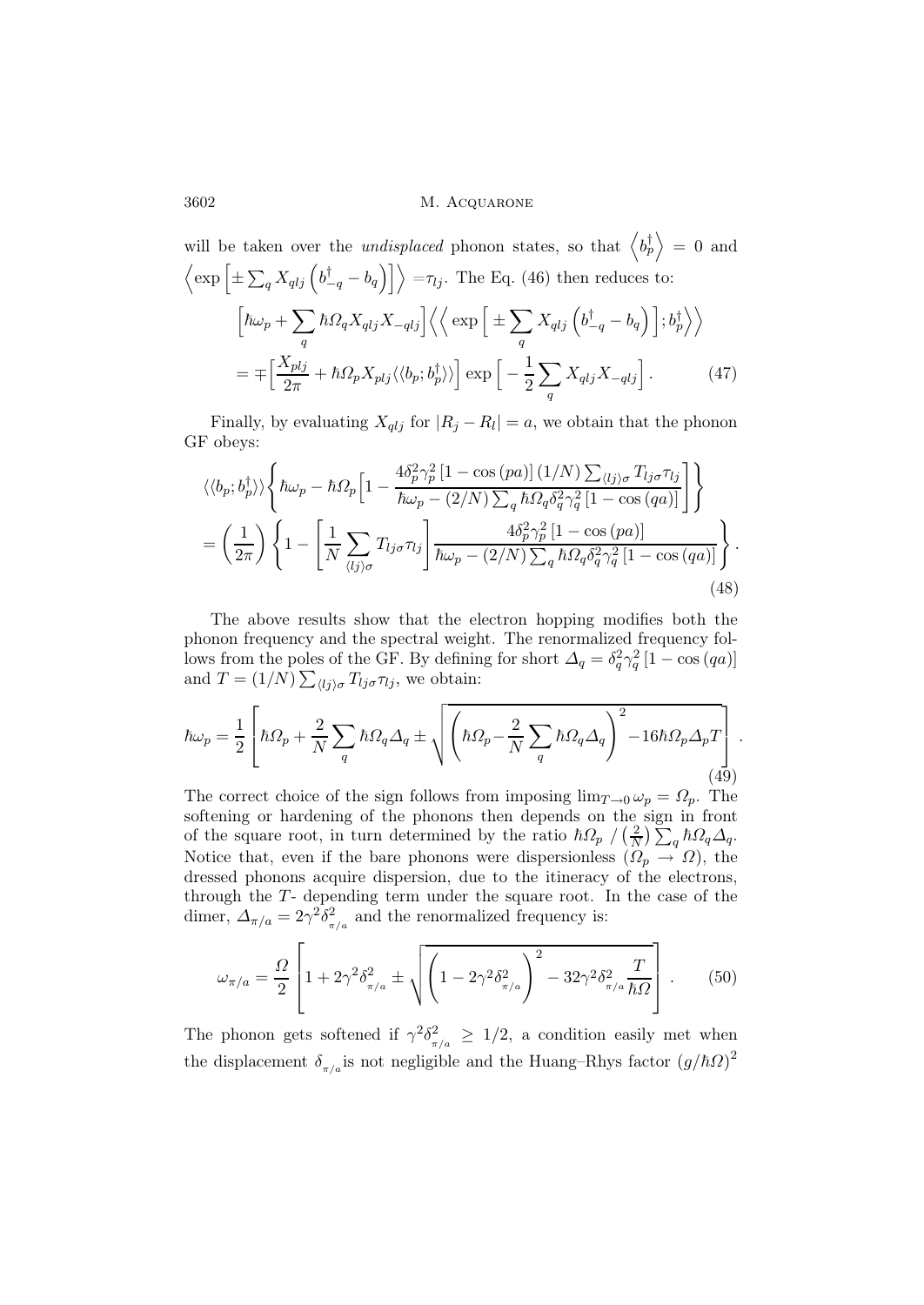is appreciable. The possibility that the phonon gets hardened might be an artifact of our approximations. A more rigorous treatment [7] yields a softening in all cases.

### 5. Displaced phonon states

To recall where we are before proceeding, let us write down the total displaced Hamiltonian  $H<sup>T</sup>$  in the general case of dispersive bare phonons:

$$
H^{T} = e^{R} (H_{el} + H_{ph} + H_{el=ph}) e^{-R} = \sum_{j\sigma} \varepsilon_{j}^{*} n_{j\sigma}
$$
  
+ 
$$
\sum_{j\sigma} t_{jl} \exp\left[\frac{1}{\sqrt{N}} \sum_{q} \delta_{q} \gamma_{q} \left(b_{-q}^{\dagger} - b_{q}\right) \left(e^{iqR_{j}} - e^{iqR_{l}}\right] c_{j\sigma}^{\dagger} c_{l\sigma} + U^{*} \sum_{j} n_{j\uparrow} n_{j\downarrow} + \sum_{j} V^{*}_{jl} n_{j} n_{l} + \sum_{q} \hbar \Omega_{q} \left(b_{q}^{\dagger} b_{q} + \frac{1}{2}\right)
$$
  
+ 
$$
\frac{1}{\sqrt{N}} \sum_{jq\sigma} \hbar \Omega_{q} \gamma_{q} (1 - \delta_{q}) \left(b_{-q}^{\dagger} - b_{q}\right) n_{j\sigma} e^{iqR_{j}}.
$$
(51)

Phonon operators are still present in  $H<sup>T</sup>$ . To obtain the purely electronic effective Hamiltonian we shall evaluate the expectation value of  $H<sup>T</sup>$  over some appropriate phonon wavefunction. This will substitute the terms containing phonon operators with c−numbers, leaving the Fermi operators unaffected. We shall proceed in two ways, one more traditional, one more modern.

To start with the traditional treatment, let us consider two sites in our lattice: on one, labeled  $l$ , there is no charge to interact with its deformation  $u_l$ , described by local phonon operators  $b_j^{\dagger}, b_j$ . The other one, j, has a local charge  $\rho_l$  and a charge-induced deformation  $e^R u_j e^{-R} = U_j = u_j - Q_j$ , where  $Q_j = 2\gamma \delta \rho_l L$ . On site j the phonons are displaced and described by  $B_j^{(\dagger)} = b_j^{(\dagger)} - Q_j/2L$ . Undisplaced n–phonon states on l will be indicated as  $|n_l\rangle$ , while displaced ones on j by  $|n_j\rangle$ . The vacuum wave function  $|0_l\rangle = (M\omega/\pi\hbar)^{1/4} \exp \left[-(M\omega/2\hbar) u_l^2\right]$  is the one for the harmonic oscillator. For the *displaced vacuum*  $|0_j\rangle$  we have instead:

$$
|0_j\rangle = \left(\frac{M\omega}{\pi\hbar}\right)^{1/4} e^{-\left(\frac{M\omega}{2\hbar}\right)U_j^2} = \left(\frac{M\omega}{\pi\hbar}\right)^{1/4} e^{-\left(\frac{M\omega}{2\hbar}\right)(u_j - Q_j)^2}
$$
  
=  $e^{-\left(\frac{M\omega}{2\hbar}\right)Q_l^2} e^{\left(\frac{M\omega}{\hbar}\right)Q_l u_j} |0_j\rangle.$  (52)

To rewrite  $|0_j\rangle$  in terms of undisplaced phonon operators, we exploit the definition of  $Q_j$  and the quantization of  $u_j$ , yielding  $\left(\frac{M\omega}{2\hbar}\right)Q_j^2 = (\gamma \delta \rho_j)^2$  and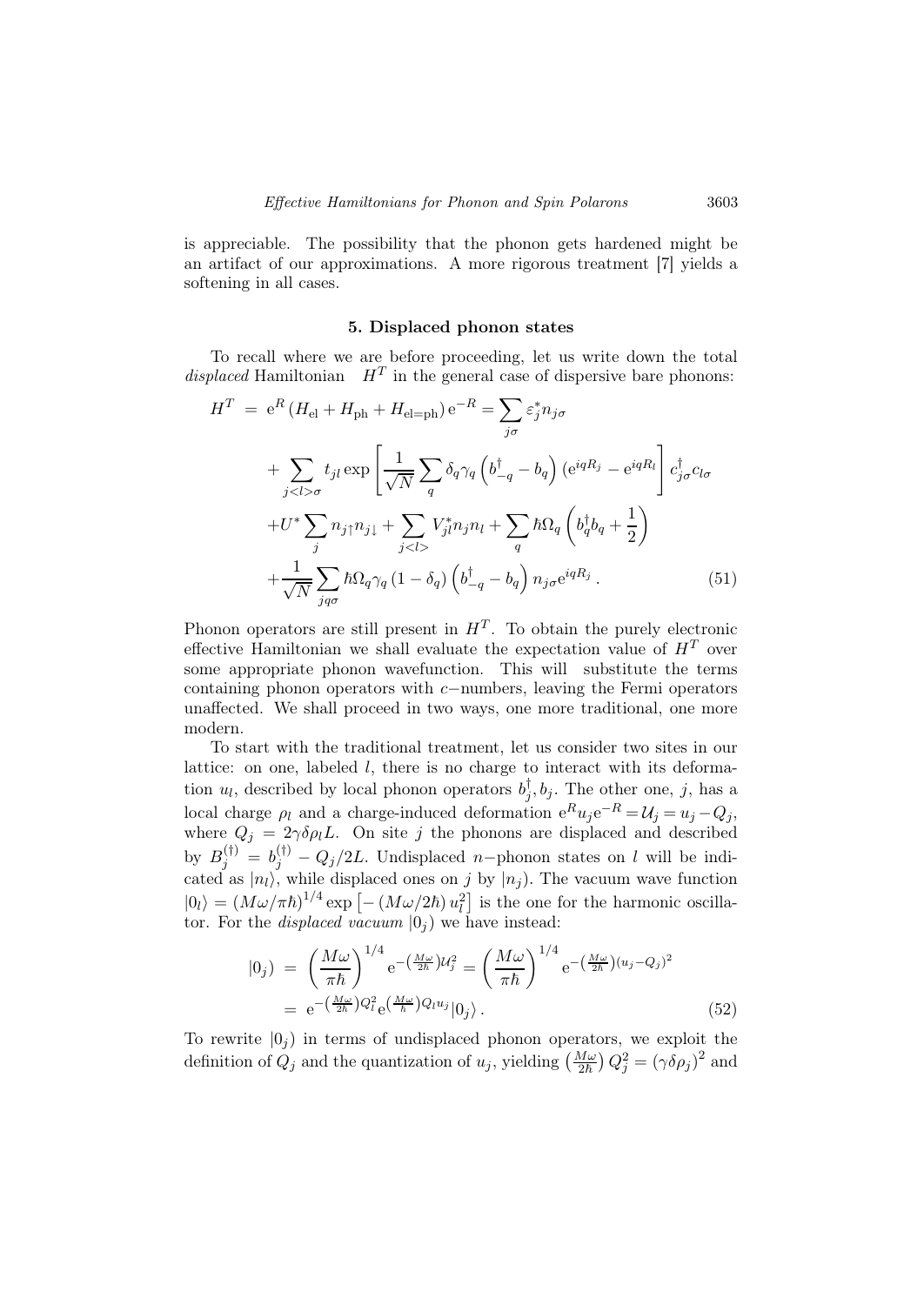$$
\left(\frac{M\omega}{\hbar}\right)Q_j u_j = \left(b_j^{\dagger} + b_j\right) \gamma \delta \rho_j. \text{ Then, by disentangling } e^{X+Y};
$$
  
\n
$$
|0_j| = e^{-(\gamma \delta \rho_j)^2} e^{\gamma \delta \rho_j \left(b_j^{\dagger} + b_j\right)} |0_j\rangle = e^{-\frac{1}{2}(\gamma \delta \rho_j)^2} e^{\gamma \delta \rho_j b^{\dagger_j}} e^{\gamma \delta \rho_j b_j} |0_j\rangle
$$
  
\n
$$
= e^{-\frac{1}{2}(\gamma \delta \rho_j)^2} e^{\gamma \delta \rho_j b_j^{\dagger}} |0_j\rangle, \qquad (53)
$$

where we have used  $\exp\left(\gamma \delta \rho_j b_j\right)|0_j\rangle = \sum_m$  $(\gamma \delta \rho_j b_j)^m$  $\binom{J_j\dot{v}_j}{m!} |0_j\rangle = |0_j\rangle$  because only

the  $m = 0$  term gives a non-vanishing contribution. In a similar way one can build the other excited displaced states, yielding:

$$
|n\rangle = \frac{1}{\sqrt{N!}} \left[ b_j^{\dagger} - \gamma \delta \rho_j \right]^n |0\rangle = \frac{1}{\sqrt{N!}} \sum_{k}^{0...n} {n \choose k} \left( -\gamma \delta \rho_j \right)^k \left( b_j^{\dagger} \right)^{n-k} |0\rangle. \tag{54}
$$

One has to be careful in interpreting the notational relation between bare and displaced states: for instance, the displaced vacuum state  $|0_i\rangle$  is far from being empty of phonons. Indeed, let us evaluate the number of undisplaced phonons in  $|0_i|$ :

$$
\frac{(0_j|b_j^{\dagger}b_j|0_j)}{e^{-(\gamma\delta\rho_j)^2}} = \langle 0_j|e^{\gamma\delta\rho_j b_j^{\dagger} b_j^{\dagger} b_j e^{\gamma\delta\rho_j b_j^{\dagger}}}|0_j\rangle
$$
  
\n
$$
= \langle 0_j| \sum_{k,p} \frac{(\gamma\delta\rho_j)^{k+p}}{k!p!} b_j^k \left(b_j^{\dagger}b_j\right) \left(b_j^{\dagger}\right)^k |0_j\rangle
$$
  
\n
$$
= \sum_{k} \frac{(\gamma\delta\rho_j)^{2k}}{(k!)^2} \langle 0_j|b_j^k \left(b_j b_j^{\dagger} - 1\right) \left(b_j^{\dagger}\right)^k |0_j\rangle
$$
  
\n
$$
= \sum_{k} \frac{(\gamma\delta\rho_j)^{2k}}{(k!)^2} \left[ \langle 0_j|b_j^{k+1} \left(b_j^{\dagger}\right)^{k+1} - b_j^k \left(b_j^{\dagger}\right)^k |0_j\rangle \right]. \tag{55}
$$

By recalling that normalized phonon states  $(\langle k|k \rangle = 1)$  obey  $\left(b_j^{\dagger}\right)^k |0_j\rangle =$  $\sqrt{k!}|k_j\rangle$  and  $b_j^k|k_j\rangle = \sqrt{k!}|0_j\rangle$  we can write

$$
(0_j|b_j^{\dagger}b_j|0_j) = e^{-(\gamma\delta\rho_j)^2} \left\{ \sum_{k=0}^{\infty} \frac{(\gamma\delta\rho_j)^{2k}}{k!} (k+1) - \sum_{k=0}^{\infty} \frac{(\gamma\delta\rho_j)^{2k}}{k!} \right\}
$$
  

$$
= e^{-(\gamma\delta\rho_j)^2} \left\{ \sum_{k=1}^{\infty} \frac{(\gamma\delta\rho_j)^{2k}}{(k-1)!} + \sum_{k=0}^{\infty} \frac{(\gamma\delta\rho_j)^{2k}}{k!} - e^{(\gamma\delta\rho_j)^2} \right\}
$$
  

$$
= e^{-(\gamma\delta\rho_j)^2} \sum_{k=1}^{\infty} \frac{(\gamma\delta\rho_j)^{2k}}{(k-1)!}.
$$
 (56)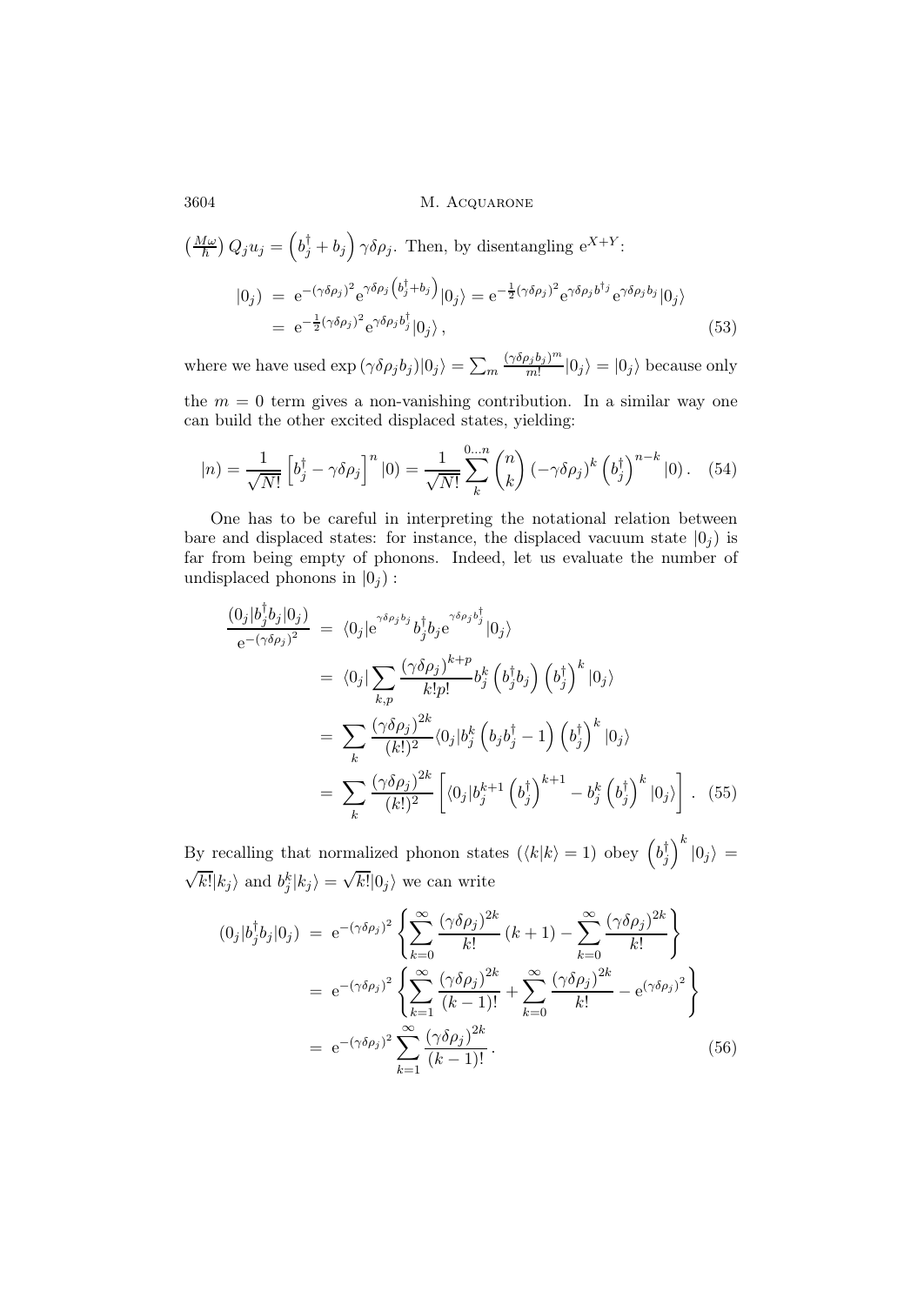Now, by changing from k to  $p = k - 1$  in the series, we have:

$$
(0_j|b_j^{\dagger}b_j|0_j) = e^{-(\gamma \delta \rho_j)^2} \sum_{p=0}^{\infty} \frac{(\gamma \delta \rho_j)^{2p+2}}{p!}
$$
  
=  $e^{-(\gamma \delta \rho_j)^2} \left[ (\gamma \delta \rho_j)^2 e^{(\gamma \delta \rho_j)^2} \right] = (\gamma \delta \rho_j)^2$ . (57)

 $(0_j | b_j^{\dagger} b_j | 0_j)$  is nothing else that the Huang–Rhys factor in the general case of arbitrary  $\delta$  value and electron density  $\rho_j$ , which measures rigorously the non-vanishing number of bare phonons in the state obtained by displacing their vacuum.

We can go further, showing that, while  $\langle 0_i |b_i |0_i \rangle = 0$  (which is the definition of the vacuum state  $|0_i\rangle$  of the bare phonons) on the contrary  $(0_j |b_j|0_j) = \gamma \delta \rho_j$ , so that  $|0\rangle$  is an eigenstate of the bare destruction operator  $b_i$ . States satisfying  $b(0) \neq 0$  are called *coherent states* in the literature. By using Eq. (53), defining for short  $x = \gamma \delta \rho_i$  with the site index understood, we have:

$$
(0|b|0) = e^{-x^2} \langle 0|e^{xb}b e^{xb^{\dagger}}|0\rangle.
$$
 (58)

Developing the exponentials yields:

$$
(0|b|0) = e^{-x^2} \langle 0| \sum_{p,q} \frac{x^p x^q}{p!q!} b^{p+1} (b^{\dagger})^q |0\rangle.
$$
 (59)

Using the properies of the normalized phonon states yields:

$$
\langle 0|b^{p+1}\left(b^{\dagger}\right)^{q}|0\rangle = \langle 0|\sqrt{q!}\,b^{p+1}|q\rangle = q!\Delta_{p+1,q}.
$$
\n(60)

Then, after changing the sum index to  $n = q - 1$ , Eq. (59) yields:

$$
(0|b|0) = e^{-x^2} \sum_{n} \frac{x^{2n+1}}{n!} = e^{-x^2} \left( x e^{x^2} \right) = x.
$$
 (61)

Therefore in the displaced (or coherent) state even a single phonon operator has a non-vanishing expectation value.

We saw that only the hopping term was modified in the displacement transformation. Now we can evaluate its value over the displaced phonon states. Let us suppose that initially we have one  $\sigma$ -electron on site j and none on site l: the electronic state can be described by  $[0_l; 1_{j\sigma}].$  Correspondingly, the phonon vacuum states will be  $|0_i\rangle$  and  $|0_i\rangle$ . The hopping term  $t_{jl}c_{l\sigma}^{\dagger}c_{j\sigma}$  transfers the electron, causing the system to pass from an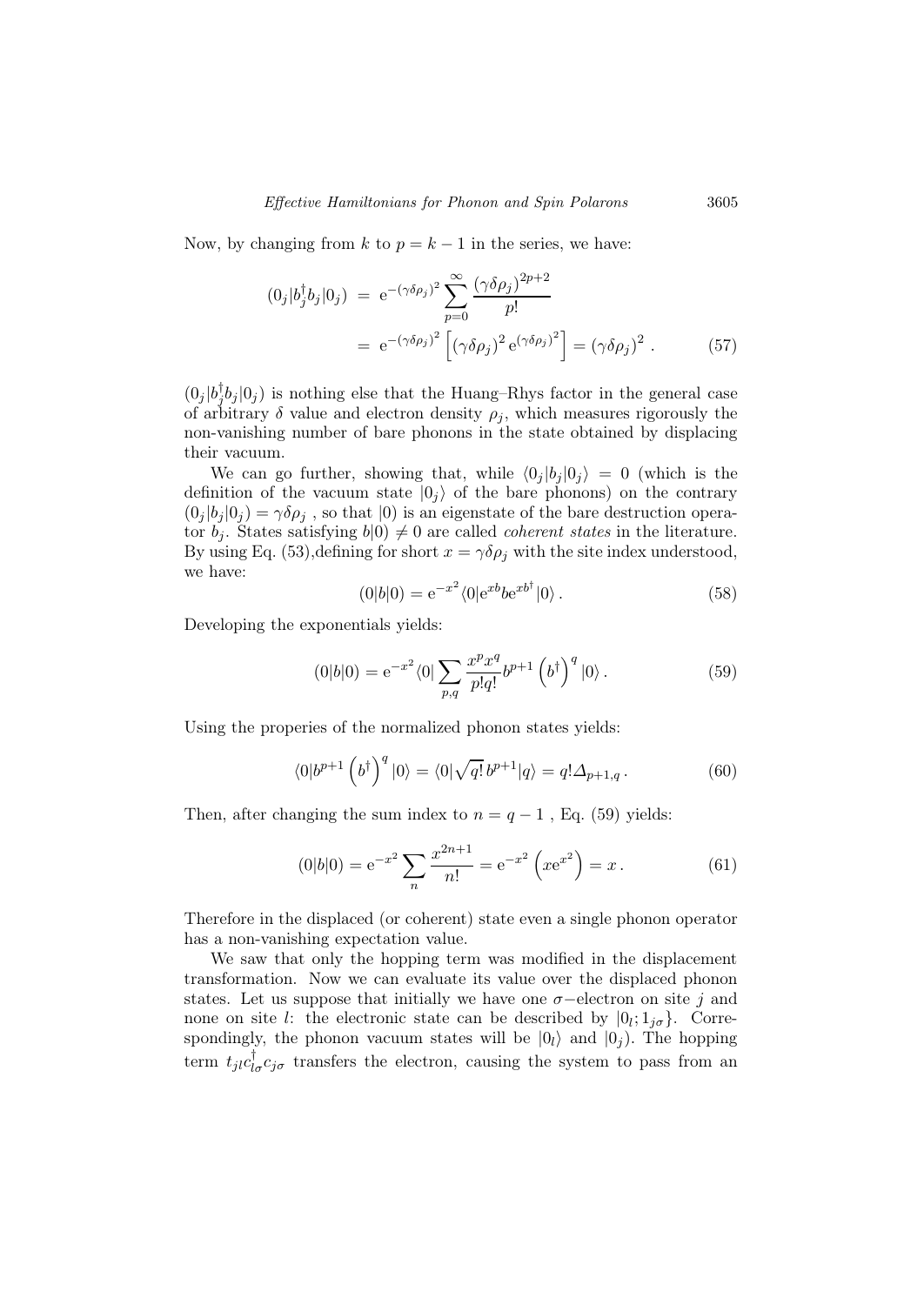initial state  $|I\rangle = |0_l; 1_{j\sigma}\rangle |0_l\rangle |0_j\rangle$  to a final one  $|F\rangle = |1_{l\sigma}; 0_j\rangle |0_l\rangle |0_j\rangle$ . We want to evaluate the matrix element  $\langle F|t_{jl}c_{l\sigma}^{\dagger}c_{j\sigma}|I\rangle$ , that is:

$$
\langle F|t_{jl}c_{l\sigma}^{\dagger}c_{j\sigma}|I\rangle = \{1_{l\sigma};0_j|t_{jl}c_{l\sigma}^{\dagger}c_{j\sigma}|0_l;1_{j\sigma}\}(0_l|\langle 0_j|0_l\rangle|0_j) = t_{jl}(0_l|0_l\rangle\langle 0_j|0_j).
$$
\n(62)

The kinetic energy depends on the degree of overlap between the undisplaced, and the displaced, phonon wavefunctions on each site. By using Eq. (53) we evaluate the Franck–Condon integrals  $\langle 0_i | 0_j \rangle$  as:

$$
\langle 0_j | 0_j \rangle = \langle 0_j | e^{-(\gamma \delta \rho_j)^2/2} e^{\gamma \delta \rho_j b_j^{\dagger}} | 0_j \rangle = e^{-(\gamma \delta \rho_j)^2/2} . \tag{63}
$$

It is easy to show that  $\langle 0_j | n_j \rangle = \left[ (\gamma \delta \rho_j)^n / \sqrt{n!} \right] \langle 0_j | 0_j \rangle$ . Therefore

$$
\langle F|t_{jl}c_{l\sigma}^{\dagger}c_{j\sigma}|I\rangle = t_{jl}e^{-(\gamma\delta\rho_j)^2}.
$$
 (64)

This result tells us that the phonons are expected to reduce strongly the hopping amplitude due to the reduced overlap between  $|n\rangle$  and  $|n\rangle$  on each site. We shall comment on the physical implications of this effect later on.

#### 6. The squeezed state

The discussion given above follows a traditional line of argument. More recently, a new approach has been applied [8], based on the concept of Squeezing transformation and of Squeezed wavefunction. We shall devote some space to describe squeezing in general, as applied to condensed matter: the lectures by Prof. Bialinicky–Birula also deal with squeezing, but mainly in electromagnetism. Further literature is listed under Ref. [9]. Squeezing can also apply to fermions, but we shall limit ourselves to squeezing of bosons.

Given Bose operators  $\left\{b_p^{\dagger}, b_p\right\}$ , one can define different squeezing transformations according to conveniency. If the Hamiltonian couples different modes (*e.g.* q and  $-q$  in the Holstein case), then the squeezing operator is generally written as:

$$
e^{S} = \exp\left[-\sum_{p} \alpha_{p} \left(b_{p}^{\dagger} b_{-p}^{\dagger} - b_{p} b_{-p}\right)\right], \qquad \left(e^{S} e^{S^{\dagger}} = 1\right), \qquad (65)
$$

where  $\alpha_p \geq 0$  is a real number, to be determined according to conveniency. When discussing the spin polarons we shall meet a situation where a different sign for the exponent has to be adopted. Given the phonon vacuum  $|0\rangle$  (such that  $b_p|0\rangle = 0$ ) we shall define the squeezed wavefunction  $|\Psi_{SQ}\rangle$  as:

$$
|\Psi_{SQ}\rangle = e^{-S} |0\rangle = e^{\sum_p \alpha_p \left(b_p^{\dagger} b_{-p}^{\dagger} - b_p b_{-p}\right)} |0\rangle.
$$
 (66)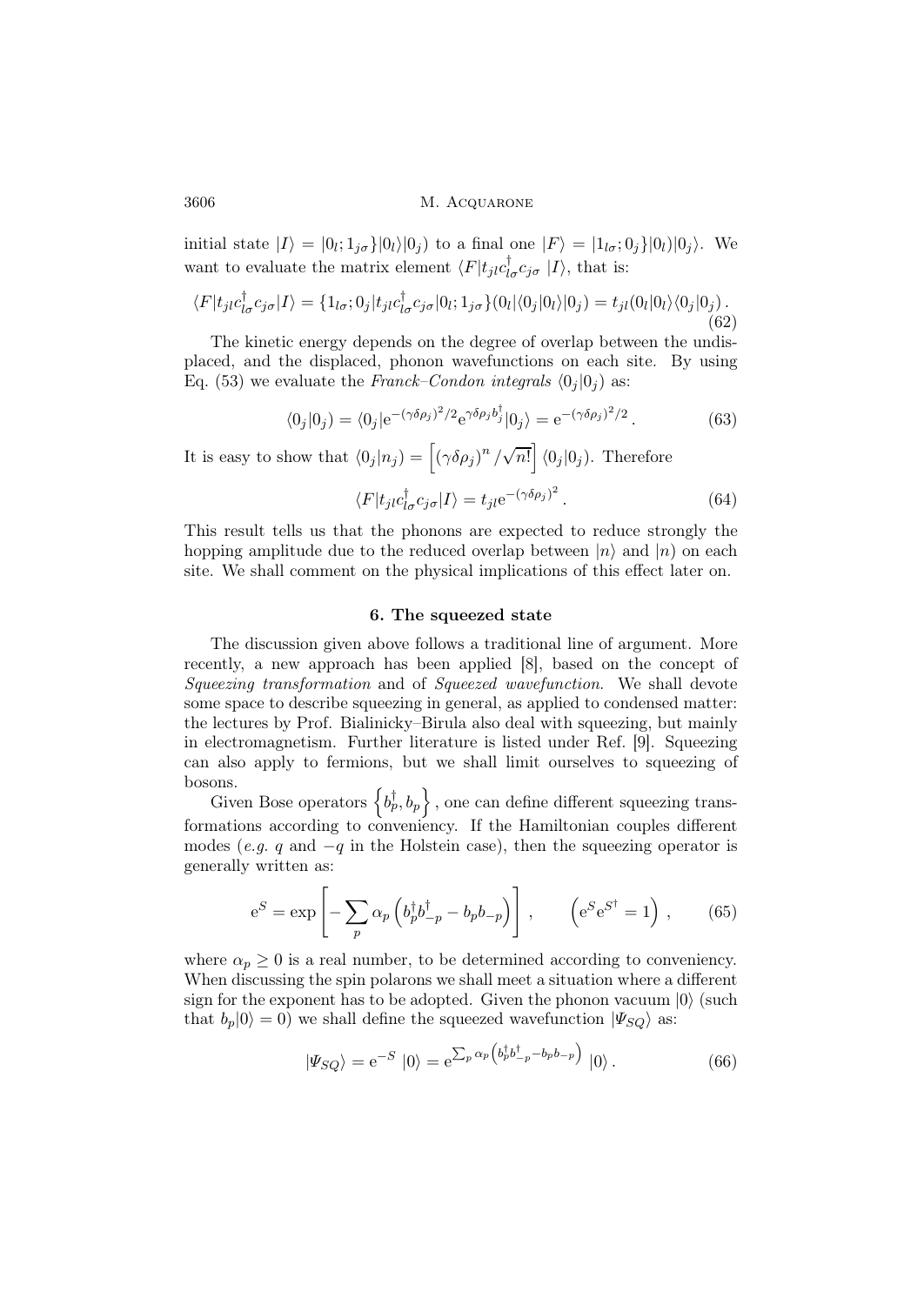If only a single mode  $q$  is of interest  $(e.g.$  in the dimer case, where only  $q = \pi/a$  influences the electron hopping) then  $S = -\alpha_p \left( b_q^{\dagger} b_q^{\dagger} - b_q b_q \right)$ . One can use the squeezing also in the real space representation, where  $p$  will be a site label. By definition, if  $\alpha_p \to 0$  the SQ states go over continuously to the usual harmonic oscillator state, so that they can be considered as extensions of the standard bosonic states.

Let us work out the squeezed form of  $b_p^{\dagger}$ ,  $b_p$  defined as  $\mathcal{B}_p^{(\dagger)} = e^{S} b_p^{(\dagger)} e^{-S}$ , by using the equation of motion technique, *i.e.* by considering  $\mathcal{B}_{p}^{(\dagger)}$  a function of  $\alpha_p$  and trying to set up a differential equation for  $\mathcal{B}_p^{(\dagger)}(\alpha_p)$ . The first derivative yields:

$$
\frac{d\mathcal{B}_p^{\dagger}}{d\alpha_p} = e^S \left[ -(b_p^{\dagger} b_{-p}^{\dagger} - b_p b_{-p}), b_p^{\dagger} \right] e^{-S} = \mathcal{B}_{-p}, \qquad \frac{d\mathcal{B}_p}{d\alpha_p} = \mathcal{B}_{-p}^{\dagger}.
$$
 (67)

The two equations are coupled, so we go to the second derivatives, yielding decoupled relations:

$$
\frac{d^2 \mathcal{B}_p^{\dagger}}{d\alpha_p^2} = \mathcal{B}_p^{\dagger}, \qquad \frac{d^2 \mathcal{B}_p}{d\alpha_p^2} = \mathcal{B}_p \tag{68}
$$

whose solution, taking into account the initial conditions  $\mathcal{B}_{p}^{(\dagger)}(\alpha_{p}=0)=b_{p}^{(\dagger)}$ together with  $d\mathcal{B}_{p}^{\dagger}/d\alpha_{p}|_{0} = b_{-p}$  and  $d\mathcal{B}_{p}/d\alpha_{p}|_{0} = b_{-p}^{\dagger}$ , are:

$$
\mathcal{B}_p^{\dagger} = b_p^{\dagger} \cosh(\alpha_p) + b_{-p} \sinh(\alpha_p) , \qquad \mathcal{B}_p = b_{-p}^{\dagger} \sinh(\alpha_p) + b_p \cosh(\alpha_p) . \tag{69}
$$

In the case of a single mode, q say, the result has  $2\alpha_q$  in place of  $\alpha_p$ . The deformation and momentum operators then transform as:

$$
e^{S}(b_{-p}^{\dagger} + b_{p})e^{-S} = e^{\alpha_{p}}(b_{-p}^{\dagger} + b_{p}) \qquad e^{S}(b_{-p}^{\dagger} - b_{p})e^{-S} = e^{-\alpha_{p}}(b_{-p}^{\dagger} - b_{p}). \tag{70}
$$

To understand the reason why such states are called *squeezed*  $(SQ)$ , let us evaluate the Heisenberg uncertainty relation

$$
\langle \Psi_{SQ} | \sqrt{u_p u_{-p}} | \Psi_{SQ} \rangle \langle \Psi_{SQ} | \sqrt{P_p P_{-p}} | \Psi_{SQ} \rangle \geq \hbar/2
$$

by using Eq. (70). By definition:

$$
u_p u_{-p} = \left(\frac{\hbar}{2M\Omega_p}\right) (b_{-p}^{\dagger} + b_p)(b_p^{\dagger} + b_{-p}),
$$
  
\n
$$
P_p P_{-p} = -\left(\frac{\hbar \Omega_p M}{2}\right) (b_{-p}^{\dagger} - b_p)(b_p^{\dagger} - b_{-p}).
$$
\n(71)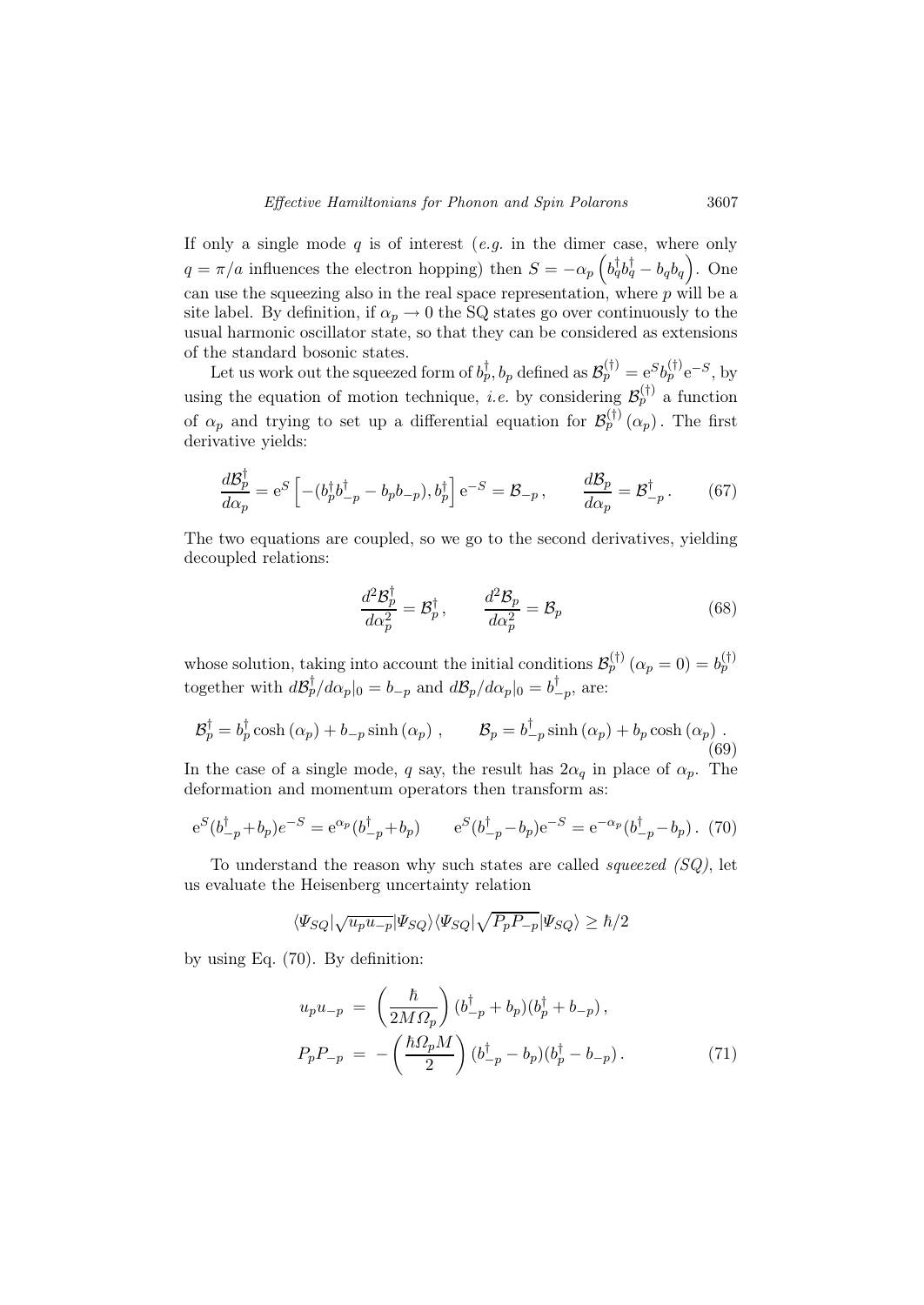In the SQ state, by using Eq. (70):

$$
\langle \Psi_{SQ} | (b_{-p}^{\dagger} - b_p)(b_p^{\dagger} - b_{-p}) | \Psi_{SQ} \rangle = e^{-2\alpha_p} \langle 0 | (b_{-p}^{\dagger} - b_p)(b_p^{\dagger} - b_{-p}) | 0 \rangle = -e^{-2\alpha_p},
$$
  

$$
\langle \Psi_{SQ} | (b_{-p}^{\dagger} + b_p)(b_p^{\dagger} + b_{-p}) | \Psi_{SQ} \rangle = e^{2\alpha_p} \langle 0 | (b_{-p}^{\dagger} + b_p)(b_p^{\dagger} + b_{-p}) | 0 \rangle = e^{2\alpha_p}, \quad (72)
$$
o that:

so that:

$$
\langle \Psi_{SQ} | \sqrt{u_p u_{-p}} | \Psi_{SQ} \rangle \langle \Psi_{SQ} | \sqrt{P_p P_{-p}} | \Psi_{SQ} \rangle = \sqrt{-\left(\frac{\hbar^2}{4}\right) \left(e^{2\alpha_p}\right) \left(-e^{-2\alpha_p}\right)} = \frac{\hbar}{2} \,. \tag{73}
$$

The SQ states are minimal uncertainty states, just like the usual harmonic oscillator states, as they verify the Heisenberg relation with the equality sign. However, the indeterminacy on either the deformation, or the momentum, is reduced (squeezed) in amplitude, or correspondingly enhanced (anti-squeezed), according to the sign in front of  $\alpha_n$  in Eq. (65).

To better understand the physical meaning of the SQ states, let us consider the inverse problem [7]: given a Hamiltonian for SQ states which has a diagonal form *i.e.*  $H_{SQ} = \sum_{q} \hbar \Omega_{q} \left( \mathcal{B}_{p}^{\dagger} \mathcal{B}_{p} + 1/2 \right)$ , we want to determine which is the non-diagonal phonon Hamiltonian  $H_{\text{nd}} \equiv e^{-S} H_{SQ} e^{S}$  which is diagonalized by the squeezing transformation. By substituting Eq. (69) in  $H_{SO}$  we easily find:

$$
H_{\rm nd} = \sum_{q} \hbar \Omega_{q} \sinh^{2}(\alpha) + \sum_{q} \hbar \Omega_{q} \cosh(2\alpha_{q}) \left[ b_{q}^{\dagger} b_{q} + \frac{1}{2} \right] + \sum_{q} \hbar \Omega_{q} \left[ \frac{\sinh(2\alpha_{q})}{2} \right] \left( b_{q}^{\dagger} b_{-q}^{\dagger} + b_{q} b_{-q} \right).
$$
 (74)

The original Hamiltonian has a harmonic part, with an enhanced frequency  $\omega_q = \Omega_q \cosh(2\alpha_q)$  with respect to  $H_{SQ}$  and also has an anharmonic term. We can say that the squeezing is a way to treat the simplest (quadratic) anharmonicity, which produces a softening of the phonon frequencies. We shall deal with Eq. (74) again when discussing the spin polarons.

It is also interesting to study how the shape of the SQ wavefunction differs from the unsqueezed one. Let us consider a single  $q$  mode squeezing, and write its generator as:

$$
S = \alpha_q \left[ b_q^2 - \left( b_q^{\dagger} \right)^2 \right] = \alpha_q \left[ 1 + (b_q^{\dagger} + b_q)(b_q^{\dagger} - b_q) \right]
$$
  

$$
= \alpha_q \left[ 1 + \left( \sqrt{\frac{2M\Omega}{\hbar}} u_q \right) \left( -\sqrt{\frac{2}{\hbar M\Omega}} \frac{d}{du_q} \right) \right],
$$
  

$$
S = \alpha_q \left( 1 + 2u_q \frac{d}{du_q} \right).
$$
 (75)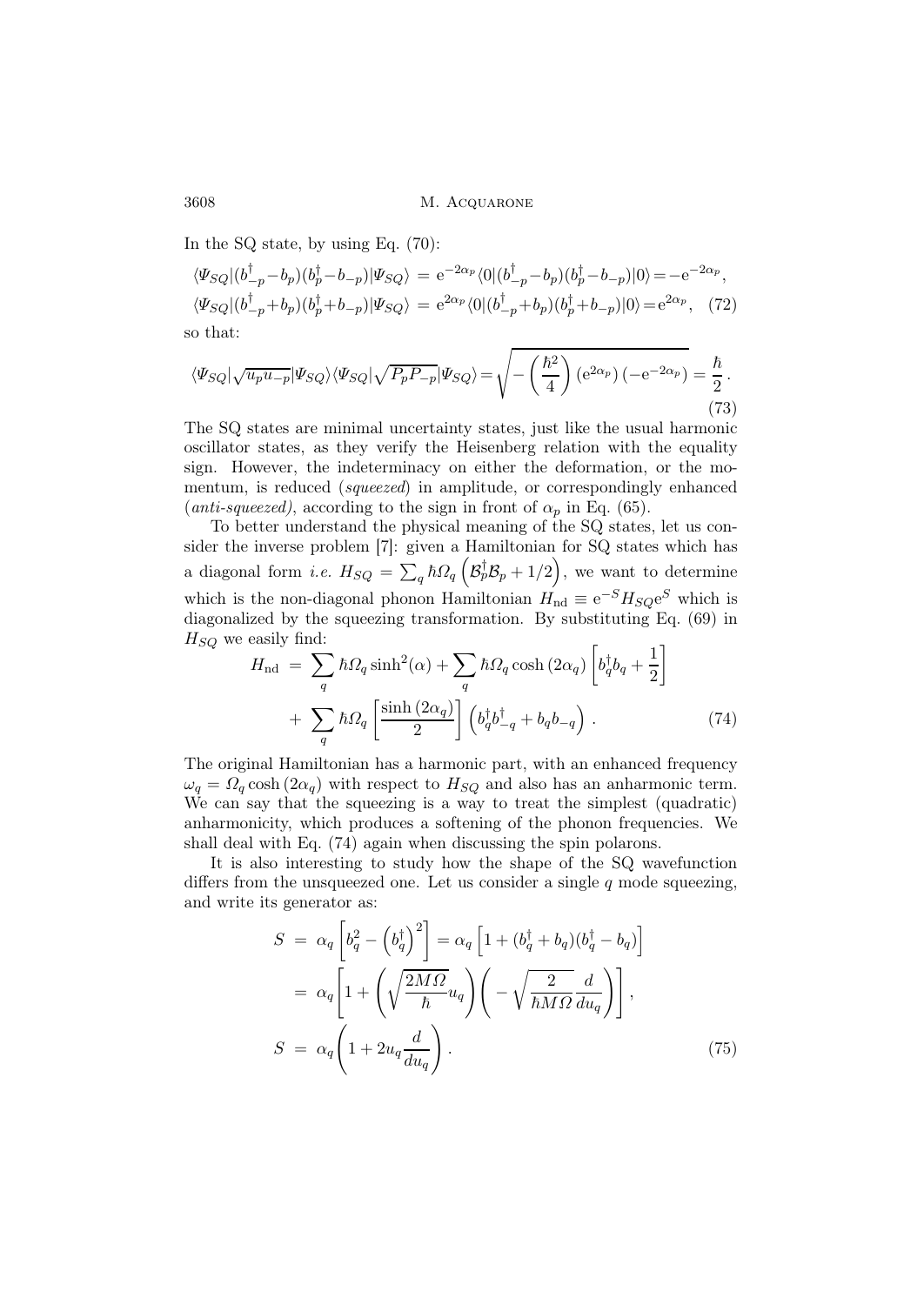This form of S allows to prove that the squeezing transformation acts on functions of  $u_q$  as a scaling transformation *i.e.* that:

$$
e^{-S}F(u_q) = e^{-\alpha_q \left(1 + 2u_q \frac{d}{du_q}\right)}F(u_q) = e^{-\alpha_q}F\left(e^{-2\alpha_q}u_q\right). \tag{76}
$$

The proof is in the Appendix. The consequences of Eq. (76), e.g. in the case  $F(u_q)$  is the Gaussian harmonic oscillator wavefunction, are that the SQ function at  $u_q = 0$  is smaller (for  $\alpha_q > 0$ ) by a factor  $e^{-\alpha_q}$  than the unsqueezed function, but, for increasing  $|u_q|$ , it decreases much less quickly than the latter.

Let us now continue our study of SQ operators by considering the boson number operator:

$$
\langle \Psi_{SQ} | b_p^{\dagger} b_p | \Psi_{SQ} \rangle = \langle 0 | \left( e^S b_p^{\dagger} e^{-S} \right) \left( e^S b_p e^{-S} \right) | 0 \rangle = \sinh^2(\alpha_p) . \tag{77}
$$

Any appreciable squeezing  $(\alpha_p \neq 0)$  creates an exponentially large number of phonons.

The hopping term in the displaced Hamiltonian contains an exponential function of Bose operators, whose squeezed form we shall now obtain. Consider the general exponential operator  $Y = \exp \left[\sum_q A_q \left(b_{-q}^{\dagger} - b_q\right)\right]$  where  $A_q = A_{-q}^*$  are c-numbers. By using standard tricks [10] for exponential operators, one has:

$$
\langle \Psi_{SQ} | Y | \Psi_{SQ} \rangle = \langle 0 | \exp \left[ e^S \sum_{q} A_q \left( b_{-q}^{\dagger} - b_q \right) e^{-S} \right] | 0 \rangle
$$

$$
= \langle 0 | \exp \left[ \sum_{q} A_q e^{-\alpha_q} \left( b_{-q}^{\dagger} - b_q \right) \right] | 0 \rangle. \tag{78}
$$

By rearranging  $\sum_q A_q e^{-\alpha_q} \left( b_{-q}^{\dagger} - b_q \right) = \sum_q e^{-\alpha_q} \left( A_q^* b_q^{\dagger} - A_q b_q \right)$  we can write:  $\left\langle 0 \right| \exp \Big[ \sum_q$  $\mathrm{e}^{-\alpha_q}\left( A_q^*b_q^{\dagger}\!-\!A_qb_q\right)\Big]\Big|$  $|0\rangle = \prod$ q  $\left\langle 0 \left| \exp \left[ \mathrm{e}^{-\alpha_q} \left( A_q^* b_q^\dagger - A_q b_q \right) \right] \right| \right\}$  $\ket{0}$  . (79)

Let us consider each  $q$  mode separately. Disentangling the exponential yields:

$$
\langle 0 | \exp \left[ e^{-\alpha_q} \left( A_q^* b_q^{\dagger} - A_q b_q \right) \right] | 0 \rangle = \langle 0 | \exp \left[ e^{-\alpha_q} A_q^* b_q^{\dagger} \right] \exp \left[ -e^{-\alpha_q} A_q b_q \right] \times \exp \left[ -e^{-2\alpha_q} |A_q|^2 / 2 \right] | 0 \rangle .
$$
\n(80)

The only non-vanishing contributions from the series expansions of the exponentials of  $b_q^{\dagger}$ ,  $b_q$  acting on  $|0\rangle$  comes from the zeroth-order term, and equals 1.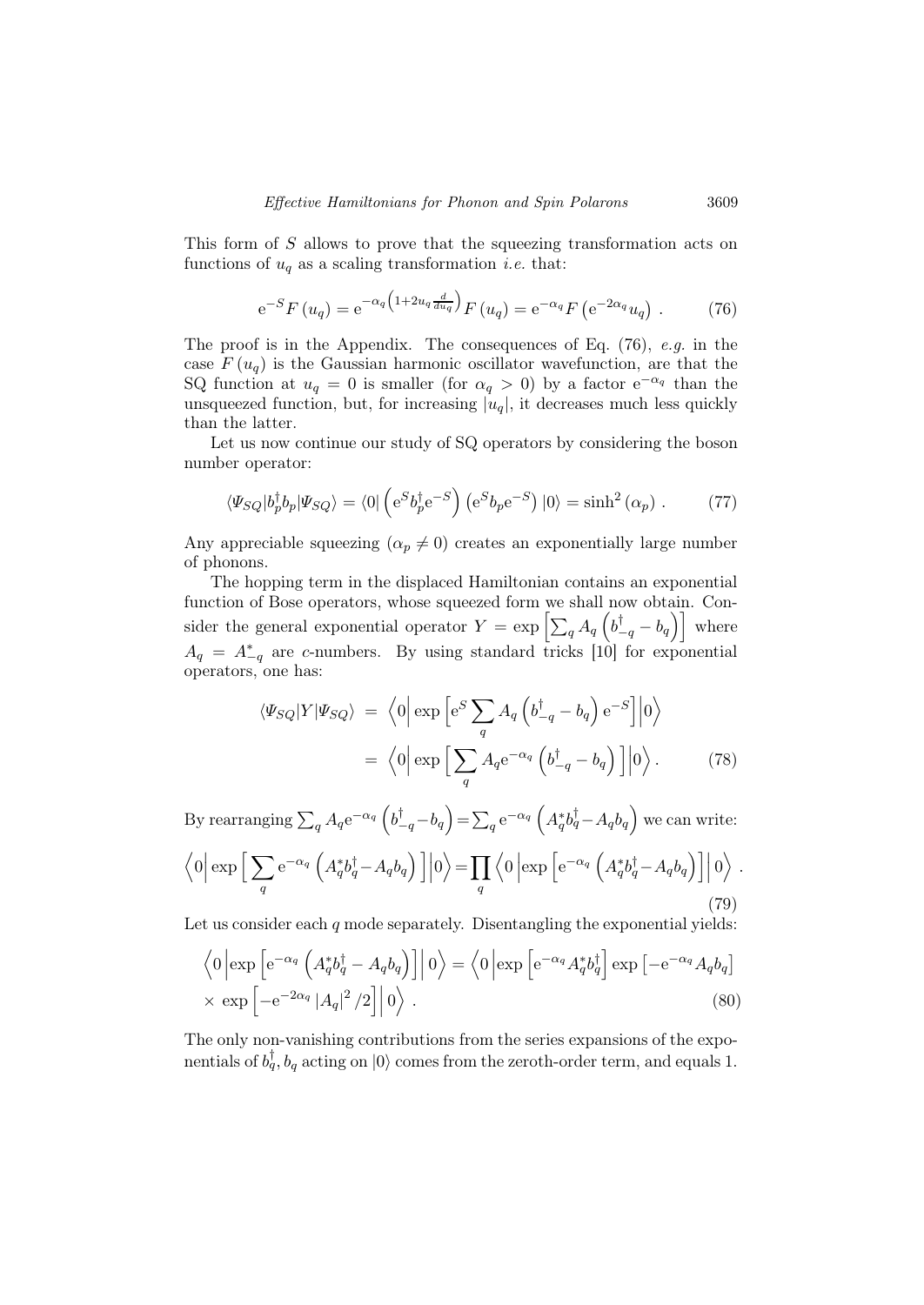Therefore, 
$$
\langle 0 | \exp \left[ e^{-\alpha_q} \left( A_q^* b_q^{\dagger} - A_q b_q \right) \right] | 0 \rangle = \exp \left[ -e^{-2\alpha_q} |A_q|^2 / 2 \right]
$$
 and:  

$$
\langle \Psi_{SQ} | \sum_q A_q \left( b_{-q}^{\dagger} - b_q \right) | \Psi_{SQ} \rangle = \prod_q \exp \left[ -e^{-2\alpha_q} |A_q|^2 / 2 \right]
$$

$$
= \exp \left[ -\sum_q e^{-2\alpha_q} |A_q|^2 / 2 \right]. \tag{81}
$$

One important feature of this result is that the argument of the exponential carries a minus sign, irrespective of the sign of  $A<sub>q</sub>$ .

Now we can write down the expectation value of the displaced Hamiltonian, Eq. (51), taken over the SQ wavefunction. The Holstein term yields a vanishing contribution ( $\approx \begin{pmatrix} 0 \\ \vdots \end{pmatrix}$  $b_{-q}^{\dagger} + b_q$ 0), whatever the value of  $\delta_q$ . The free oscillator term is given by Eq. (77). The bosonic function in the hopping term, by using Eq. (81), yields:

$$
\langle \Psi_{SQ} | \exp \left[ \frac{1}{\sqrt{N}} \sum_{q} \gamma_q \delta_q \left( e^{iqR_j} - e^{iqR_l} \right) \left( b_{-q}^{\dagger} - b_q \right) \right] | \Psi_{SQ} \rangle \equiv \tau \left( \{ \delta_q \} \{ \alpha_q \} \right)
$$

$$
= \exp \left[ -\frac{1}{2N} \sum_{q} \gamma_q^2 \delta_q^2 \left| e^{iqR_j} - e^{iqR_l} \right|^2 e^{-2\alpha_q} \right]
$$

$$
= \exp \left\{ -\frac{1}{N} \sum_{q} \gamma_q^2 \delta_q^2 \left[ 1 - \cos \left( qa \right) \right] e^{-2\alpha_q} \right\}, \tag{82}
$$

where we defined  $a = |R_j - R_l|$ . For a single-mode case, one would obtain  $\exp(-4\alpha)$  in the exponent. In the limit of no squeezing  $(\alpha_q \to 0)$ , this  $\tau(\{\delta_a\},\{\alpha_a\})$  coincides with the quantity  $\tau$  introduced in Eq. (41). One sees that the effect of the squeezing is to introduce a factor  $e^{-2\alpha_q}$  into the exponent. This reduces its absolute value, so that, for given coupling  $\gamma_q$  and displacement  $\delta_q$ ,  $\tau$  ( $\{\alpha_q\}$ ) is larger the stronger is the squeezing.

Now we can write down the effective Hamiltonian for phonon polarons  $H^*$ :

$$
H^* = \sum_{j\sigma} \varepsilon_j^* n_{j\sigma} + \sum_{j\langle l\rangle\sigma} t_{jl}^* c_{j\sigma}^{\dagger} c_{l\sigma} + U^* \sum_j n_{j\uparrow} n_{j\downarrow} + \sum_{j\langle l\rangle} V_{jl}^* n_{j} n_l
$$
  
+ 
$$
\sum_q \hbar \Omega_q \left[ \sinh^2(\alpha_p) + \frac{1}{2} \right],
$$
 (83)

where we defined  $t_{jl}^* = \tau(\{\alpha_q\}) t_{ij}$  as the effective hopping, and now in the  $V_{jl}^*$  term the sum over the l sites is not restricted to the nearest neighbours of site *j*. While  $\varepsilon_j^*$ ,  $U^*$  and  $V_{jl}^*$  are renormalized only by the displacement,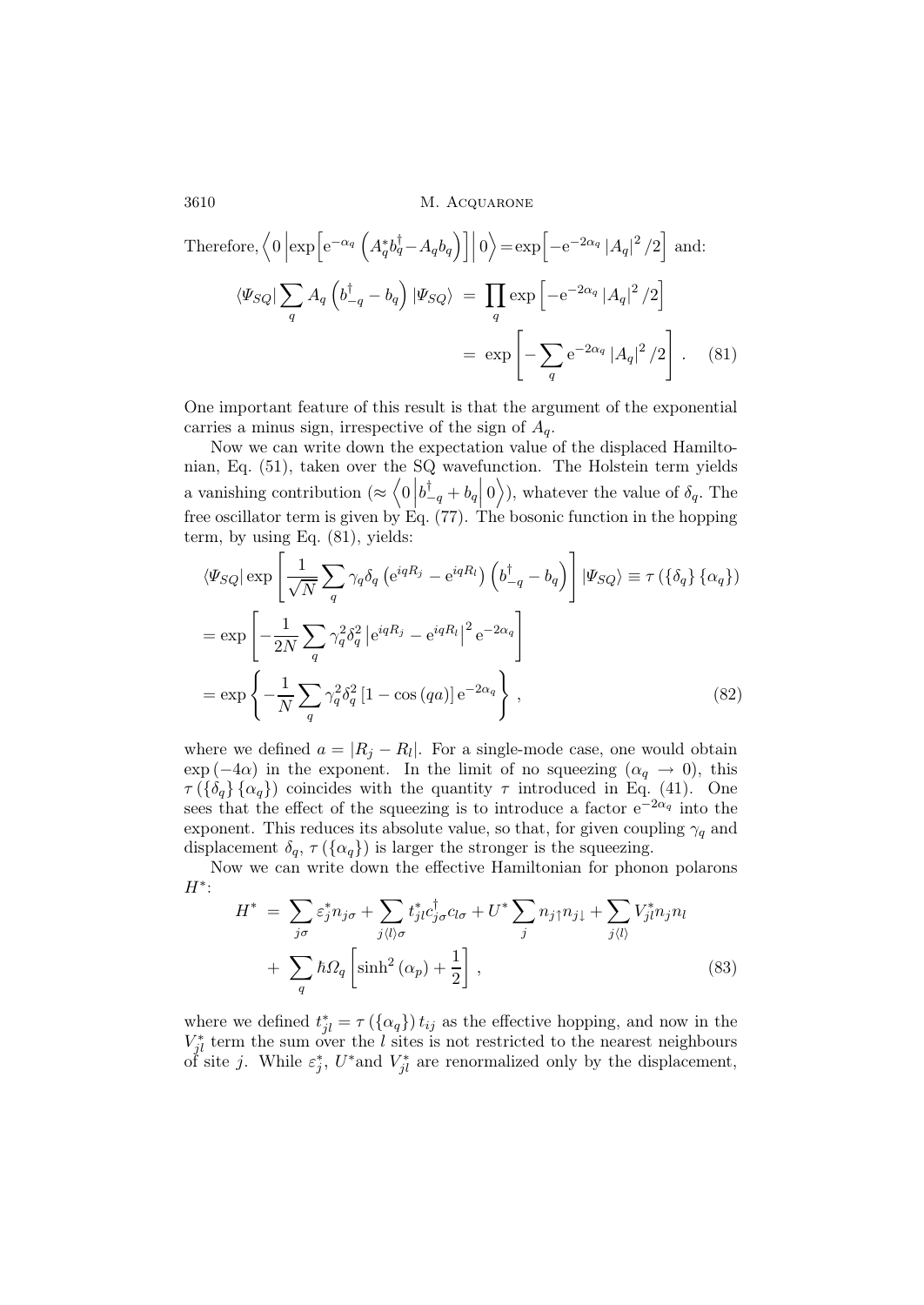in the case of  $t_{ij}^*$  both displacement and squeezing have an effect, but in opposite direction. Displacement, tending to reduce  $t_{ij}^*$ , is counteracted by squeezing. The two effects manifest themselves separately in other physical observables. To have a clear example, let us consider in details the case of the dimer, where the calculations can be made in explicit form.

## 7. Correlation functions in the dimer case

The dimer sites are labeled  $i, j = 1, 2$ , and, for a non-degenerate orbital, the filling is limited to  $N = 1, 2$  due to electron–hole symmetry.

The effective Hamiltonian, which contains only fermionic terms, is analogous to Eq. (2). It can be exactly diagonalized, yielding the eigenvalues and eigenvectors listed in Table I.

#### TABLE I

Eigenvalues and eigenvectors of the Hamiltonian of Eq. (2) for  $N = 1, 2$ . D is the degeneracy of the state. The labels  $a, b$  indicate *bonding* and *antibonding* character. For  $N = 2$  we have defined  $E_U = 2\varepsilon + U$ ,  $E_V = 2\varepsilon + V$ ,  $r = \sqrt{(E_U - E_V)^2 + 16t^2}$ ,  $\tan \theta = -4t/(E_U - E_V + r).$ 

| Filling and energy                        | D              | $S, S^z$                    | Eigenvectors                                                                                                                                                                  |
|-------------------------------------------|----------------|-----------------------------|-------------------------------------------------------------------------------------------------------------------------------------------------------------------------------|
| $N=1$ $E_1=\varepsilon-t$                 | $\overline{2}$ | $\frac{1}{2}, \frac{1}{2}$  | $ 1b,\uparrow\rangle = \frac{1}{\sqrt{2}} [c_{1\uparrow}^{\dagger} + c_{2\uparrow}^{\dagger}] 0\rangle$                                                                       |
|                                           |                | $\frac{1}{2}, -\frac{1}{2}$ | $ 1b,\downarrow\rangle = \frac{1}{\sqrt{2}} [c_{1\perp}^{\dagger} + c_{2\perp}^{\dagger}] 0\rangle$                                                                           |
| $N=1$ $E_2=\varepsilon+t$                 | $\overline{2}$ | $\frac{1}{2}, \frac{1}{2}$  | $ 1a,\uparrow\rangle = \frac{1}{\sqrt{2}} [c_{1\uparrow}^{\dagger} - c_{2\uparrow}^{\dagger}] 0\rangle$                                                                       |
|                                           |                | $\frac{1}{2}, -\frac{1}{2}$ | $ 1a,\downarrow\rangle = \frac{1}{\sqrt{2}} [c_{1\downarrow}^{\dagger} - c_{2\downarrow}^{\dagger}] 0\rangle$                                                                 |
| $N = 2 E_3 = \frac{1}{2} (E_U + E_V - r)$ | 1              | 0,0                         | $ 3\rangle = \frac{1}{\sqrt{2}} [\sin \theta \left( c_{1\downarrow}^{\dagger} c_{1\uparrow}^{\dagger} + c_{2\downarrow}^{\dagger} c_{2\uparrow}^{\dagger} \right)$            |
|                                           |                |                             | $-\cos\theta\left(c_{1\downarrow}^\dagger c_{2\uparrow}^\dagger+c_{2\downarrow}^\dagger c_{1\uparrow}^\dagger\right)$ ] 0)                                                    |
| $N=2$ $E_{4,\pm 1}=2\varepsilon +V$       | $\overline{2}$ | $1, 1(-1)$                  | $ 4,\pm 1\rangle = c_{1\uparrow(1)}^{\dagger}c_{2\uparrow(1)}^{\dagger} 0\rangle$                                                                                             |
| $N=2$ $E_{4,0}=2\varepsilon+V$            | $\mathbf{1}$   | 1,0                         | $ 4,0\rangle = \frac{1}{\sqrt{2}} \left  c_{2\downarrow}^{\dagger} c_{1\uparrow}^{\dagger} - c_{1\downarrow}^{\dagger} c_{2\uparrow}^{\dagger} \right   0\rangle$             |
| $N=2$ $E_5=2\varepsilon+U$                | 1              | 0,0                         | $\left 5,0\right\rangle=\frac{1}{\sqrt{2}}\left c_{1\downarrow}^{\dagger}c_{1\uparrow}^{\dagger}-c_{2\downarrow}^{\dagger}c_{2\uparrow}^{\dagger}\right \left 0\right\rangle$ |
| $N = 2 E_6 = \frac{1}{2} (E_U + E_V + r)$ | 1              | 0,0                         | $ 6\rangle = \frac{1}{\sqrt{2}} [\cos \theta \left( c_{1\downarrow}^\dagger c_{1\uparrow}^\dagger + c_{2\downarrow}^\dagger c_{2\uparrow}^\dagger \right)$                    |
|                                           |                |                             | $+\mathrm{sin} \, \theta \, \Big( c_{1\downarrow}^\dagger c_{2\uparrow}^\dagger + c_{2\downarrow}^\dagger c_{1\uparrow}^\dagger \Big) ]  0\rangle$                            |

The value  $\langle\langle X\rangle\rangle_{k}$  of the correlation function (CF) related to a operator X in one of the eigenstates  $|k\rangle$  of the effective Hamiltonian has to be defined as follows:

$$
\langle \langle X \rangle \rangle_{|k\rangle} \equiv \langle k | \langle \Psi_{SQ} | e^R X e^{-R} | \Psi_{SQ} \rangle | k \rangle, \quad | \Psi_{SQ} \rangle = \exp[-\alpha (b^{\dagger} b^{\dagger} - bb)] | 0 \rangle_{\text{ph}},
$$
\n(84)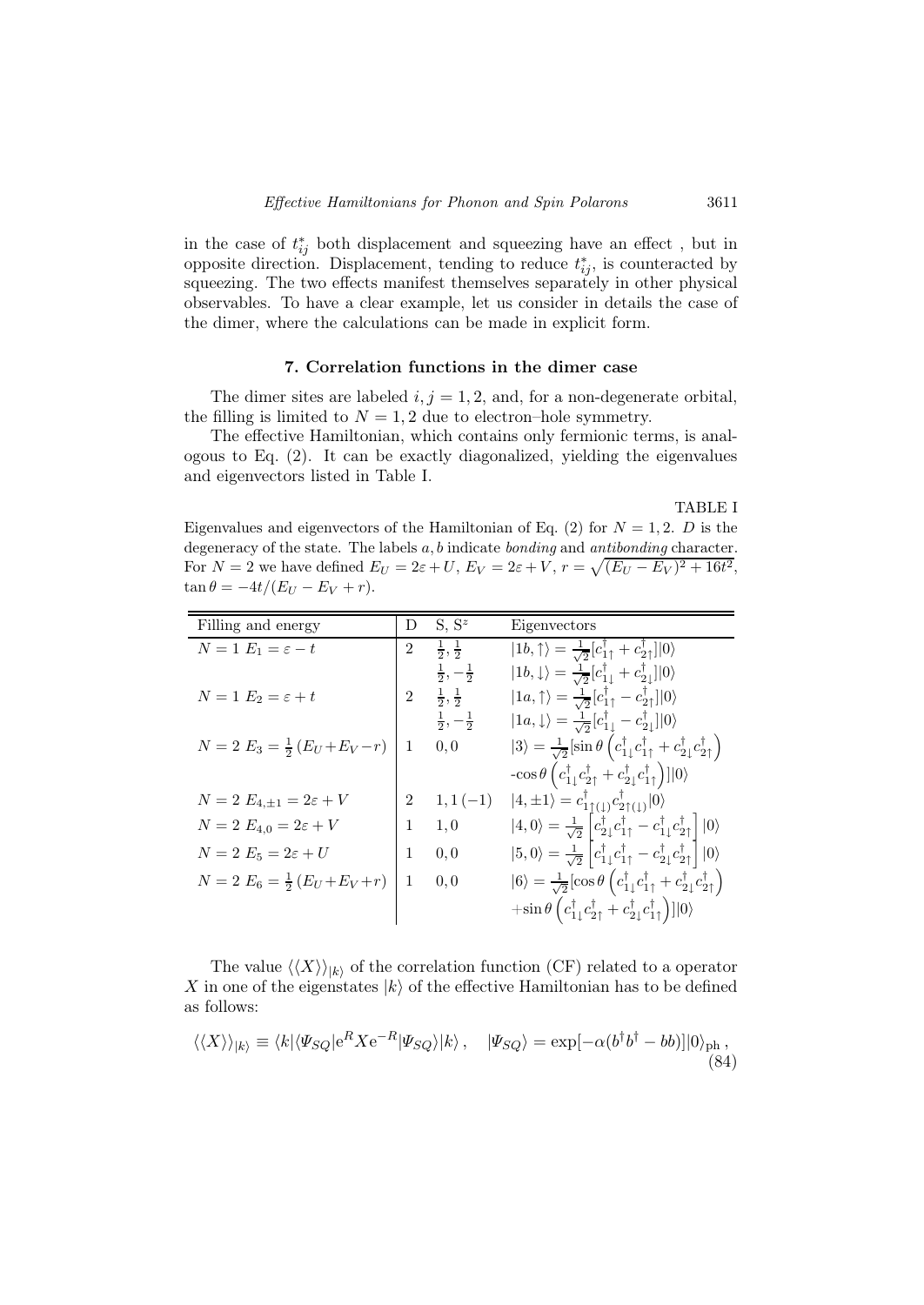where  $|0\rangle_{\text{ph}}$  is the phonon vacuum, and  $|\Psi_{SQ}\rangle$  is the squeezed state, where  $\alpha \equiv \alpha_{\pi/a}$  is the only non-vanishing  $\alpha_q$ . The notation  $\langle \langle X \rangle \rangle$  here indicates a sequence of two transformations performed on  $X$ , and should not be confused with the Green's function notation. If  $X$  is a product of operators, then one isolates each operator by inserting  $1 = \sum |k\rangle \langle k|$ . We need the matrix elements of  $n_{i\sigma}$ ,  $n_i$ ,  $n_i^2$  and  $n_1^2 - n_2^2$  over the electronic eigenstates, which are listed below.

 $N = 1$  (quarter filled orbital).

The states are the bonding and antibonding combinations labelled  $|1b\sigma\rangle$ ,  $|1a\sigma\rangle$  in the Table. The spin- resolved matrix elements are:

$$
\langle k\sigma | n_{i\sigma} | k\sigma \rangle = \frac{1}{2}, \qquad \langle k, -\sigma | n_{i\sigma} | k, -\sigma \rangle = 0, \quad (k = 1b, 1a),
$$
  
\n
$$
\langle 1\sigma | n_{1\sigma} | 2\sigma \rangle = \frac{1}{2}, \qquad \langle 1\sigma | n_{2\sigma} | 2\sigma \rangle = -\frac{1}{2}, \qquad (85)
$$
  
\n
$$
\langle k\sigma | n_{1\sigma}^2 | k\sigma \rangle = \langle k\sigma | n_{2\sigma}^2 | k\sigma \rangle = \frac{1}{2}, \qquad (k = 1b, 1a),
$$
  
\n
$$
\langle 1\sigma | n_{1\sigma}^2 | 2\sigma \rangle = \frac{1}{2}, \qquad \langle 1\sigma | n_{2\sigma}^2 | 2\sigma \rangle = -\frac{1}{2},
$$
  
\n
$$
\langle k\sigma | n_{1\sigma} n_{2\sigma} | k\sigma \rangle = 0, \qquad (k = 1b, 1a), \qquad \langle 1\sigma | n_{1\sigma} n_{2\sigma} | 2\sigma \rangle = 0.
$$
 (86)

Summing over spins yields:

$$
\langle k\sigma | n_i | k\sigma \rangle = \frac{1}{2}, \qquad \langle k, -\sigma | n_i | k, -\sigma \rangle = \frac{1}{2}, \qquad (k = 1, 2; i = 1, 2),
$$
  
\n
$$
\langle 1\sigma | n_1 | 2\sigma \rangle = \frac{1}{2}, \qquad \langle 1\sigma | n_2 | 2\sigma \rangle = -\frac{1}{2}, \qquad (87)
$$
  
\n
$$
\langle k\sigma | n_1^2 | k\sigma \rangle = \langle k\sigma | n_2^2 | k\sigma \rangle = \frac{1}{2}, \qquad (k = 1b, 1a),
$$
  
\n
$$
\langle 1\sigma | n_1^2 | 2\sigma \rangle = \frac{1}{2}, \qquad \langle 1\sigma | n_2^2 | 2\sigma \rangle = -\frac{1}{2},
$$
  
\n
$$
\langle k\sigma | n_1 n_2 | k\sigma \rangle = 0, \qquad (k = 1b, 1a), \qquad \langle 1\sigma | n_1 n_2 | 2\sigma \rangle = 0, \qquad (88)
$$
  
\n
$$
\langle k\sigma | n_1^2 n_2 | k\sigma \rangle = \langle k\sigma | n_1 n_2^2 | k\sigma \rangle = 0, \qquad \langle k\sigma | n_1^3 | k\sigma \rangle = 1 \quad (k = 1, 2). \qquad (89)
$$

 $N = 2$  (half filled orbital).

For the spin-resolved  $n_{i\sigma}$  we have:

$$
\langle 3|n_{1\sigma} | 3 \rangle = \frac{1}{2}, \quad \langle 3|n_{1\sigma} | 5 \rangle = \frac{\sin \theta}{2}, \quad \langle 3|n_{1\sigma} | 6 \rangle = 0,
$$
  

$$
\langle 3|n_{1\sigma} | 4, \sigma \rangle = 0, \quad \langle 3|n_{1\uparrow} | 4, 0 \rangle = -\frac{\cos \theta}{2} \quad \langle 3|n_{1\downarrow} | 4, 0 \rangle = \frac{\cos \theta}{2}, \quad (90)
$$
  

$$
\langle 3|n_{2\sigma} | 3 \rangle = \frac{1}{2}, \quad \langle 3|n_{2\sigma} | 5 \rangle = -\frac{\sin \theta}{2} \quad \langle 3|n_{2\sigma} | 6 \rangle = 0,
$$
  

$$
\langle 3|n_{2\sigma} | 4, \sigma \rangle = 0, \quad \langle 3|n_{2\uparrow} | 4, 0 \rangle = \frac{\cos \theta}{2}, \quad \langle 3|n_{2\downarrow} | 4, 0 \rangle = -\frac{\cos \theta}{2}, \quad (91)
$$
  

$$
\langle 4, \sigma | n_{i\sigma} | 4, \sigma \rangle = 1, \quad \langle 4, -\sigma | n_{i\sigma} | 4, -\sigma \rangle = 0, \quad \langle 4, \sigma | n_{i\sigma} | 5 \rangle = 0 \quad \langle 4, \sigma | n_{i\sigma} | 6 \rangle = 0,
$$
  

$$
(92)
$$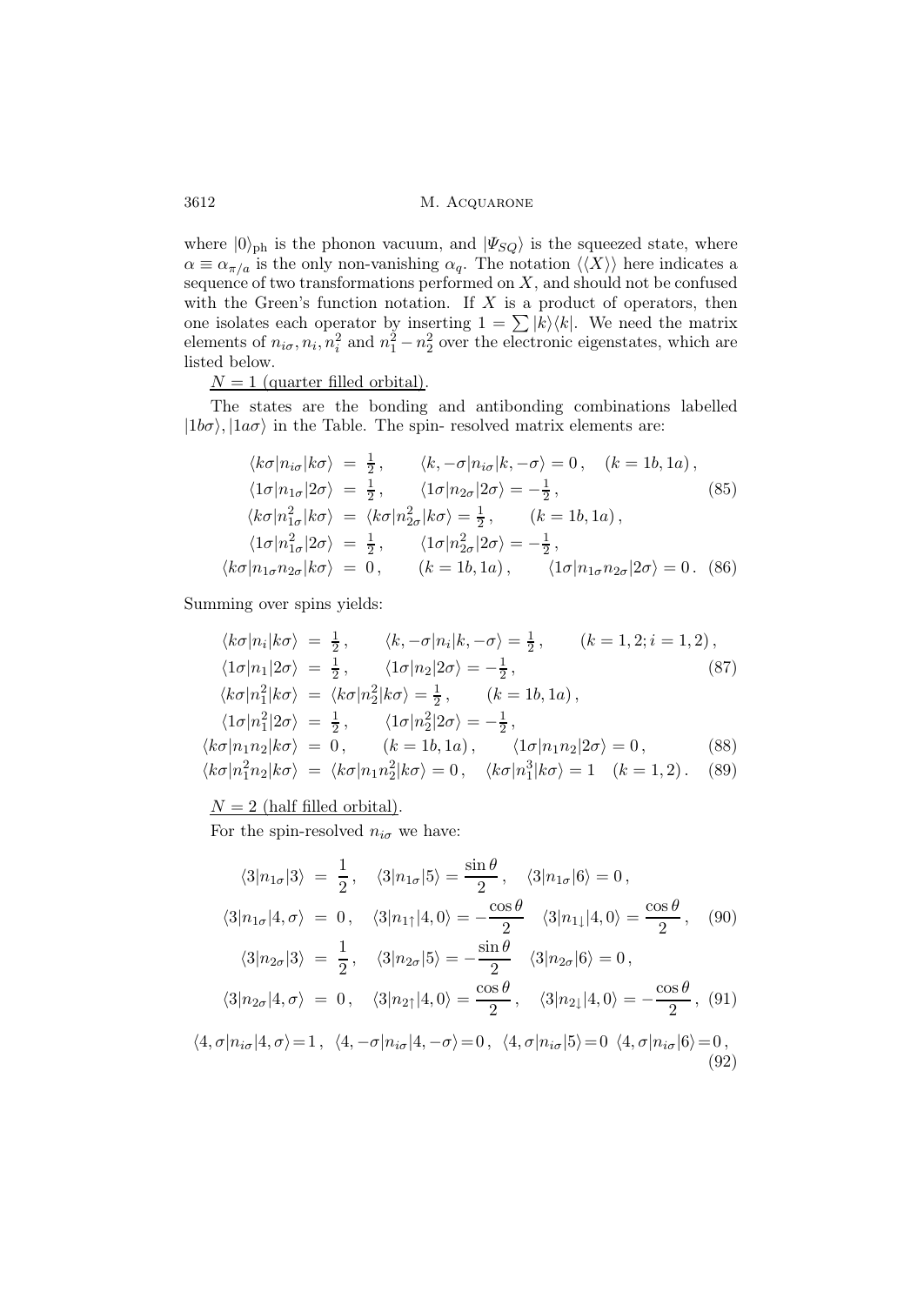Effective Hamiltonians for Phonon and Spin Polarons 3613

$$
\langle 4, 0 | n_{i\sigma} | 4, 0 \rangle = \frac{1}{2}, \quad \langle 4, 0 | n_{i\sigma} | 4, \pm \sigma \rangle = 0,
$$
  

$$
\langle 4, 0 | n_{1\uparrow} | 6 \rangle = \frac{\sin \theta}{2}, \quad \langle 4, 0 | n_{1\downarrow} | 6 \rangle = -\frac{\sin \theta}{2},
$$
  

$$
\langle 4, 0 | n_{2\uparrow} | 6 \rangle = -\frac{\sin \theta}{2}, \quad \langle 4, 0 | n_{2\downarrow} | 6 \rangle = \frac{\sin \theta}{2}, \quad (93)
$$

$$
\langle 5|n_{i\sigma}|5\rangle = \frac{1}{2} \quad \langle 5|n_{1\sigma}|6\rangle = \frac{\cos\theta}{2} \quad \langle 5|n_{2\sigma}|6\rangle = -\frac{\cos\theta}{2}.
$$

For the total charges on the sites  $n_i = n_{i\uparrow} + n_{i\downarrow}$  we have:

$$
\langle 3|n_1|3 \rangle = 1, \quad \langle 3|n_1|4 \rangle = 0, \quad \langle 3|n_1|5 \rangle = \sin \theta, \quad \langle 3|n_1|6 \rangle = 0, \quad (94)
$$
  

$$
\langle 3|n_2|3 \rangle = 1, \quad \langle 3|n_2|4 \rangle = 0, \quad \langle 3|n_2|5 \rangle = -\sin \theta, \quad \langle 3|n_2|6 \rangle = 0, \quad (95)
$$

$$
\langle 4, \sigma | n_i | 4, \sigma \rangle = 1, \quad \langle 4, \sigma | n_i | 5 \rangle = 0, \quad \langle 4, \sigma | n_i | 6 \rangle = 0, \n\langle 4, 0 | n_i | 4, 0 \rangle = 1, \quad \langle 4, 0 | n_i | 5 \rangle = 0, \quad \langle 4, 0 | n_i | 6 \rangle = 0, \n\langle 5 | 1, 15 \rangle = 1, \quad \langle 6 | 1, 16 \rangle = 0, \quad \langle 7 | 1, 16 \rangle = 0
$$
\n(96)

$$
\langle 5|n_1|5 \rangle = 1, \quad \langle 5|n_1|6 \rangle = \cos \theta, \quad \langle 5|n_2|6 \rangle = -\cos \theta. \quad (97)
$$

To evaluate the matrix elements of  $n_j^2$  we use the decomposition of the identity, *i.e.*  $\langle i | n_j^2 | i \rangle \equiv \langle i | \sum_k n_j | k \rangle \langle k | n_j | i \rangle$ , yielding:

$$
\langle 3|n_1^2|3\rangle = 1 + \sin^2\theta, \ \langle 3|n_1^2|4,\sigma,0\rangle = 0, \ \langle 3|n_1^2|5\rangle = 2\sin\theta, \ \langle 3|n_1^2|6\rangle = 0, \n\langle 3|n_2^2|3\rangle = 1 + \sin^2\theta, \ \langle 3|n_2^2|4,\sigma,0\rangle = 0, \ \langle 3|n_2^2|5\rangle = -2\sin\theta, \ \langle 3|n_2^2|6\rangle = 0, \n\tag{99}
$$

$$
\langle 4, \sigma | n_i^2 | 4, \sigma \rangle = 1, \ \langle 4, \sigma | n_i^2 | 5 \rangle = 0, \ \langle 4, \sigma | n_i^2 | 6 \rangle = 0
$$
  

$$
\langle 4, 0 | n_i^2 | 4, 0 \rangle = 1, \ \langle 4, 0 | n_i^2 | 5 \rangle = 0, \ \langle 4, 0 | n_i^2 | 6 \rangle = 0,
$$
  

$$
\langle 5 | n_i^2 | 5 \rangle = 2, \ \langle 5 | n_1^2 | 6 \rangle = 2 \cos \theta, \ \langle 5 | n_2^2 | 6 \rangle = -2 \cos \theta. \tag{101}
$$

The correlation functions are the quantities accessible to experimental measurement. We shall show that some of them depend only on the displacement, and other ones only on the squeezing.

## 7.1. Correlation between site deformations

The correlation between the site deformations is a quantity depending only on the displacement parametrs. Its evaluation will show that the complete Lang–Firsov transformation ( $\delta = 1$ ) leads to wrong results. To study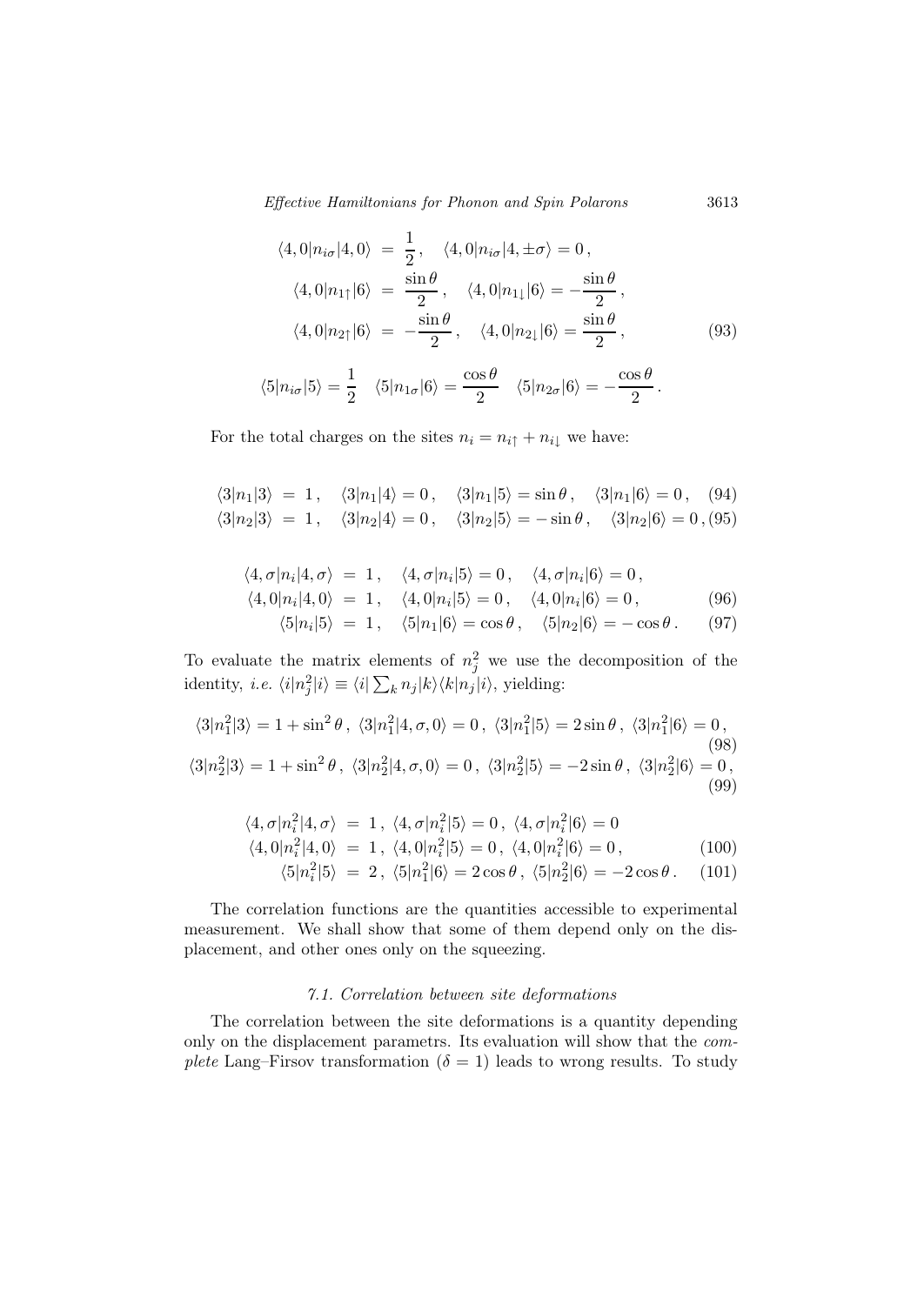3614 M. ACQUARONE

that problem in our general case of *incomplete* ( $\delta \neq 1$ ) transformation, we shall evaluate

$$
\langle \langle u_2(t)u_1(0)\rangle \rangle_{|k\rangle} = \langle k|\langle \Psi_{SQ} | e^{R+R_s} e^{iHt/\hbar} u_2 e^{-iHt/\hbar} u_1 e^{-(R+R_s)} | \Psi_{SQ} \rangle | k \rangle. \tag{102}
$$

It is convenient to write:

$$
\langle \langle u_2(t)u_1(0)\rangle \rangle_{|k\rangle} = \langle k|\sum_p \langle \Psi_{SQ}|u_2^T|\Psi_{SQ}\rangle|p\rangle\langle p|\langle \Psi_{SQ}|u_1^T|\Psi_{SQ}\rangle e^{i(E_p^* - E_k^*)t/\hbar}|k\rangle ,\tag{103}
$$

where  $\{|p\rangle\}$  is the set of eigenstates of  $H^*$ . By expressing  $u_1, u_2$  in terms of  $b_0^{\dagger}, b_0$  and  $b_{\pi/a}^{\dagger}, b_{\pi/a}$  as:

$$
u_1 = \frac{L}{2}(b_0^{\dagger} + b_0 + b_{\pi/a}^{\dagger} + b_{\pi/a}) \qquad u_2 = \frac{L}{2}(b_0^{\dagger} + b_0 - b_{\pi/a}^{\dagger} - b_{\pi/a}) \quad (104)
$$

transforming  $u_{1,2}$  by  $\exp(R_0 + R_{\pi/a})$  and applying the squeezing we find:

$$
\langle \Psi_{SQ} | e^{(R_0 + R_{\pi/a})} u_1 e^{-(R_0 + R_{\pi/a})} | \Psi_{SQ} \rangle = -L \gamma_0 \left[ n_1 + n_2 + \delta_{\pi/a} (n_1 - n_2) \right] ,
$$
  

$$
\langle \Psi_{SQ} | e^{(R_0 + R_{\pi/a})} u_2 e^{-(R_0 + R_{\pi/a})} | \Psi_{SQ} \rangle = -L \gamma_0 \left[ n_1 + n_2 - \delta_{\pi/a} (n_1 - n_2) \right]
$$
(105)

whence it follows  $\langle u_1 \rangle = \langle u_2 \rangle$  for any  $|k\rangle$  as  $\langle k|n_1 - n_2|k\rangle = 0$ . For  $N = 1$  in the ground state  $|1b\sigma\rangle$  we have:

$$
\langle \langle u_2(t)u_1(0) \rangle \rangle_{|1b\sigma\rangle} = L^2 \gamma_0^2 \left[ 1 - \delta_{\pi/a}^2 e^{-i(2t^*)t/\hbar} \right] \tag{106}
$$

while for  $N = 2$  and in the different eigenstates which can be the ground state, we get:

$$
\langle \langle u_2(t)u_1(0) \rangle \rangle_{|3\rangle} = 4L^2 \gamma_0^2 \left( 1 - \delta_{\pi/a}^2 \sin^2 \theta e^{-i(E_{CT}^* - E_{Sb}^*)t/\hbar} \right),
$$
  
\n
$$
\langle \langle u_2(t)u_1(0) \rangle \rangle_{|4\rangle} = 4L^2 \gamma_0^2,
$$
  
\n
$$
\langle \langle u_2(t)u_1(0) \rangle \rangle_{|5\rangle} = 4L^2 \gamma_0^2
$$
  
\n
$$
\times \left[ -\delta_{\pi/a}^2 \sin^2 \theta e^{-i(E_{Sb}^* - E_{CT}^*)t/\hbar} - \delta_{\pi/a}^2 \cos^2 \theta e^{-i(E_{Sa}^* - E_{CT}^*)t/\hbar} \right].
$$
 (107)

Notice that forcing  $\delta_{\pi/a} = 1$  does not describe correctly the correlated dynamics of the site deformations. In particular, at  $t = 0$ , both for  $N = 1$  and  $N = 2$ , the correlation functions, when  $\delta$ -depending, either vanish, or are minimal, if  $\delta_{\pi/a} = 1$ .

To make more explicit the role of  $\delta_{\pi/a}$  in coherently propagating the deformation between the sites, one can look at the equal-time quantity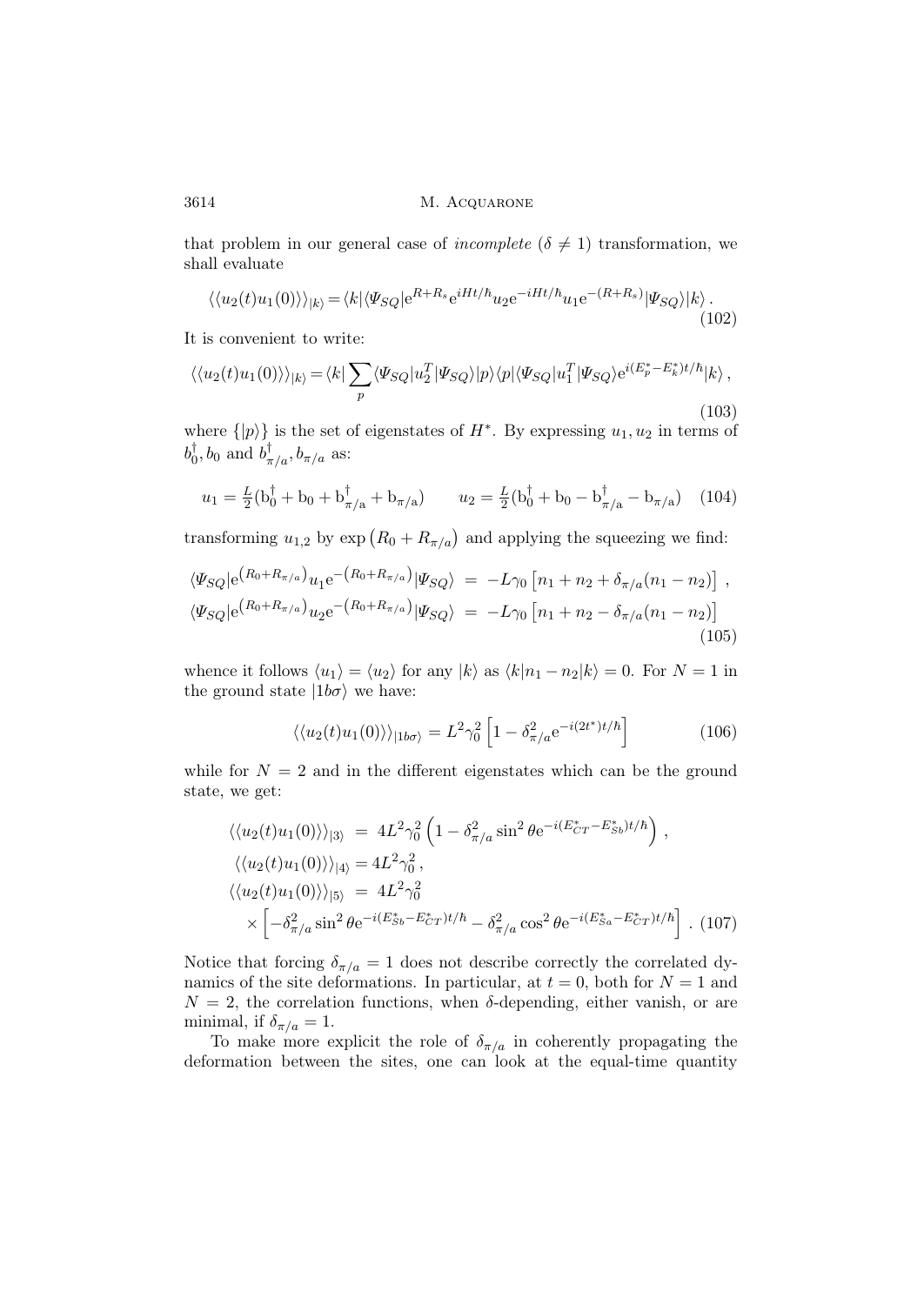$\langle \langle u_2(0)u_1(0)\rangle\rangle_{|k\rangle}-\langle \langle u_2(0)\rangle\rangle\langle \langle u_1(0)\rangle\rangle_{|k\rangle}$  which vanishes in the state  $|4\rangle$ , while in the other ones reads:

$$
\langle \langle u_2(0)u_1(0) \rangle \rangle_{|1b\rangle} - \langle \langle u_2(0) \rangle \rangle \langle \langle u_1(0) \rangle \rangle_{|1b\rangle} = -L^2 \gamma_0^2 \delta_{\pi/a}^2
$$
  

$$
\langle \langle u_2(0)u_1(0) \rangle \rangle_{|3\rangle} - \langle \langle u_2(0) \rangle \rangle \langle \langle u_1(0) \rangle \rangle_{|3\rangle} = -4L^2 \gamma_0^2 \delta_{\pi/a}^2 \sin^2 \theta
$$
  

$$
\langle \langle u_2(0)u_1(0) \rangle \rangle_{|5\rangle} - \langle \langle u_2(0) \rangle \rangle \langle \langle u_1(0) \rangle \rangle_{|5\rangle} = -4L^2 \gamma_0^2 \delta_{\pi/a}^2.
$$
 (108)

### 7.2. Electron–phonon correlation functions

Those functions were introduced in Ref. [11] for the case of one electron in the lattice. Besides having an intuitive meaning, these CF's enter the evaluation of the optical conductivity due to charges on the *i* sites  $\sigma_{xx} \approx$  $\sum_i \langle n_i \prod_{\bm{q}} Y(b_{\bm{q}}^{\dagger} b_{\bm{q}}) \rangle \rangle$ , where  $Y(b_{\bm{q}}^{\dagger} b_{\bm{q}})$  is a function of the phonon  $\bm{q}$ -mode occupation numbers, whose explicit form can be found in Ref. [12]. For the dimer, the only wavector yielding a non-vanishing contribution is  $q = \pi/a$ so that the above expression reduces to  $\sigma_{xx} \approx \langle \langle n_1(b_1^\dagger b_1 - b_2^\dagger b_2) \rangle$ .

In our case the inter-site electron–phonon correlation function is defined as  $(i, j = 1, 2)$ :

$$
F_{ij|k\rangle}^{\text{ep}} \equiv \langle k | \langle \Psi_{SQ} | e^R n_i b_j^{\dagger} b_j e^{-R} | \Psi_{SQ} \rangle | k \rangle
$$
  
= 
$$
\langle k | \langle \Psi_{SQ} | (e^R n_i e^{-R}) (e^R b_j^{\dagger} b_j e^{-R}) | \Psi_{SQ} \rangle | i \rangle.
$$
 (109)

We need the phonon operators for each site, which are obtained by inverting the definitions of  $b_q^{\dagger}, b_q$ . Then

$$
b_1^{\dagger} b_1 = \frac{1}{4} [b_0^{\dagger} b_0 + b_{\pi/a}^{\dagger} b_{\pi/a} + (b_0^{\dagger} b_{\pi/a} + b_{\pi/a}^{\dagger} b_0)]
$$
  
\n
$$
b_2^{\dagger} b_2 = \frac{1}{4} [b_0^{\dagger} b_0 + b_{\pi/a}^{\dagger} b_{\pi/a} - (b_0^{\dagger} b_{\pi/a} + b_{\pi/a}^{\dagger} b_0)].
$$
\n(110)

Applying the displacement transformation yields:

$$
e^{R_{\pi/a}}b_{\pi/a}^{\dagger}b_{\pi/a}e^{-R_{\pi/a}} = b_{\pi/a}^{\dagger}b_{\pi/a} - \delta_{\pi/a}\gamma_0(b_{\pi/a}^{\dagger} + b_{\pi/a})(n_1 - n_2) + \delta_{\pi/a}^2\gamma_0^2(n_1 - n_2)^2,
$$
\n(111)

$$
e^{R_0}b_0^{\dagger}b_0e^{-R_0} = b_0^{\dagger}b_0 - \gamma_0(b_0^{\dagger} + b_0)(n_1 + n_2) + \gamma_0^2(n_1 + n_2)^2, \quad (112)
$$
  

$$
e^{R_0}b_0^{\dagger}e^{-R_0}e^{R}b_{\pi/a}e^{-R} = b_0^{\dagger}b_{\pi/a} - \gamma_0b_{\pi/a}(n_1 + n_2) - \delta_{\pi/a}\gamma_0b_0^{\dagger}(n_1 - n_2)
$$

$$
+\delta_{\pi/a}\gamma_0^2(n_1-n_2)^2\,,\tag{113}
$$

$$
e^{R_0}b_{\pi/a}^{\dagger}e^{-R_0}e^{R}b_0e^{-R} = b_{\pi/a}^{\dagger}b_0 - \gamma_0 b_{\pi/a}^{\dagger}(n_1 + n_2) - \delta_{\pi/a}\gamma_0 b_0(n_1 - n_2) + \delta_{\pi/a}\gamma_0^2(n_1 - n_2)^2.
$$
 (114)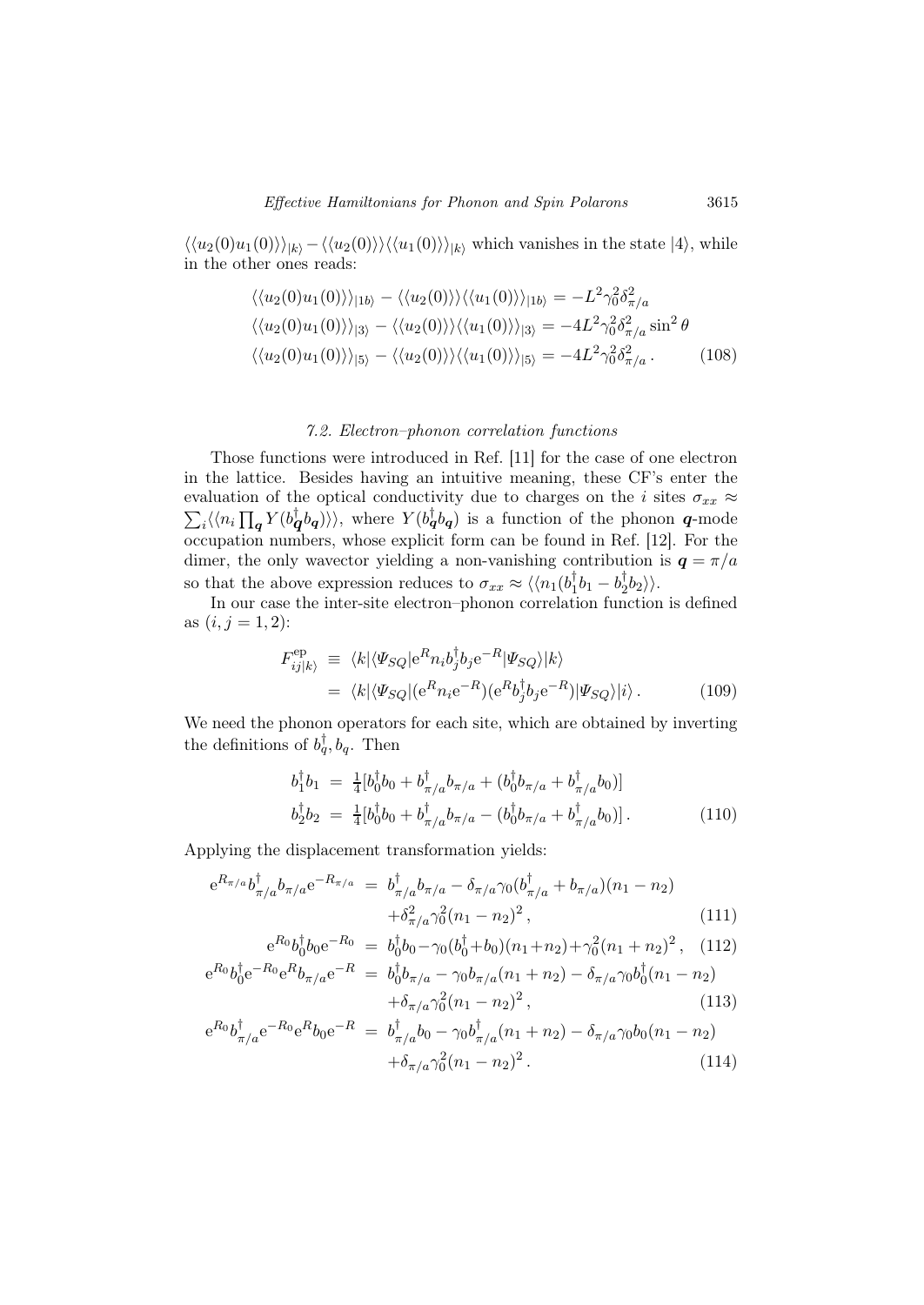When evaluated in the squeezed state, the above results reduce to:

$$
\langle \Psi_{SQ} | e^{R_{\pi/a}} b_{\pi/a}^{\dagger} b_{\pi/a} e^{-R_{\pi/a}} | \Psi_{SQ} \rangle = Sh^{2}(2\alpha) + \delta_{\pi/a}^{2} \gamma_{0}^{2} (n_{1} - n_{2})^{2}
$$

$$
\langle \Psi_{SQ} | e^{R_{0}} b_{0}^{\dagger} b_{0} e^{-R_{0}} | \Psi_{SQ} \rangle = \gamma_{0}^{2} (n_{1} + n_{2})^{2}
$$

$$
\langle \Psi_{SQ} | e^{R_{0}} e^{R_{\pi/a}} (b_{\pi/a}^{\dagger} b_{\pi/a} b_{0}^{\dagger} b_{0} e^{-R_{\pi/a}} e^{-R_{0}} | \Psi_{SQ} \rangle = 2\delta_{\pi/a} \gamma_{0}^{2} (n_{1}^{2} - n_{2}^{2}). \tag{115}
$$

The local deformations in the squeezed state therefore result in:

$$
\langle \Psi_{SQ} | b_1^{\dagger} b_1 | \Psi_{SQ} \rangle = \frac{Sh^2(2\alpha)}{4} + \frac{\gamma_0^2}{4} \left[ n_1^2 (1 + \delta_{\pi/a})^2 + n_2^2 (1 - \delta_{\pi/a})^2 + 2n_1 n_2 (1 - \delta_{\pi/a}^2) \right],
$$
  

$$
\langle \Psi_{SQ} | b_2^{\dagger} b_2 | \Psi_{SQ} \rangle = \frac{Sh^2(2\alpha)}{4} + \frac{\gamma_0^2}{4} \left[ n_1^2 (1 - \delta_{\pi/a})^2 + n_2^2 (1 + \delta)^2 + 2n_1 n_2 (1 - \delta_{\pi/a}^2) \right],
$$
\n(116)

We can now evaluate the correlation function in each eigenstate  $|i\rangle$ .

 $N = 1$ 

As the state  $|1a\sigma\rangle$  is always higher in energy than  $|1b\sigma\rangle$ , we shall consider only the latter.

$$
F_{12|1b\sigma\rangle}^{\text{ep}} \equiv \frac{Sh^{2}(2\alpha)}{4} \langle 1b\sigma |n_{1}|1b\sigma\rangle
$$
  
 
$$
+ \frac{\gamma_{0}^{2}}{4} \Big[ (1 - \delta_{\pi/a})^{2} \langle 1b\sigma | \sum_{i=1b,1a} \sum_{\tau} n_{1}|i\tau\rangle \langle i\tau |n_{1}^{2}|1b\sigma\rangle
$$
  
 
$$
+ (1 + \delta_{\pi/a})^{2} \langle 1b\sigma | \sum_{i=1b,1a} \sum_{\tau} n_{1}|i\tau\rangle \langle i\tau |n_{2}^{2}|1b\sigma\rangle
$$
  
 
$$
+ 2(1 - \delta_{\pi/a}^{2}) \langle 1b\sigma | \sum_{i=1b,1a} \sum_{\tau} n_{1}^{2}|i\tau\rangle \langle i\tau |n_{2}|1b\sigma\rangle \Big], \qquad (117)
$$
  
\n
$$
F_{12|1b\sigma\rangle}^{\text{ep}} \equiv \frac{Sh^{2}(2\alpha)}{4} + \frac{\gamma_{0}^{2}}{4} (1 - \delta_{\pi/a})^{2}. \qquad (118)
$$

 $N = 2$ 

In the state  $|3\rangle$  we have:

$$
F_{12|3\rangle}^{\text{ep}} \equiv \frac{Sh^2(2\alpha)}{4} \langle 3|n_1|3\rangle + \frac{\gamma^2}{4} \Big[ (1 - \delta_{\pi/a})^2 \langle 3| \sum_{i=3,5} n_1|i\rangle \langle i|n_1^2|3\rangle + (1 + \delta_{\pi/a})^2 \langle 3| \sum_{i=3,5} n_1|i\rangle \langle i|n_2^2|3\rangle + 2(1 - \delta_{\pi/a}^2) \langle 3| \sum_{i=3,5} n_1^2|i\rangle \langle i|n_2|3\rangle \Big]. \tag{119}
$$

Only the states  $|3\rangle$  and  $|5\rangle$  appear in the decomposition of the identity because  $|4, \sigma \rangle$ ,  $|4, 0 \rangle$  and  $|6 \rangle$  have vanishing matrix elements with  $|3 \rangle$ . By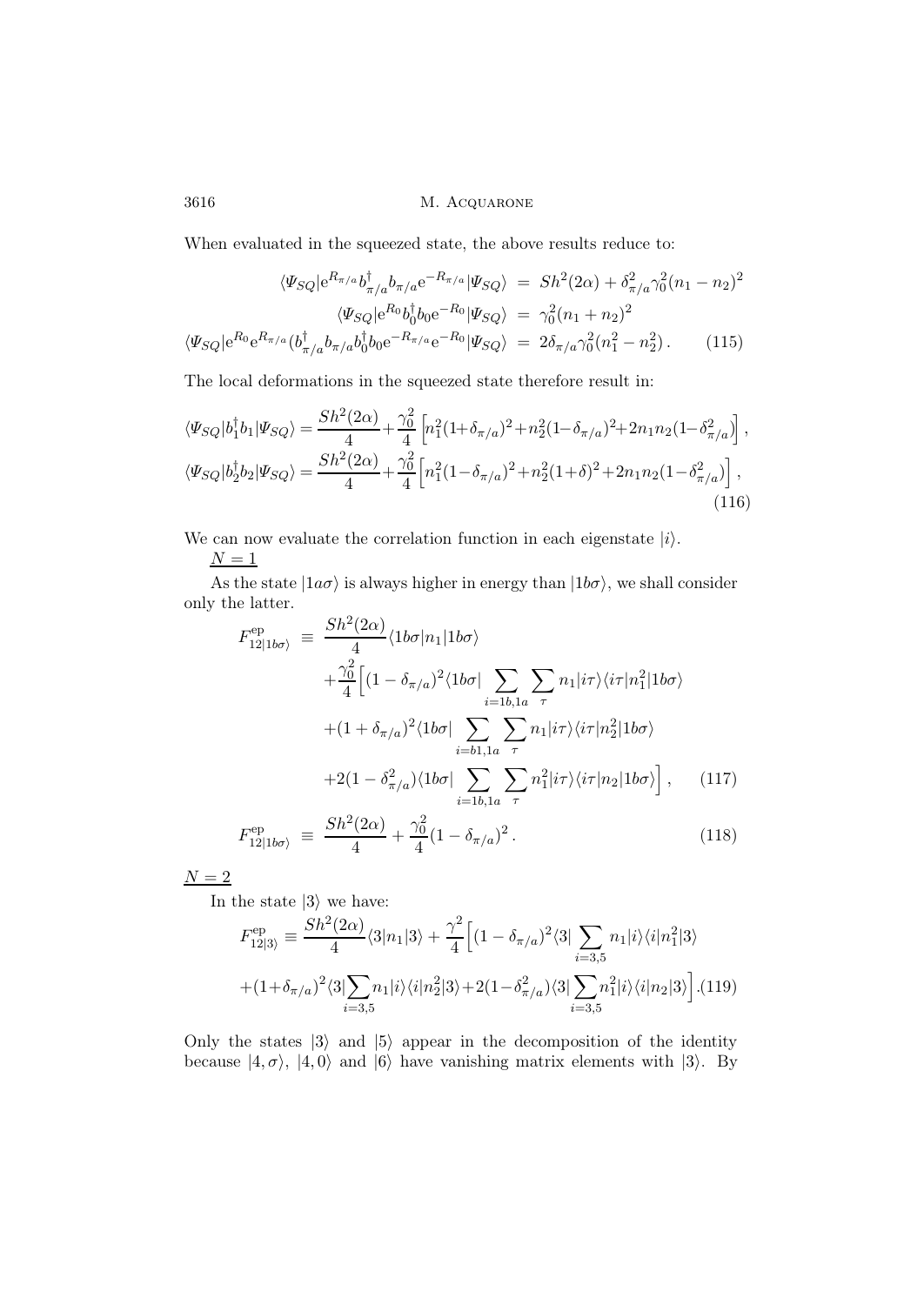using the matrix elements as evaluated above we obtain:

$$
F_{12|3\rangle}^{\text{ep}} = \frac{Sh^2(2\alpha)}{4} + \frac{\gamma^2}{4} \Big[ (1 - \delta_{\pi/a})^2 (1 + 3\sin^2\theta) + (1 + \delta_{\pi/a})^2 (1 - \sin^2\theta) + 2(1 - \delta_{\pi/a}^2)(1 - \sin^2\theta) \Big],
$$
  

$$
F_{12|3\rangle}^{\text{ep}} = \frac{Sh^2(2\alpha)}{4} + \gamma^2 \Big[ 1 - \delta_{\pi/a} (2 - \delta_{\pi/a}) \sin^2\theta \Big].
$$
 (120)

One can verify that  $F_{21|3\rangle}^{\text{ep}} = F_{12|}^{\text{ep}}$  $_{12|3\rangle}^{12}$ , so that one can drop the site indexes. By analogous calculations one finds for the degenerate  $|4\rangle$  eigenstates:

$$
F_{12|4,\sigma\rangle}^{\text{ep}} = F_{12|4,0\rangle}^{\text{ep}} = \frac{Sh^2(2\alpha)}{4} + \gamma^2 \tag{121}
$$

while for the state  $|5\rangle$  one has to evaluate:

$$
F_{12|5\rangle}^{\text{ep}} \equiv \frac{Sh^{2}(2\alpha)}{4} \langle 5|n_{1}|5\rangle
$$
  
 
$$
+ \frac{\gamma^{2}}{4} \Big[ (1 - \delta_{\pi/a})^{2} \langle 5| \sum_{i=3,5,6} n_{1}|i\rangle \langle i|n_{1}^{2}|5\rangle
$$
  
 
$$
+ (1 + \delta_{\pi/a})^{2} \langle 5| \sum_{i=3,5,6} n_{1}|i\rangle \langle i|n_{2}^{2}|5\rangle
$$
  
 
$$
+ 2(1 - \delta_{\pi/a}^{2}) \langle 5| \sum_{i=3,5,6} n_{1}^{2}|i\rangle \langle i|n_{2}|5\rangle \Big] \qquad (122)
$$

yielding

$$
F_{12|5\rangle}^{\text{ep}} = \frac{Sh^2(2\alpha)}{4} + \gamma^2 (1 - \delta_{\pi/a})^2. \tag{123}
$$

Notice that, in evaluating  $F_{12}^{\text{ep}}$  $12|5\rangle$  one must include in the decomposition of the identity also the states  $|6\rangle$ , because  $|5\rangle$ , differently from  $|3\rangle$ , is connected to  $|6\rangle$  by  $n_i, n_i^2$ .

The on-site electron–phonon CF  $F_{11|k}^{\text{ep}} \equiv \langle n_1 b_1^{\dagger} b_1 \rangle$  is evaluated in the same way, with the site-independent results:  ${\cal N}=1$ 

$$
F_{11|1b\sigma\rangle}^{\rm ep} = \frac{Sh^2(2\alpha)}{4} + \frac{\gamma_0^2}{4}(1 + \delta_{\pi/a})^2
$$
 (124)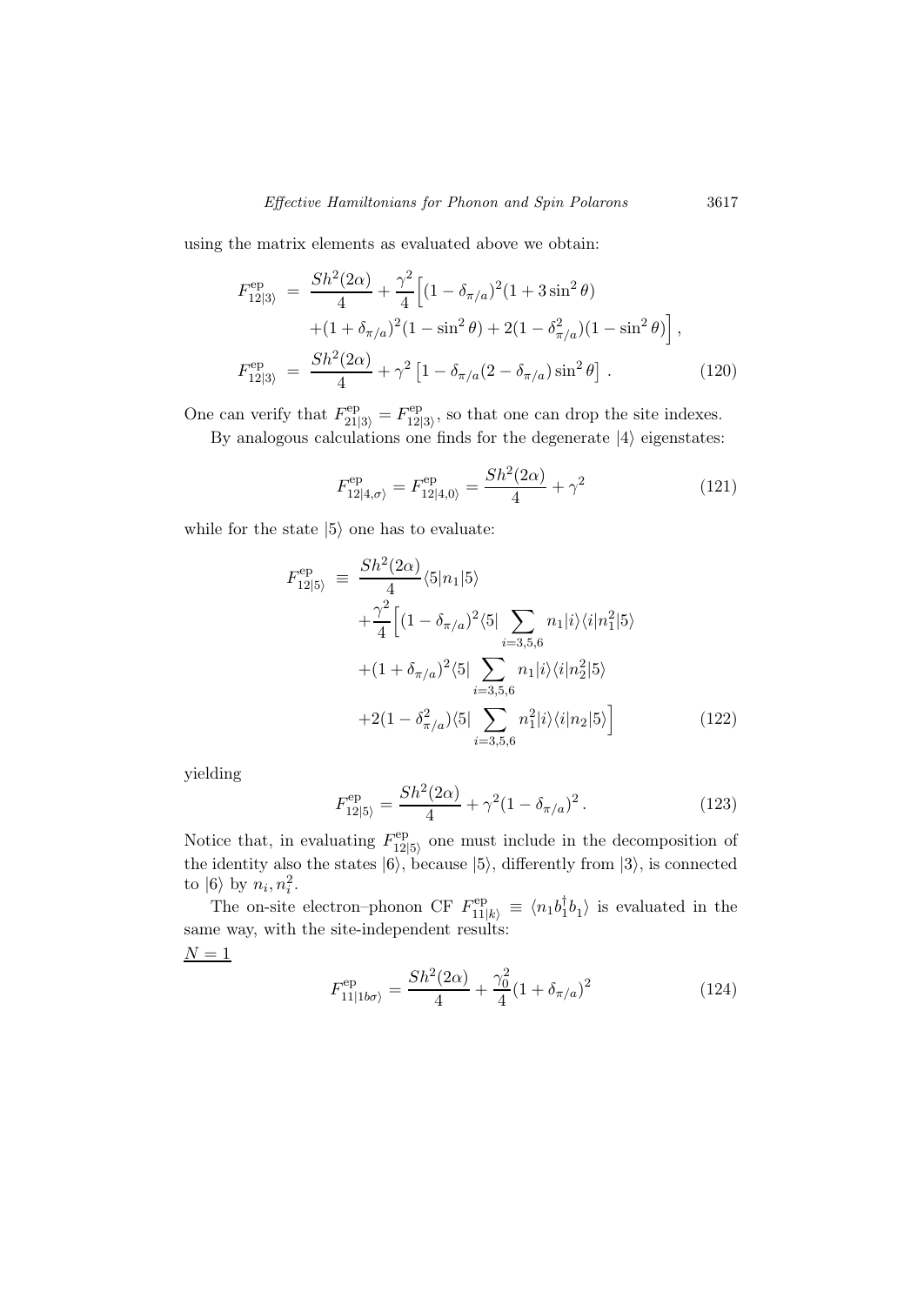${\cal N}=2$ 

$$
F_{11|3\rangle}^{\rm ep} = \frac{Sh^2(2\alpha)}{4} + \gamma_0^2 \left[ 1 + \delta_{\pi/a} (2 + \delta_{\pi/a}) \sin^2 \theta \right], \tag{125}
$$

$$
F_{11|4,\sigma}^{\text{ep}} = F_{11|4,0}^{\text{ep}} = \frac{Sh^2(2\alpha)}{4} + \gamma_0^2, \qquad (126)
$$

$$
F_{11|5\rangle}^{\rm ep} = \frac{Sh^2(2\alpha)}{4} + \gamma_0^2 (1 + \delta_{\pi/a}^2). \tag{127}
$$

From the results above, the optical conductivity is linear in  $\delta_{\pi/a}$  and independent from squeezing.

## 7.3. The Debye–Waller factor

Let us now consider an important quantity depending only on the squeezing. Following Ref. [13] we define the Debye–Waller factor  $F^{DW}$  as  $F^{DW} \equiv$  $\langle \langle u_i^2 \rangle \rangle - \langle \langle u_i \rangle \rangle^2$ . It is actually a site-independent quantity, as we shall show. We shall define for short the characteristic length  $L \equiv \sqrt{\hbar/2M\Omega}$  so that:

$$
u_i = (L/2) \left[ b_0^{\dagger} + b_0 + (-1)^{i+1} (b_{\pi/a}^{\dagger} + b_{\pi/a}) \right], \quad (i = 1, 2).
$$
 (128)

Then one finds:

$$
\langle \langle u_1 \rangle \rangle = -\gamma_0 L \Big[ (1 + \delta_{\pi/a}) \langle \sum_s n_{1\sigma} \rangle + (1 - \delta_{\pi/a}) \langle \sum_s n_{2\sigma} \rangle \Big]
$$
  

$$
\langle \langle u_2 \rangle \rangle = -\gamma_0 L \Big[ (1 - \delta_{\pi/a}) \langle \sum_s n_{1\sigma} \rangle + (1 + \delta_{\pi/a}) \langle \sum_s n_{2\sigma} \rangle \Big].
$$
 (129)

The expression of  $\langle \langle u_i^2 \rangle \rangle$  can be worked out by noting that

$$
\langle \Psi_{SQ} | b^{\dagger} b^{\dagger} | \Psi_{SQ} \rangle = \langle \Psi_{SQ} | bb | \Psi_{SQ} \rangle = Sh(4\alpha)/2
$$

yielding, for  $i = 1, 2$ :

$$
\langle \Psi_{SQ} | u_i^2 | \Psi_{SQ} \rangle = L^2 [Sh(4\alpha) + Sh^2(2\alpha) + 1] / 2
$$
  
+
$$
L^2 \gamma^2 \left[ \left\langle \sum_{\sigma} (n_{1\sigma} + n_{2\sigma}) \right\rangle^2 + \delta_{\pi/a}^2 \left\langle \sum_{\sigma} (n_{1\sigma} - n_{2\sigma}) \right\rangle^2 \right]
$$
(130)

so that:

$$
\langle \langle u_1^2 \rangle \rangle_{|k\rangle} - \langle \langle u_i \rangle \rangle_{|k\rangle}^2 = \frac{L^2}{2} \left[ e^{2\alpha} Sh(2\alpha) + 1 \right]
$$

$$
+ (-1)^i L^2 \left[ \langle k | \sum_s (n_{1\sigma} - n_{2\sigma}) |k\rangle \langle k | \sum_s (n_{1\sigma} + n_{2\sigma}) |k\rangle \right], \quad (131)
$$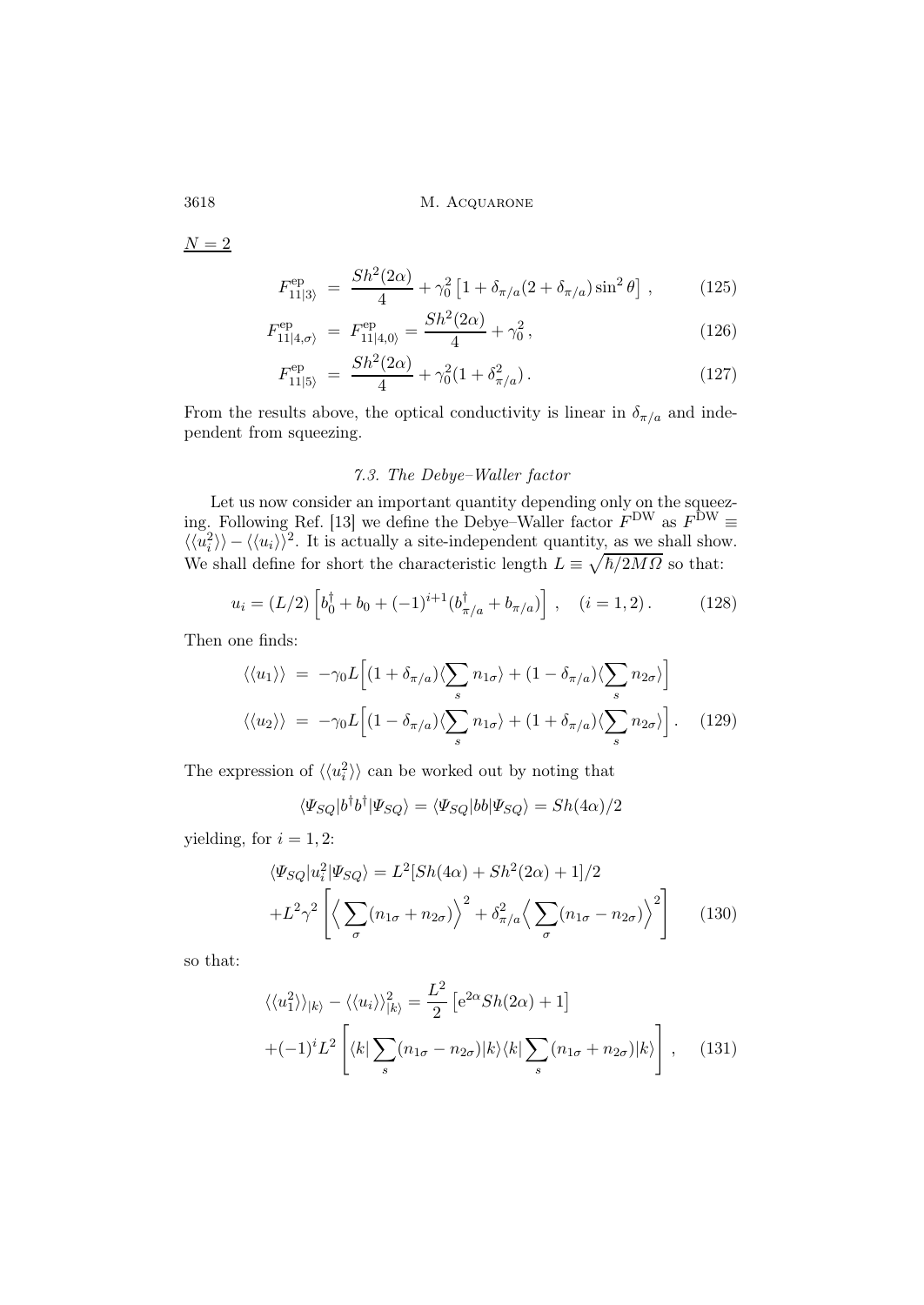where  $|k\rangle$  is an eigenstate of  $H^*$ . As  $\langle k|\sum_s(n_{1\sigma}-n_{2\sigma})|k\rangle$  vanishes identically, we finally obtain the site-independent result:

$$
F^{\rm DW} = \frac{L^2}{4} [1 + e^{4\alpha}]. \tag{132}
$$

## 7.4. Average vibrational energy

The average vibrational energy  $\langle E_{\Omega} \rangle$  is related to the Debye–Waller factor, and, following [13] can be defined as:

$$
\langle E_{\Omega} \rangle \equiv \frac{M}{2} \left\langle \left\langle \left( \frac{du_{Hi}(t)}{dt} \right)^2 \right\rangle \right\rangle, \tag{133}
$$

where  $u_i(t) = e^{iHt/\hbar} u_i e^{-iHt/\hbar}$  is the Heisenberg representation of the local deformation. Its equation of motion is actually governed by only the phononic part  $H_{\text{ph}} + H_{\text{el-ph}}$  of the total bare Hamiltonian of Eq. (1)

$$
i\hbar \frac{du_i(t)}{dt} = [u_i(t), H] = [u_i(t), H_{\text{ph}} + H_{\text{el-ph}}].
$$
 (134)

By writing  $u_i$  as in Eq. (128) one finds:

$$
\left[\frac{du_i(t)}{dt}\right]^2 = \left(\frac{L\Omega}{2}\right)^2 \left[e^{-iHt/\hbar} (b_0^\dagger - b_0 + b_{\pi/a}^\dagger - b_{\pi/a})^2 e^{-iHt/\hbar}\right].
$$
 (135)

The transformation  $\exp(R_0 + R_{\pi/a})$  changes H into  $H^T$  with displaced Bose operators, so that the Eq. (135) reads:

$$
\left(\frac{2}{L\Omega}\right)^2 e^{(R_0 + R_{\pi/a})} \left[\frac{du_i(t)}{dt}\right]^2 e^{-(R_0 + R_{\pi/a})}
$$
\n
$$
= e^{-iH^Tt/\hbar} \left[b_0^\dagger b_0^\dagger + b_0 b_0 - 2b_0^\dagger b_0 - 1 + b_{\pi/a}^\dagger b_{\pi/a}^\dagger + b_{\pi/a} b_{\pi/a} - 2b_{\pi/a}^\dagger b_{\pi/a} - 1 + 2(b_0^\dagger - b_0)(b_{\pi/a}^\dagger - b_{\pi/a})\right] e^{-iH^Tt/\hbar}.
$$
\n(136)

Finally, when evaluated over the combined squeezed- phonon and electronic state defined by  $H^T |\Psi_{SQ}\rangle |k\rangle = E_k^* |\Psi_{SQ}\rangle |k\rangle$  the Eq. (136) yields, after explicitating L:

$$
\langle \mathcal{E}_{\Omega} \rangle = \frac{\hbar \Omega}{16} \left[ 1 + e^{4\alpha} \right] \tag{137}
$$

which is proportional to the Debye–Waller factor.

Let us now consider quantities depending on both the displacement and the squeezing.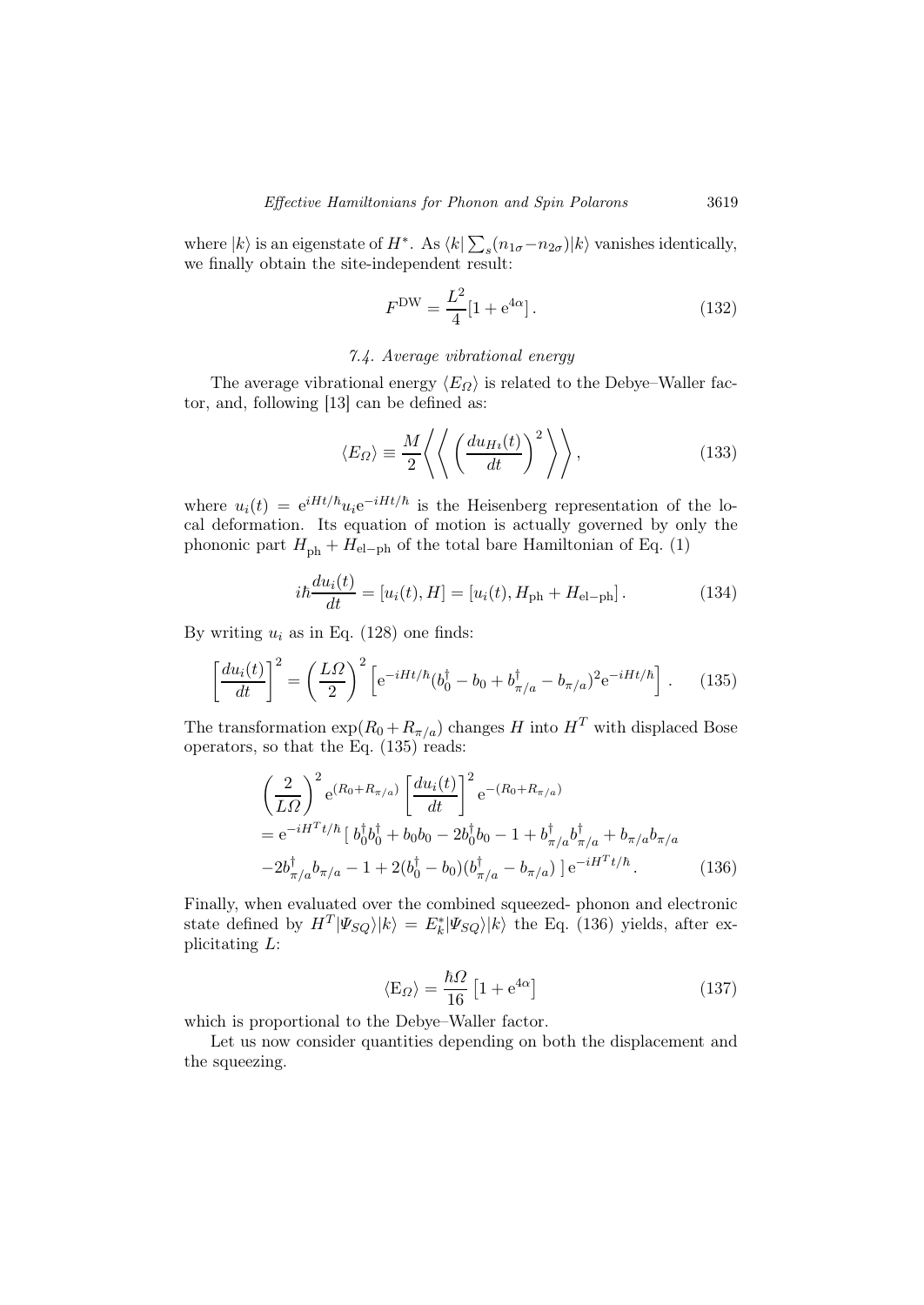#### 7.5. The longitudinal and transverse magnetic correlation functions

The longitudinal magnetic CF  $\langle \langle S_1^z S_2^z \rangle \rangle$  vanishes for  $N = 1$ , while for  $N = 2$  by writing  $S_i^z = (n_{i\uparrow} - n_{i\downarrow})/2$  we get, for the state  $|3\rangle$ 

$$
\langle \langle S_1^z S_2^z \rangle \rangle_{3} = \frac{1}{4} \langle 3 | (n_{1\uparrow} - n_{1\downarrow}) | 4, 0 \rangle \langle 4, 0 | (n_{2\uparrow} - n_{2\downarrow}) | 3 \rangle = -\frac{\cos^2 \theta}{4} \quad (138)
$$

while

$$
\langle\langle S_1^z S_2^z \rangle\rangle_{|4\sigma\rangle} = \frac{1}{4}, \qquad \langle\langle S_1^z S_2^z \rangle\rangle_{|40\rangle} = -\frac{\cos^2 \theta}{4}, \qquad \langle\langle S_1^z S_2^z \rangle\rangle_{|5\rangle} = 0. \tag{139}
$$

The transverse magnetic CF  $\langle \langle S_1^- S_2^+ \rangle \rangle$  for  $N = 1$  vanishes. For  $N = 2$  it also vanishes in the states  $|4, \sigma \rangle$  and  $|5 \rangle$  while

$$
\langle 3|S_1^-S_2^+|3\rangle = -\frac{\cos^2\theta}{2}\,,\qquad \langle 4,0|S_1^-S_2^+|4,0\rangle = \frac{1}{2}\,.
$$

Those functions depend on the combined effect of displacement and squeezing, which is contained in the parameter  $\theta$ , defined as in Table I.

### 7.6. The charge transfer correlation function

Following Ref. [8] the charge transfer CF is conveniently defined as:

$$
F_{|i\rangle}^{\text{ct}} \equiv \frac{\langle i | \langle \Psi_{SQ} | e^R (n_1 - n_2) (\mathbf{u}_1 - \mathbf{u}_2) e^{-R} | \Psi_{SQ} \rangle | i \rangle}{\sqrt{\langle i | \langle \Psi_{SQ} | e^R (\mathbf{u}_1 - \mathbf{u}_2)^2 e^{-R} | \Psi_{SQ} \rangle | i \rangle}} \tag{140}
$$

or, expressing  $u_1 - u_2$  through the  $b_{\pi/a}^{\dagger}, b_{\pi/a}$  operators :

$$
F_{|i\rangle}^{\text{ct}} \equiv \frac{\langle i | \langle \Psi_{SQ} | e^{R_{\pi/a}} (n_1 - n_2) (b_{\pi/a}^\dagger + b_{\pi/a}) e^{-R_{\pi/a}} | \Psi_{SQ} \rangle | i \rangle}{\sqrt{\langle i | \langle \Psi_{SQ} | e^{R_{\pi/a}} (b_{\pi/a}^\dagger + b_{\pi/a})^2 e^{-R_{\pi/a}} | \Psi_{SQ} \rangle | i \rangle}}.
$$
(141)

Substituting  $e^{R_{\pi/a}}(b_{\pi/a}^{\dagger}+b_{\pi/a})e^{-R_{\pi/a}}=b_{\pi/a}^{\dagger}+b_{\pi/a}-2\delta_{\pi/a}\gamma(n_1-n_2)$ in the numerator of  $F^{\text{ct}}$  we have:

$$
\langle \Psi_{SQ} | (n_1 - n_2) [e^{R_{\pi/a}} (b_{\pi/a}^\dagger + b_{\pi/a}) e^{-R_{\pi/a}}] | \Psi_{SQ} \rangle = -2 \delta_{\pi/a} \gamma_0 (n_1 - n_2)^2. \tag{142}
$$

In the denominator we develop  $(b^{\dagger} + b)^2 = (b^{\dagger})^2 + (b)^2 + 2b^{\dagger}b + 1$ , so that:  ${\rm e}^{R_{\pi/a}}(b_{\pi/a}^\dagger+b_{\pi/a})^2{\rm e}^{-R_{\pi/a}}=(b_{\pi/a}^\dagger+b_{\pi/a})^2-4\delta_{\pi/a}G(b_{\pi/a}^\dagger+b_{\pi/a})+4\delta_{\pi/a}^2G^2\,.$  $(143)$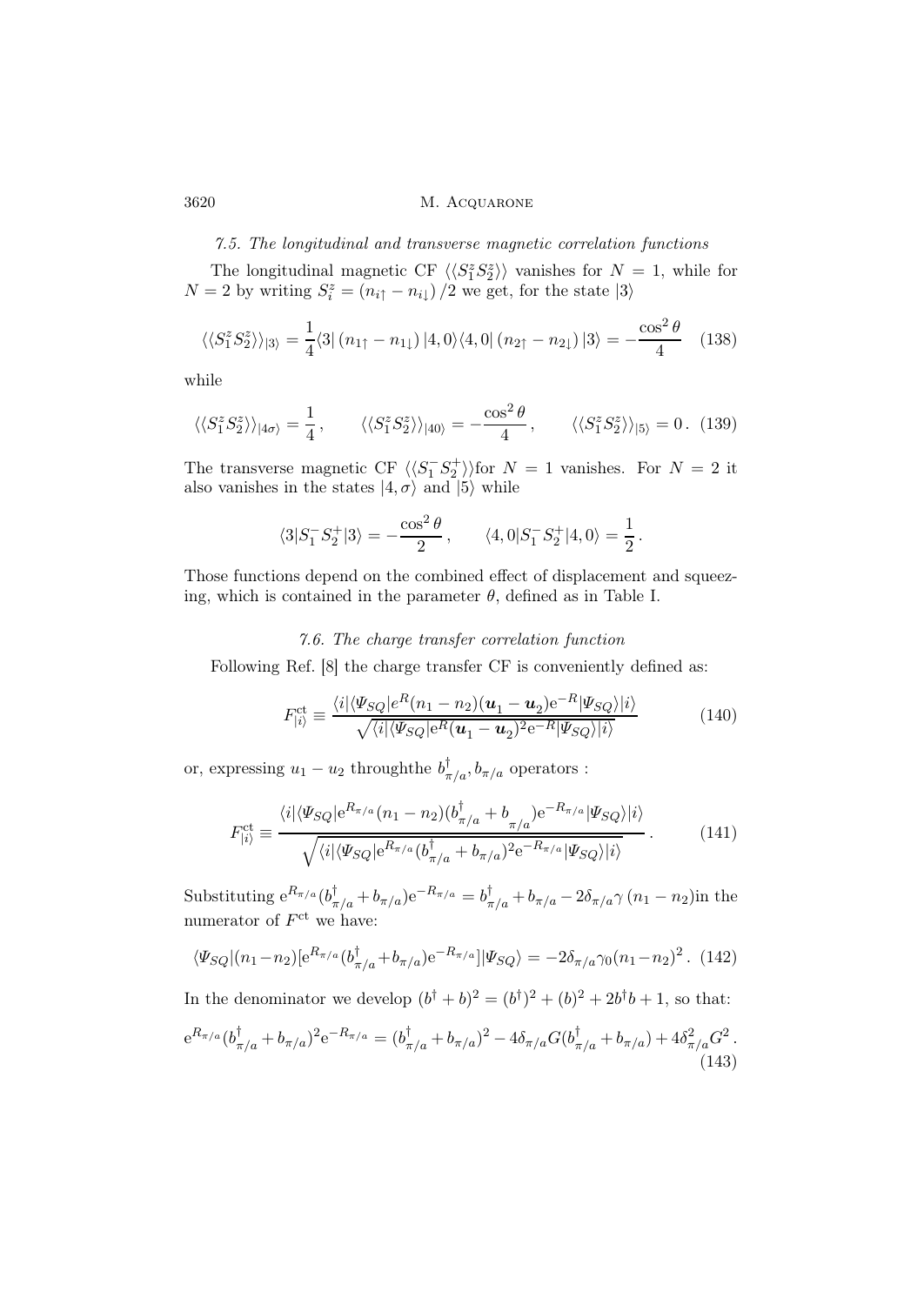In the squeezed state Eq. (143) yields

$$
\langle \Psi_{SQ} | e^{R_{\pi/a}} (b_{\pi/a}^{\dagger} + b_{\pi/a})^2 e^{-R_{\pi/a}} | \Psi_{SQ} \rangle = 2Sh^2(2\alpha) + 1 + 4\delta_{\pi/a}^2 G^2. \tag{144}
$$

Now we can re- write the CF of Eq. (141) as

$$
F_{|i\rangle}^{\text{ct}} \equiv \frac{-\sqrt{2}\delta_{\pi/a}\gamma_0\langle i|(n_1 - n_2)^2|i\rangle}{\sqrt{Sh^2(2\alpha) + 1/2 + 2\delta_{\pi/a}^2\gamma_0^2\langle i|(n_1 - n_2)^2|i\rangle}}.
$$
(145)

The evaluation of  $F^{\text{ct}}$  requires therefore the knowledge of the matrix elements of  $(n_1 - n_2)^2$ . By the usual decomposition of the identity one obtains: for  $N = 1$ 

$$
\langle i\sigma | (n_1 - n_2)^2 | i\sigma \rangle = 1 \qquad (i = 1, 2)
$$
 (146)

so that

$$
F_{|1\sigma\rangle}^{\text{ct}} \equiv \frac{-\sqrt{2}\delta_{\pi/a}\gamma}{\sqrt{Sh^2(2\alpha) + 1/2 + 2\delta_{\pi/a}^2 \gamma^2}} = \frac{-2\delta_{\pi/a}\gamma}{\sqrt{Ch(4\alpha) + 4\delta_{\pi/a}^2 \gamma^2}}.
$$
 (147)

for  $N = 2$ 

$$
\langle 3|(n_1 - n_2)^2|3 \rangle = 4\sin^2\theta, \qquad \langle 4|(n_1 - n_2)^2|4 \rangle = 0, \qquad \langle 5|(n_1 - n_2)^2|5 \rangle = 4.
$$
\n(148)

Finally we obtain the explicit form of the charge transfer CF:

$$
F_{|3\rangle}^{\text{ct}} \equiv -4\sqrt{2}\delta_{\pi/a}\gamma_0 \frac{\sin^2\theta}{\sqrt{Sh^2(2\alpha) + 1/2 + 8\delta_{\pi/a}^2 \gamma_0^2 \sin^2\theta}} = -\frac{16\delta_{\pi/a}\gamma_0 \sin^2\theta}{\sqrt{Ch(4\alpha) + (4\delta_{\pi/a}\gamma_0 \sin\theta)^2}}, \qquad (149)
$$
  

$$
F_{|5\rangle}^{\text{ct}} \equiv -4\sqrt{2}\delta_{\pi/a}\gamma_0 \frac{1}{\sqrt{Sh^2(2\alpha) + 1/2 + 8\delta_{\pi/a}^2 \gamma_0^2}} = -\frac{16\delta_{\pi/a}\gamma_0}{\sqrt{Ch(4\alpha) + (4\delta_{\pi/a}\gamma_0)^2}}
$$
(150)

while  $F_{|4\rangle}^{\text{ct}} = 0$ . Once more, this quantity depends on both displacement and squeezing through  $\vartheta.$ 

The quantitative behaviour of the CF's evaluated above is discussed in Ref. [2].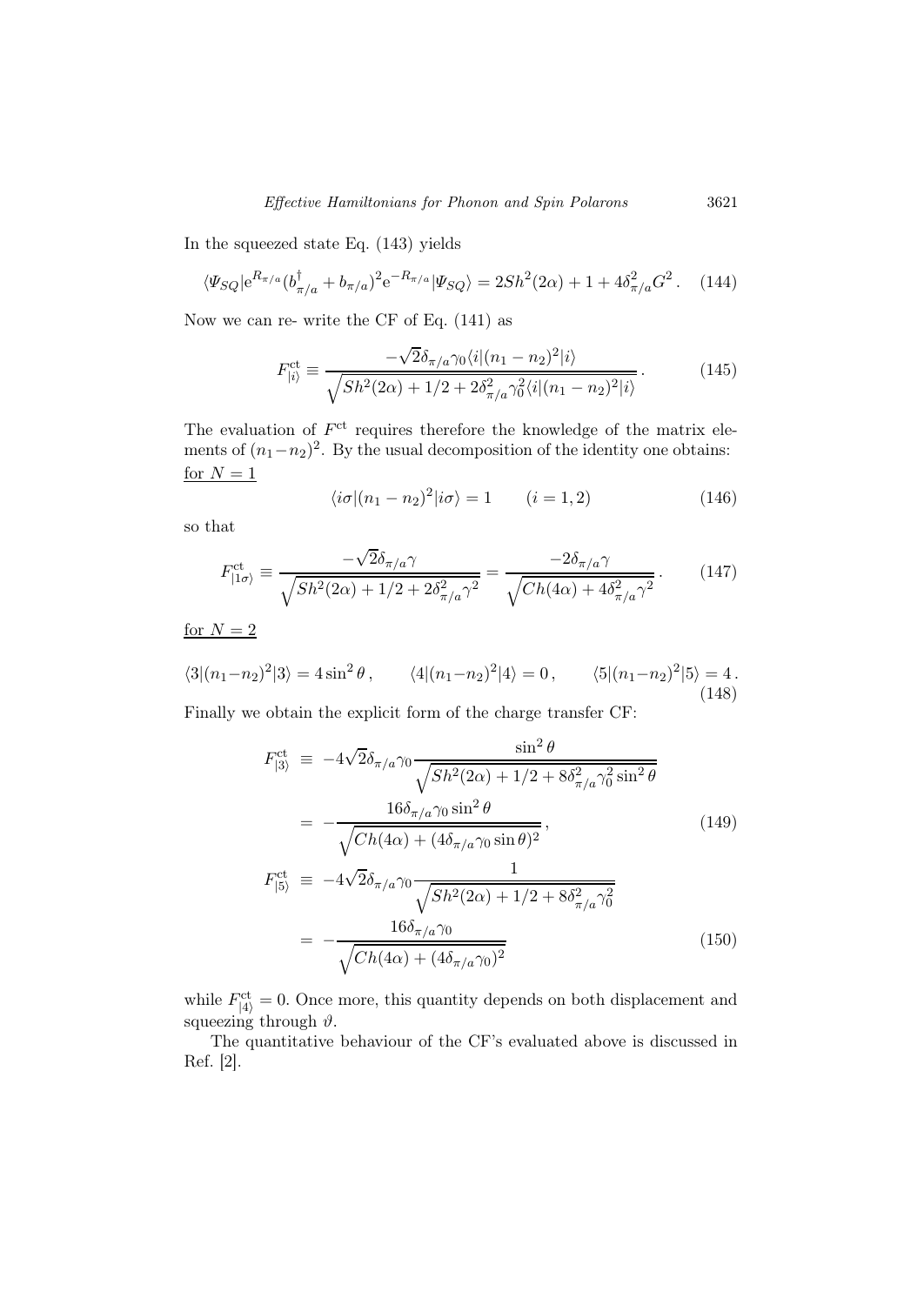## 8. Summary of phonon polaron discussion and introduction to the spin polarons

Let us summarize the main points of this first part of the Lectures. We have introduced a sequence of displacement and squeezing transformations (in this order) as a general non-perturbative way to transform an interacting boson-fermion Hamiltonian into an effective one with only fermionic operators. The effect of the bosons results in a renormalization of the electronic interactions, and possibly in the presence of electronic terms which where absent in the electron–only part of the original Hamiltonian. From the formal point of view we have stressed two points: first, the dependance of the parameters characterizing the transformations on the wavevectors of the bosonic modes is a basic feature of the physics of the problem, and its neglect is likely to lead to questionable results. Second, whenever feasible, the parameters values have to be determined variationally, instead of being set by some diagonalization requirement. By way of application we have considered the case where the bosons are phonons. We have produced an effective polaronic Hamiltonian, containing a long range Coulomb interaction term which was absent from electronic part of the original Hamiltonian. Finally, we have taken the dimer and the four-site chain as simple concrete systems where to apply the general formalism, showing how one gets quantities which can be experimentally tested.

Besides the phonons, electrons in solids can couple to other bosonic excitations: we shall now consider the case of coupling to magnetic fluctuations, which, in the spin wave formalism, can be described as a special kind of boson. If the magnetic properties can be described by a Heisenberg term  $J_H\sum_{i,\langle j\rangle}\bm{S}_i\cdot\bm{S}_j\,=\,J_H\sum_{i,\langle j\rangle}$  $\left[S_i^zS_j^z\right]+\frac{1}{2}\right.$  $\frac{1}{2}\left( S_{i}^{+}S_{j}^{-}+S_{i}^{-}S_{j}^{+}\right) \Big]$  one calls longitudinal the fluctuations related to  $S_i^z S_j^z$  and transverse those related to  $S_i^+S_j^-$ . Spin polarons due to longitudinal fluctuations have been considered in the Spin Bag model [14] in connection with the high  $T_c$  superconductors, but we shall not discuss them. Our interest will be centred on the spin polarons due to transverse fluctuations. There are two main families of models, i.e. double band and single band ones, and we shall deal with them in turn.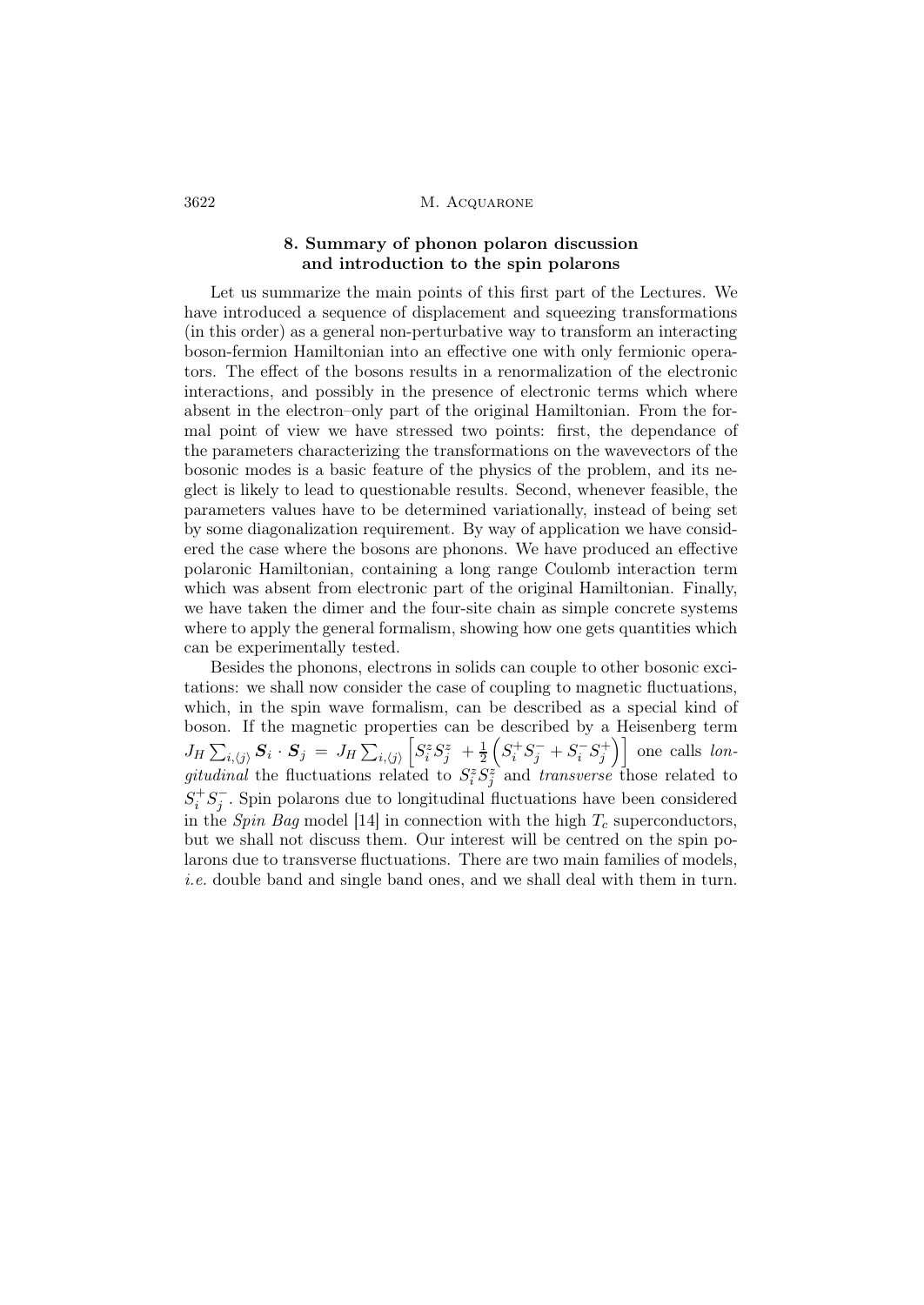#### 9. Two-band (Kondo–Heisenberg) model for spin polarons

This model is based on the electronic structure of the  $High - T_c$  Superconductors (HTS) but it applies also to other systems, e.g. the Heavy Fermion  $(HF)$  and the Colossal Magnetoresistance (CMR) Systems. In all those materials, there are moment-bearing ions (respectively,  $Cu^{2+}$ , rare earth ions, and  $Mn^{3+}$  and itinerant electrons hopping in hybridized bands. The dynamics of the electrons is conditioned by the magnetic excitations, which, if the local moments have long range order, are spin waves. In the case of CMR there are also very important phononic interactions, which by themselves may create phononic polarons, but we shall consider here only the magnetic polarons for sake of simplicity.

Two are the basic ingredients for the Heisenberg–Kondo Hamiltonian: first, a set of magnetic ions whose local moments, of length S, interacting between themselves through a Heisenberg term and, second, itinerant fermions (represented by  $c_{i\sigma}^{\dagger}$ ,  $c_{i\sigma}$  operators) whose spin  $s_i = [c_{i\uparrow}^{\dagger}c_{i\downarrow}, c_{i\downarrow}^{\dagger}c_{i\uparrow}, ($  $n_{i\uparrow} - n_{i\downarrow})/2$  interacts with a local moment through a Kondo-type term  $J_K \sum_i s_i \cdot S_i$ . The Heisenberg term is due to superexchange involving bridging Oxygen anions in HTS and CMR , and due to the indirect RKKY interaction in HF. The fermion band arises through hybridization of cation 3d with anion 2p orbitals (in the case of HTS and CMR) or of 3d and 4f or 5f orbitals (for HF). The total Kondo–Heisenberg (or two-band) Hamiltonian is:

$$
H = \sum_{i\sigma} \varepsilon_i n_{i\sigma} + \sum_{i,\langle j \rangle \sigma} t_{ij} c_{i\sigma}^{\dagger} c_{j\sigma} + U \sum_i n_{i\uparrow} n_{i\downarrow} + \sum_{i,\langle j \rangle} V_{i,j} n_i n_i + J_K \sum_i s_i \cdot S_i + J_H \sum_{i,\langle j \rangle} S_i \cdot S_j , \qquad (151)
$$

where  $\sum_{i,j}$  means summing over the z sites labelled by j which are nearest neighbours of i, and then summing over all i's. The spin polaron physics comes from the Kondo term. The type of coupling can be either antiferromagnetic (AF), as in HTSC and HF, or ferromagnetic, as in CMR. In both cases, this term forces the electron spin  $s_i$  to have a well defined direction with respect to the local moment  $S_i$ . Consider now the case where the local moments have a long range antiferromagnetic (AF) order of the Ne'el type, *i.e.* such that up and down moments occupy two interpenetrating sublattices, each up moment on sublattice A having as nearest neighbours only down moments on sublattice  $B$ . Here "long range" includes also the situation of finite size, long lived AF fluctuation where the order extends over many lattice spacings, and the lifetime of such an "AF droplet" is long compared with the bare electron hopping time  $\approx t_{ij}^{-1}$ . If the moments are frozen, an electron on site i, where local moments are up, can hop to site j, where they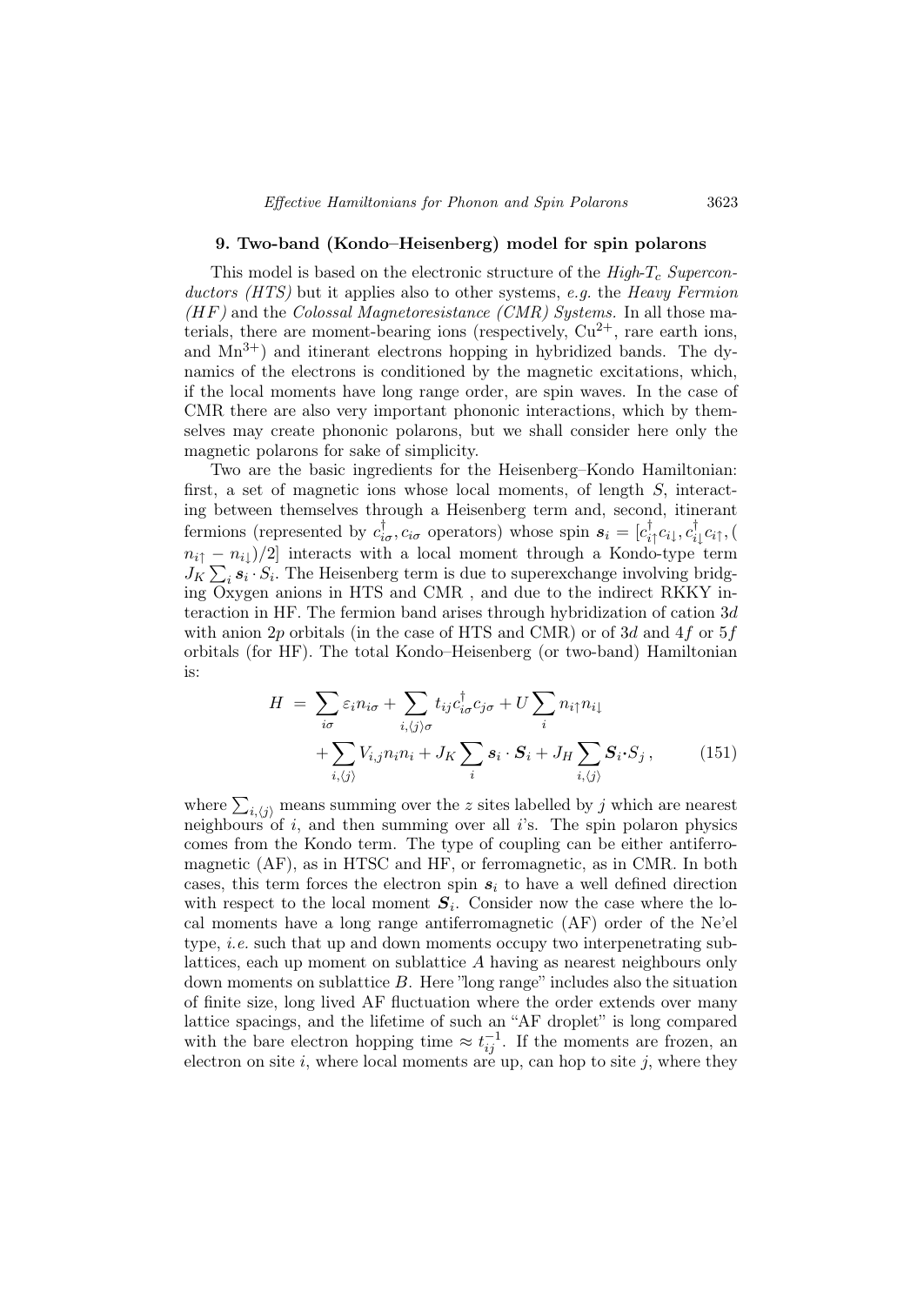are down, only if allowed by the Kondo term on j  $E_j^K = J_K s_j \cdot S_j$ , which implies reversing  $S_j$  at the cost of the Heisenberg energy  $J_H \dot{S}_i \cdot S_j$ . If the magnetic energy cost exceeds the energy gain on delocalization, the electron is trapped at site  $i$ . Conversely, if the amplitude of the local moment on  $j$ is reduced, at least partially, by effect of a spin wave, the magnetic energy cost decreases and the hopping may become allowed. The reciprocal picture, emphasizing the itineracy of the fermions, is that the electron, on moving, forces the local moments to assume, with respect to its spin  $s_i$ , the direction imposed by the Kondo term, thereby frustrating the AF arrangement at the price of the Heisenberg energy. In both cases, the fermion motion, if any, happens by creating a stream of spin waves, in close analogy to the phonon case, where the fermion creates a stream of phonons when hopping around in a deformable lattice.

The case of the Kondo-Heisenberg Hamiltonian in the absence of long range magnetic order is very interesting, giving rise to much of the HF and CMR physics but we shall not discuss it.

As a first step to formalize the spin polarons in the case of AF order of the local moments, let us diagonalize the Heisenberg term, by representing the local moments operators in the Holstein–Primakoff approximation. We have to distinguish between up (*i*-sites) and down (*j*-sites) sublattice, so that the operators  $b_{i,(j)}b_{i,(j)}^{\dagger}$  are then defined through:

$$
S_i^+ \equiv \sqrt{2S} \sqrt{1 - b_i^{\dagger} b_i} b_i \sim \sqrt{2S} b_i, \qquad S_j^+ \equiv \sqrt{2S} b_j^{\dagger} \sqrt{1 - b_j^{\dagger} b_j} \sim \sqrt{2S} b_j^{\dagger}, S_i^- \equiv \sqrt{2S} b_i^{\dagger} \sqrt{1 - b_i^{\dagger} b_i} \sim \sqrt{2S} b_i^{\dagger}, \qquad S_j^- \equiv \sqrt{2S} \sqrt{1 - b_j^{\dagger} b_j} b_j \sim \sqrt{2S} b_j, S_i^z = S - b_i^{\dagger} b_i, \qquad S_j^z = -(S - b_j^{\dagger} b_j). \qquad (152)
$$

We then write  $S_i^z S_j^z + \frac{1}{2}$  $\frac{1}{2}\left(S_i^+S_j^-+S_i^-S_j^+\right)$  in terms of  $b_{i,(j)}b_{i,(j)}^{\dagger}$ , yielding:

$$
\mathbf{S}_{i} \cdot \mathbf{S}_{j} = -S^{2} + S\left(b_{i}^{\dagger}b_{i} + b_{j}^{\dagger}b_{j}\right) + S\left(b_{i}b_{j} + b_{i}^{\dagger}b_{j}^{\dagger}\right) - b_{i}^{\dagger}b_{i}b_{j}^{\dagger}b_{j}.
$$
 (153)

The last term represents interactions of moment deviations on different sites, and will be neglected. Passing to the spin wave operators in the reciprocal space through  $b_j = N^{-1/2} \sum_q b_q e^{iqR_j}$  and  $b_j^{\dagger} = N^{-1/2} \sum_q b_q^{\dagger} e^{-iqR_j}$  yields:

$$
\sum_{i\langle j\rangle} S_i \cdot S_j = -NzS^2 + \frac{S}{2} \sum_q \left( b_q^\dagger b_q + b_{-q}^\dagger b_{-q} \right) + Sz \sum_q \left( b_q^\dagger b_{-q}^\dagger + b_q b_{-q} \right) \cos\left(q\delta\right),\tag{154}
$$

where z is the number of nearest neighbours, and  $\delta = |\mathbf{R}_i - \mathbf{R}_j|$  is the lattice parameter. The last term in Eq. (154) is an old friend, i.e. the type of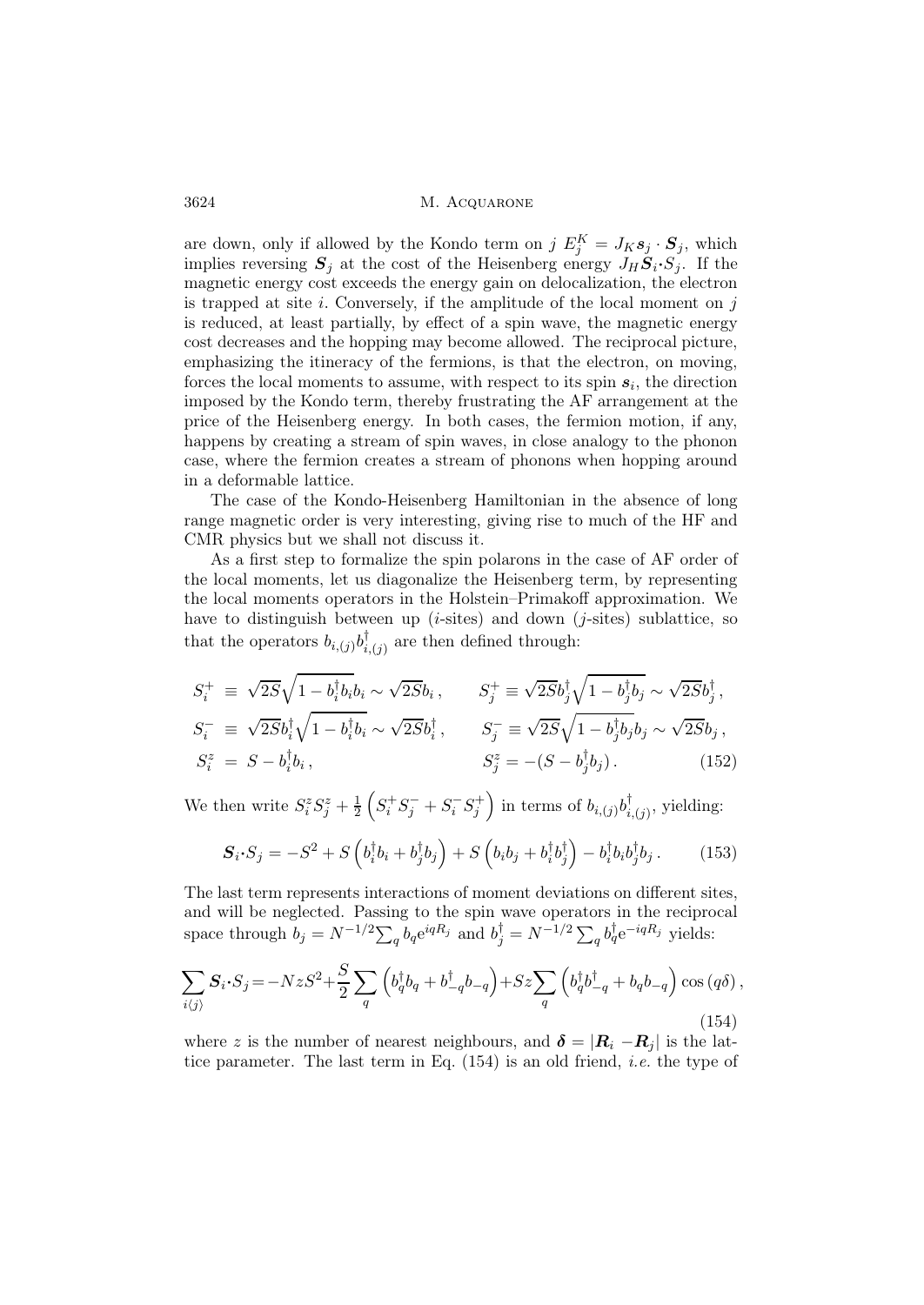non-linear boson interaction which is diagonalized by a squeezing transformation (see Eq. (75)). Let us then follow the squeezing formalism, which is of course equivalent to the textbook Bogolyubov transformation. The appropriate squeezing operator is  $\exp(T) = \exp\left[\sum_q \vartheta_q \left(b_q^{\dagger} b_{-q}^{\dagger} - b_q b_{-q}\right)\right]$ assuming  $\vartheta_q \geq 0$ . Notice the positive sign in the exponent, opposite to the one in the phonon case. The reason is that the spin wave operators are not true boson operators: the number of bosons which can "condense" is limited by the length of the local moment, because the maximum number of spin deviations on a site is such to reverse the local magnetic moment. Therefore the squeezing can not expand the indeterminacy on the moment amplitude indefinitely (as, at least in principle, can be done for deformations). The present choice of sign for  $T$  enhances the indeterminacy on the conjugated momentum  $b_q^{\dagger} - b_{-q}$ , which has no intrinsic limitations. The squeezed spin wave operators  $a_q^{(\dagger)} = e^T b_q^{(\dagger)} e^{-T}$  can be evaluated by the equation of motion technique, yielding:.

$$
a_q^{\dagger} = b_q^{\dagger} \cosh(\vartheta_q) - b_{-q} \sinh(\vartheta_q) , \quad a_q = b_q \cosh(\vartheta_q) - b_{-q}^{\dagger} \sinh(\vartheta_q) ,
$$
  

$$
b_q^{\dagger} = a_q^{\dagger} \cosh(\vartheta_q) + a_{-q} \sinh(\vartheta_q) , \quad b_q = a_q \cosh(\vartheta_q) + a_{-q}^{\dagger} \sinh(\vartheta_q) .
$$
 (155)

Imposing the vanishing of all the anharmonic terms in the squeezed Hamiltonian, one arrives at the diagonalization condition  $tanh(2\vartheta_a) = -2z \cos(q\delta)$ . The AF Heisenberg Hamiltonian diagonalized by squeezing reads:

$$
J_H \sum_{i,\langle j\rangle} e^T \mathbf{S}_i \cdot \mathbf{S}_j e^{-T} = -J_H S N \left(\frac{1}{2} + S z\right)
$$
  
+
$$
J_H S \sum_q \sqrt{1 - 4z^2 \cos^2(q\delta)} \left(a_q^\dagger a_q + \frac{1}{2}\right).
$$
 (156)

Eq. (156) identifies the AF spin wave frequency  $\hbar\Omega_q = J_H S \sqrt{1-4z^2 \cos^2(q\delta)}$ .

The diagonalization of the Heisenberg term in the reciprocal space suggests to Fourier transform also the bosonic contributions in the Kondo term. We first distinguish the parts referring to the up  $(A)$  and down  $(B)$  sublattices:  $J_K \sum_m s_m \cdot S_m = J_K \sum_{i \in A} s_i \cdot S_i + J_K \sum_{j \in B} s_j \cdot S_j$  and then use the Holstein–Primakoff representation for the local moments, yielding:

$$
\mathbf{s}_{i} \cdot \mathbf{S}_{i} = \frac{1}{2} \left( S - b_{i}^{\dagger} b_{i} \right) (n_{i\uparrow} - n_{i\downarrow}) + \frac{1}{2} \left( b_{i} c_{i\downarrow}^{\dagger} c_{i\uparrow} + b_{i}^{\dagger} c_{i\uparrow}^{\dagger} c_{i\downarrow} \right) ,
$$
  

$$
\mathbf{s}_{j} \cdot \mathbf{S}_{j} = -\frac{1}{2} \left( S - b_{j}^{\dagger} b_{j} \right) (n_{j\uparrow} - n_{j\downarrow}) + \frac{1}{2} \left( b_{j}^{\dagger} c_{j\downarrow}^{\dagger} c_{j\uparrow} + b_{j} c_{j\uparrow}^{\dagger} c_{j\downarrow} \right) .
$$
(157)

We have now to go to the *reduced* Brillouin zone (RBZ) in reciprocal space, because each sublattice has only  $N/2$  sites. If not explicitly stated otherwise,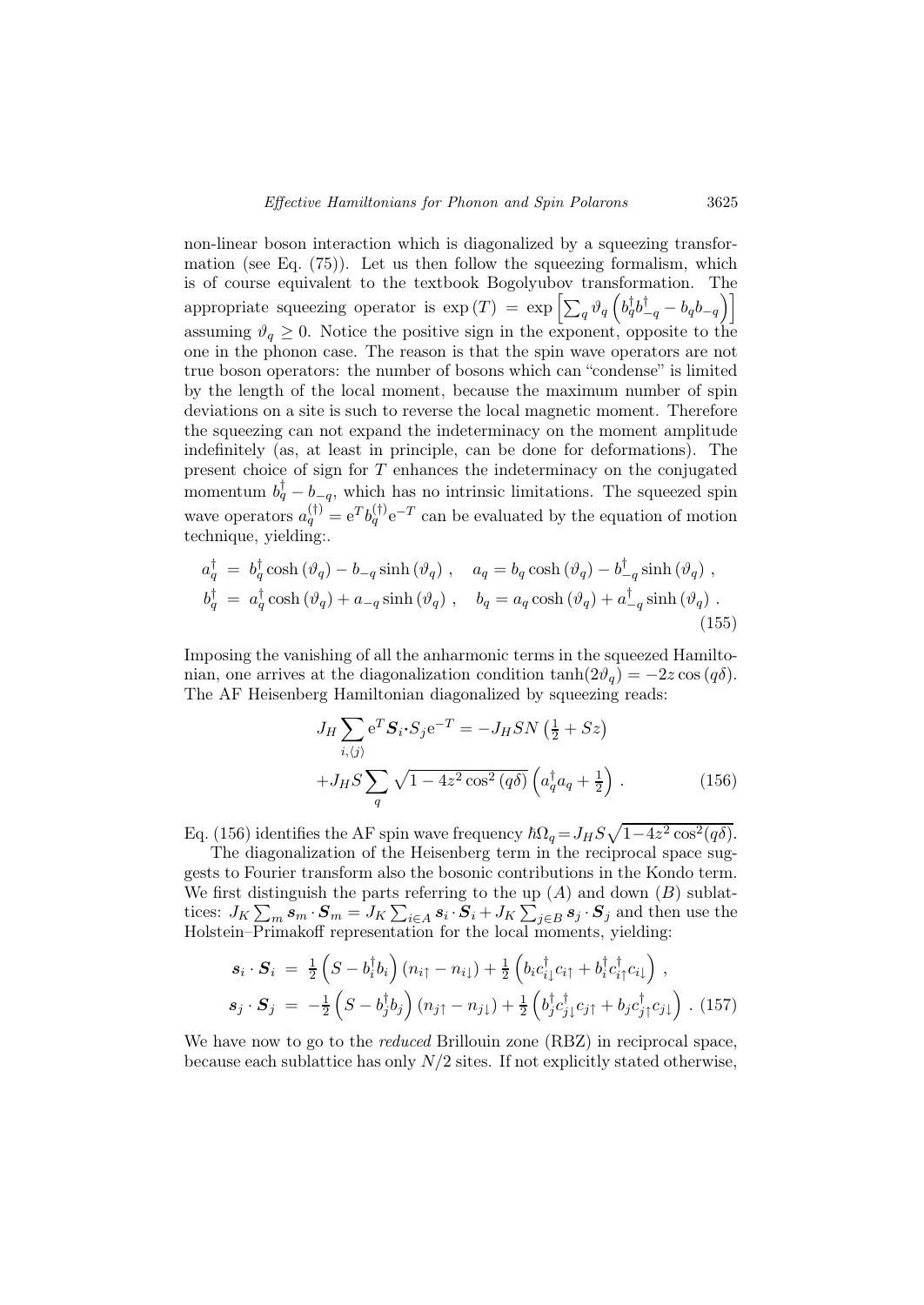from now on the spin wave wavevectors will be restricted to the RBZ. Let us consider first the longitudinal terms on A, yielding (with  $n_{i\uparrow} - n_{i\downarrow} = 2s_i^z$ ):

$$
\sum_{i \in A} \left( S - b_i^{\dagger} b_i \right) s_i^z = S \sum_{i \in A} s_i^z - \left( \frac{2}{N} \right) \sum_{p,q \in R\\BZ} b_q^{\dagger} b_p e^{-i(q-p)R_i} s_i^z. \tag{158}
$$

Now, it is reasonable to assume that the itinerant particles do not create a magnetic sublattice with a periodicity different from the one imposed by the AF order of the local moments, so that one can approximate on the up  $(A)$ sublattice  $s_i^z = \langle s \rangle$  independently of  $\mathbf{R}_i$ . Then:

$$
\sum_{i} \left( S - b_{i}^{\dagger} b_{i} \right) s_{i}^{z} = \frac{N}{2} S \left\langle s \right\rangle - \left\langle s \right\rangle \sum_{q} b_{q}^{\dagger} b_{q} . \tag{159}
$$

The evaluation of  $\sum_j \left( S - b_j^{\dagger} b_j \right) s_j^z$  yields the same result because on the down (B) sublattice  $s_j^z = -\langle s \rangle$ . We get an additional contribution to the local moment AF Hamiltonian, which modifies the diagonalization condition and the effective frequency into:

$$
\tanh\left(2\vartheta_q\right) = -\frac{2J_HSz\cos\left(q\delta\right)}{J_HS - J_K\left\langle s\right\rangle},
$$
\n
$$
\hbar\Omega_q = \left(J_HS - J_K\left\langle s\right\rangle\right)\sqrt{1 - \left[\frac{2J_HSz\cos\left(q\delta\right)}{J_HS - J_K\left\langle s\right\rangle}\right]^2}.
$$
\n(160)

One might also treat the term  $b_q^{\dagger} b_q s_i^z$  of Eq. (158) in mean field approximation, i.e. introducing a reciprocal influence of the local moment deviation and  $s_i^z$ . We are not interested here in developing this aspect of the problem.

Introducing the spin flip operators for the itinerant particles  $s_i^{\sigma} \equiv c_{i\sigma}^{\dagger} c_{i-\sigma}$  $(\sigma = \pm$  when used as in  $s_i^{\sigma}$  we write the transverse part of the Kondo term on the two sublattices as:

$$
\frac{1}{2} \sum_{i \in A, \sigma = \pm} s_i^{\sigma} S_i^{-\sigma} = \frac{1}{2} \sqrt{\frac{2}{N}} \sum_q \left[ b_q^{\dagger} \sum_i s_i^{\dagger} e^{-iqR_i} + b_{-q} \sum_i s_i^{-} e^{-iqR_i} \right], \quad (161)
$$

$$
\frac{1}{2} \sum_{j \in B, \sigma = \pm} s_j^{\sigma} S_j^{-\sigma} = \frac{1}{2} \sqrt{\frac{2}{N}} \sum_q \left[ b_q^{\dagger} \sum_j s_j^{-} e^{-iqR_j} + b_{-q} \sum_j s_j^{+} e^{-iqR_j} \right]. \tag{162}
$$

Introducing the AF spin wave operators and rearranging yields:

$$
\frac{1}{2} \sum_{i \in A, \sigma = \pm} s_i^{\sigma} S_i^{-\sigma} = \frac{1}{2} \sqrt{\frac{2}{N}} \sum_q a_q^{\dagger} \sum_i \left[ \cosh \left( \vartheta_q \right) s_i^+ + \sinh \left( \vartheta_q \right) s_i^- \right] e^{-iqR_i}
$$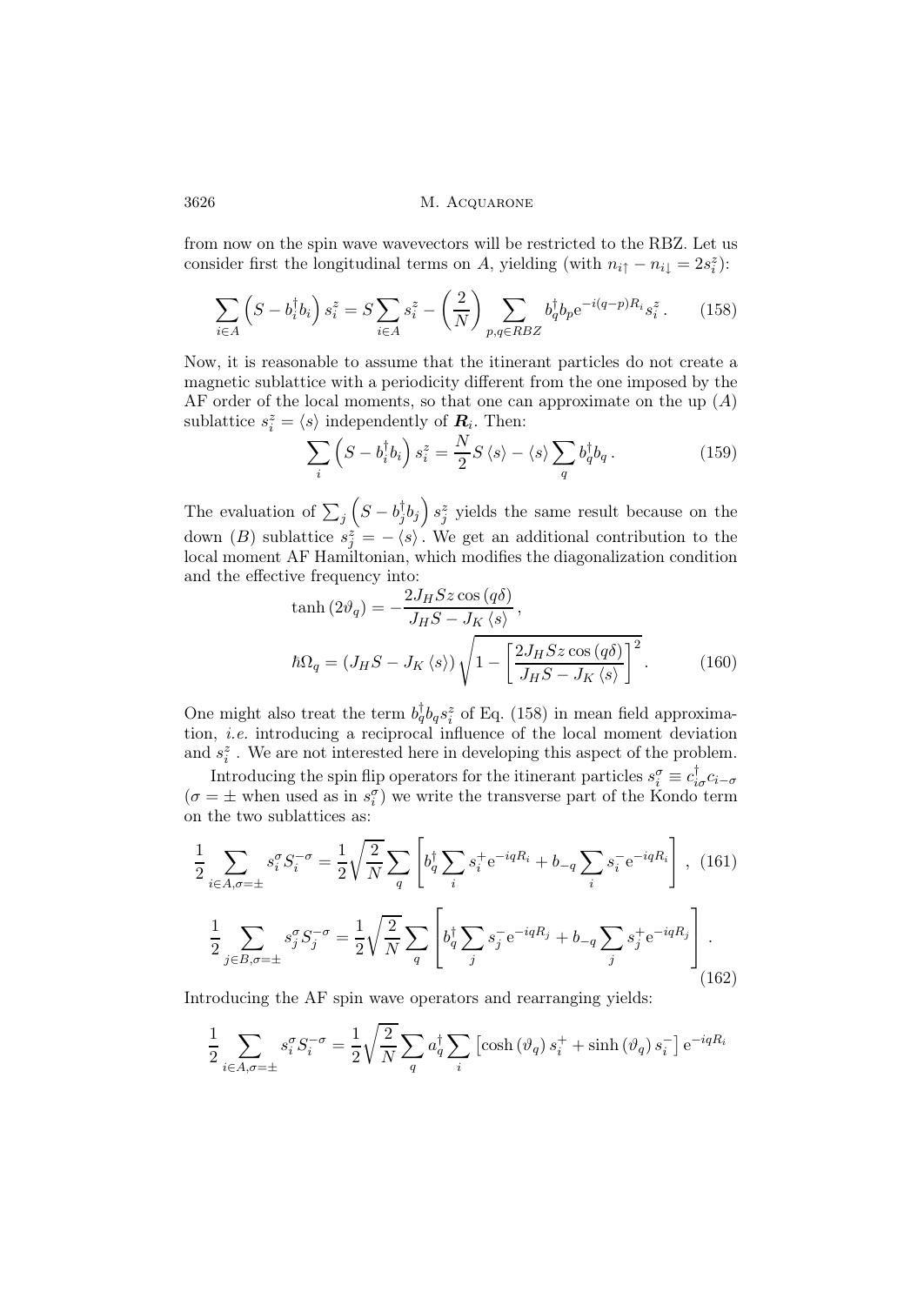Effective Hamiltonians for Phonon and Spin Polarons 3627

$$
+\frac{1}{2}\sqrt{\frac{2}{N}}\sum_{q}a_{-q}\sum_{i}\left[\sinh\left(\vartheta_{q}\right)s_{i}^{+}+\cosh\left(\vartheta_{q}\right)s_{i}^{-}\right]e^{-iqR_{i}},\tag{163}
$$

$$
\frac{1}{2} \sum_{j \in B, \sigma = \pm} s_j^{\sigma} S_j^{-\sigma} = \frac{1}{2} \sqrt{\frac{2}{N}} \sum_q a_q^{\dagger} \sum_j \left[ \sinh(\vartheta_q) s_j^+ + \cosh(\vartheta_q) s_j^- \right] e^{-iqR_j}
$$

$$
+ \frac{1}{2} \sqrt{\frac{2}{N}} \sum_q a_{-q} \sum_j \left[ \cosh(\vartheta_q) s_j^+ + \sinh(\vartheta_q) s_j^- \right] e^{-iqR_j} . \tag{164}
$$

Physically, these are the terms which we expect to control the dynamics of the carriers. In analogy to what we did for the phonon case, we shall try to get rid of this fermion- boson coupling terms by mean of a "displacement" transformation, in principle different on each sublattice, but formally identical. Let us introduce two generators  $D^{L}(L = A, B$  and  $l \in L)$ :

$$
D^{L} = \sqrt{\frac{2}{N}} \sum_{q} \delta_{q} \left( \frac{J_{K}}{\hbar \Omega_{q}} \right) \left( a_{q}^{\dagger} - a_{-q} \right) \sum_{l} \left( s_{l}^{+} + s_{l}^{-} \right) e^{-iqR_{l}}.
$$
 (165)

The displacement parameters  $\{\delta_q\}$  should not to be confused with the lattice parameter  $\delta = |\mathbf{R}_i - \mathbf{R}_j|$ . The displaced Bose operators on each sublattice  $A_{qL}^{(\dagger)} = e^{D^L} a_q^{(\dagger)} e^{-D^L}$   $(l = A, B)$  are obtained from the commutators

$$
\left[D^{L}, a_{q}^{\dagger}\right] = -\delta_{q} \left(\frac{J_{K}}{\hbar \Omega_{q}}\right) \sqrt{\frac{2}{N}} \sum_{l} \left(s_{l}^{+} + s_{l}^{-}\right) e^{iqR_{l}},
$$
\n
$$
\left[D^{L}, a_{q}\right] = -\delta_{q} \left(\frac{J_{K}}{\hbar \Omega_{q}}\right) \sqrt{\frac{2}{N}} \sum_{l} \left(s_{l}^{+} + s_{l}^{-}\right) e^{-iqR_{l}} \tag{166}
$$

in the form:

$$
\mathcal{A}_{qL}^{\dagger} = a_q^{\dagger} - \delta_q \left( \frac{J_K}{\hbar \Omega_q} \right) \sqrt{\frac{2}{N}} \sum_{l \in L} \left( s_l^+ + s_l^- \right) e^{iqR_l},
$$
\n
$$
\mathcal{A}_{-qL} = a_{-q} - \delta_q \left( \frac{J_K}{\hbar \Omega_q} \right) \sqrt{\frac{2}{N}} \sum_{l \in L} \left( s_l^+ + s_l^- \right) e^{iqR_l}. \tag{167}
$$

We can now obtain the displaced free oscillator term:

$$
e^{D^{L}}\left[\sum_{q} \hbar \Omega_{q} \left(a_{q}^{\dagger} a_{q} + \frac{1}{2}\right)\right] e^{-D^{L}} = \sum_{q} \hbar \Omega_{q} \left(\mathcal{A}_{q}^{\dagger} \mathcal{A}_{q} + \frac{1}{2}\right) = \sum_{q} \hbar \Omega_{q} \left(a_{q}^{\dagger} a_{q} + \frac{1}{2}\right)
$$

$$
-\sum_{q} \hbar \Omega_{q} \delta_{q} \left(\frac{J_{K}}{\hbar \Omega_{q}}\right) \sqrt{\frac{2}{N}} \sum_{l} \left(s_{l}^{+} + s_{l}^{-}\right) \left[a_{q}^{\dagger} e^{iqR_{l}} + a_{q} e^{-iqR_{l}}\right]
$$

$$
+\sum_{q} \hbar \Omega_{q} \delta_{q}^{2} \left(\frac{J_{K}}{\hbar \Omega_{q}}\right)^{2} \left(\frac{2}{N}\right) \sum_{l,m} \left(s_{l}^{+} + s_{l}^{-}\right) \left(s_{m}^{+} + s_{m}^{-}\right) e^{iq(R_{l} - R_{m})}.
$$
(168)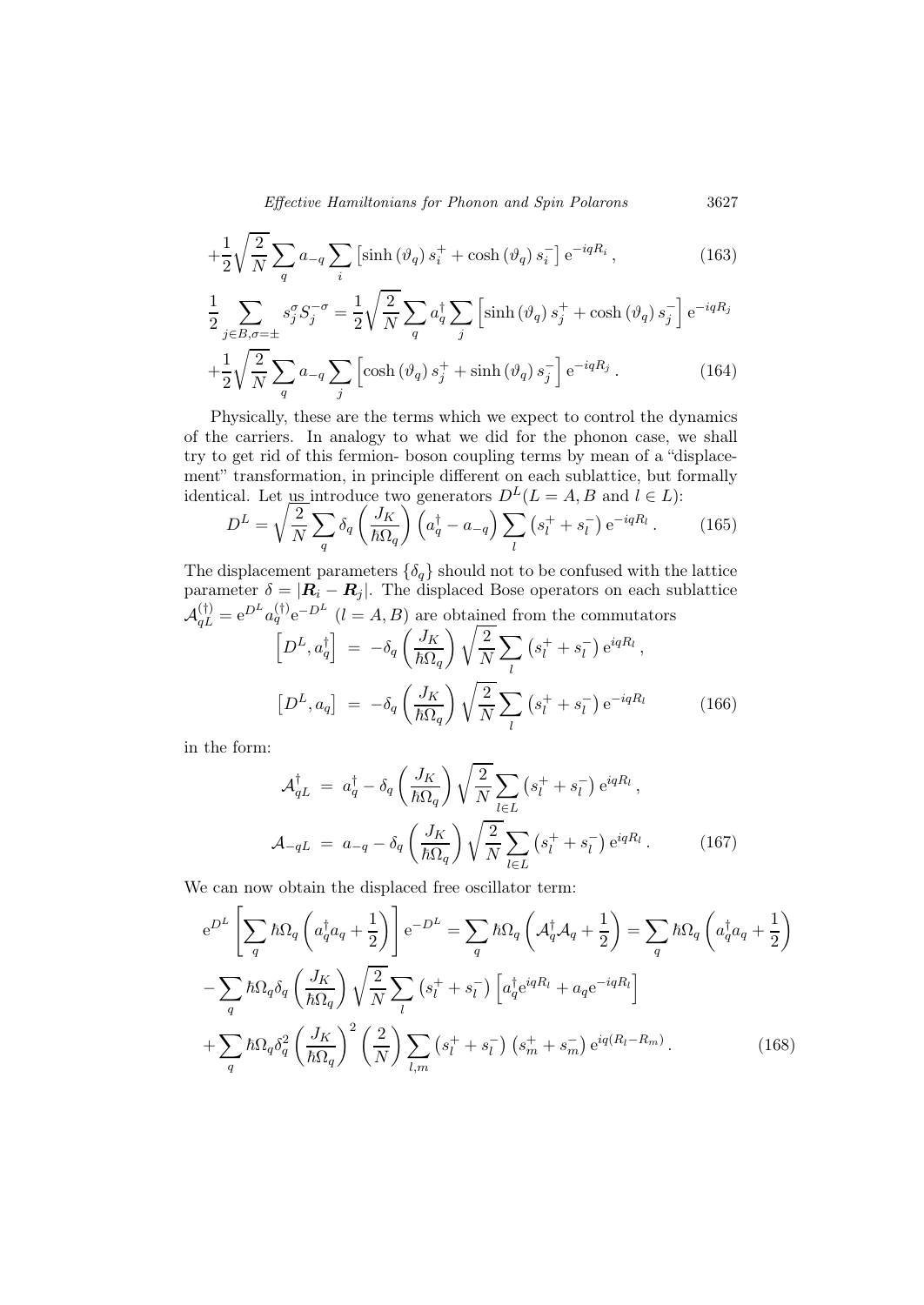Notice that  $R_l, R_m$  both belong to the same sublattice so that, if  $R_l \neq R_m$ , they are next nearest, or more distant, neighbours. In the last line of Eq. (168) the terms with  $l \neq m$  yield contributions like  $s_l^{\pm} s_m^{\pm}$ , which we shall neglect, and terms  $s_l^+$  $\int_l^+ s_m^- + \text{h.c.} = (c_{l\uparrow}^\dagger c_{m\downarrow}^\dagger)(c_{m\uparrow} c_{l\downarrow}) + \text{h.c., which cor-}$ respond to inter-site, intra-sublattice singlets, possibly of interest for high temperature superconductors. After those simplifications we can write:

$$
e^{D^{L}}\left[\sum_{q} \hbar \Omega_{q} \left(a_{q}^{\dagger} a_{q} + \frac{1}{2}\right)\right] e^{-D^{L}} \Longrightarrow \sum_{q} \hbar \Omega_{q} \left(a_{q}^{\dagger} a_{q} + \frac{1}{2}\right)
$$

$$
+ \sum_{q} \hbar \Omega_{q} \delta_{q}^{2} \left(\frac{J_{K}}{\hbar \Omega_{q}}\right)^{2} \left(\frac{1}{N}\right) \sum_{l,m} c_{l\uparrow}^{\dagger} c_{m\downarrow}^{\dagger} c_{m\uparrow} c_{l\downarrow} \cos\left[q\left(R_{l} - R_{m}\right)\right]. (169)
$$

Notice that once more we find a long range interaction produced by the displacement transformation connected to a local interaction, just as it happened for the long range intersite charge interaction in the case of electrons and phonons coupled by the Holstein term.

The terms with  $l = m$  yield:

$$
\sum_{q} \hbar \Omega_{q} \delta_{q}^{2} \left(\frac{J_{K}}{\hbar \Omega_{q}}\right)^{2} \left(\frac{2}{N}\right) \sum_{l} \left(s_{l}^{+} + s_{l}^{-}\right)^{2}
$$
\n
$$
= \sum_{q} \delta_{q}^{2} \left(\frac{J_{K}^{2}}{\hbar \Omega_{q}}\right) \left(\frac{2}{N}\right) \sum_{l} \left[-2n_{l\uparrow}n_{l\downarrow} + n_{l\uparrow} + n_{l\downarrow}\right]. \tag{170}
$$

We recognize contributions to the Hubbard and the atomic terms, in close analogy to the phonon case. Summarizing our findings, by transforming the free oscillator term we obtain not only a renormalization of the Hubbard and atomic energy terms, but also a long range interaction between sites of the same magnetic sublattice, which was absent in the starting electronic Hamiltonian.

To transform the Fermi operators, we note that, for  $m = i, j$ , the relevant commutators are:

$$
\left[\sum_{l} s_{l}^{+}, c_{m\sigma}^{\dagger}\right] = c_{m-\sigma}^{\dagger} \delta_{\sigma\downarrow}, \qquad \left[\sum_{l} s_{l}^{-}, c_{m\sigma}^{\dagger}\right] = c_{m-\sigma}^{\dagger} \delta_{\sigma\uparrow},
$$
\n
$$
\left[\sum_{l} s_{l}^{+}, c_{m\sigma}\right] = -c_{m-\sigma} \delta_{\sigma\uparrow}, \qquad \left[\sum_{l} s_{l}^{-}, c_{m\sigma}\right] = -c_{m-\sigma} \delta_{\sigma\downarrow}. \quad (171)
$$

Defining for short:

$$
\Delta_l = \sqrt{\frac{2}{N}} \sum_q \delta_q \left( \frac{J_K}{\hbar \Omega_q} \right) e^{-iqR_l} \left( a_q^{\dagger} - a_{-q} \right)
$$
 (172)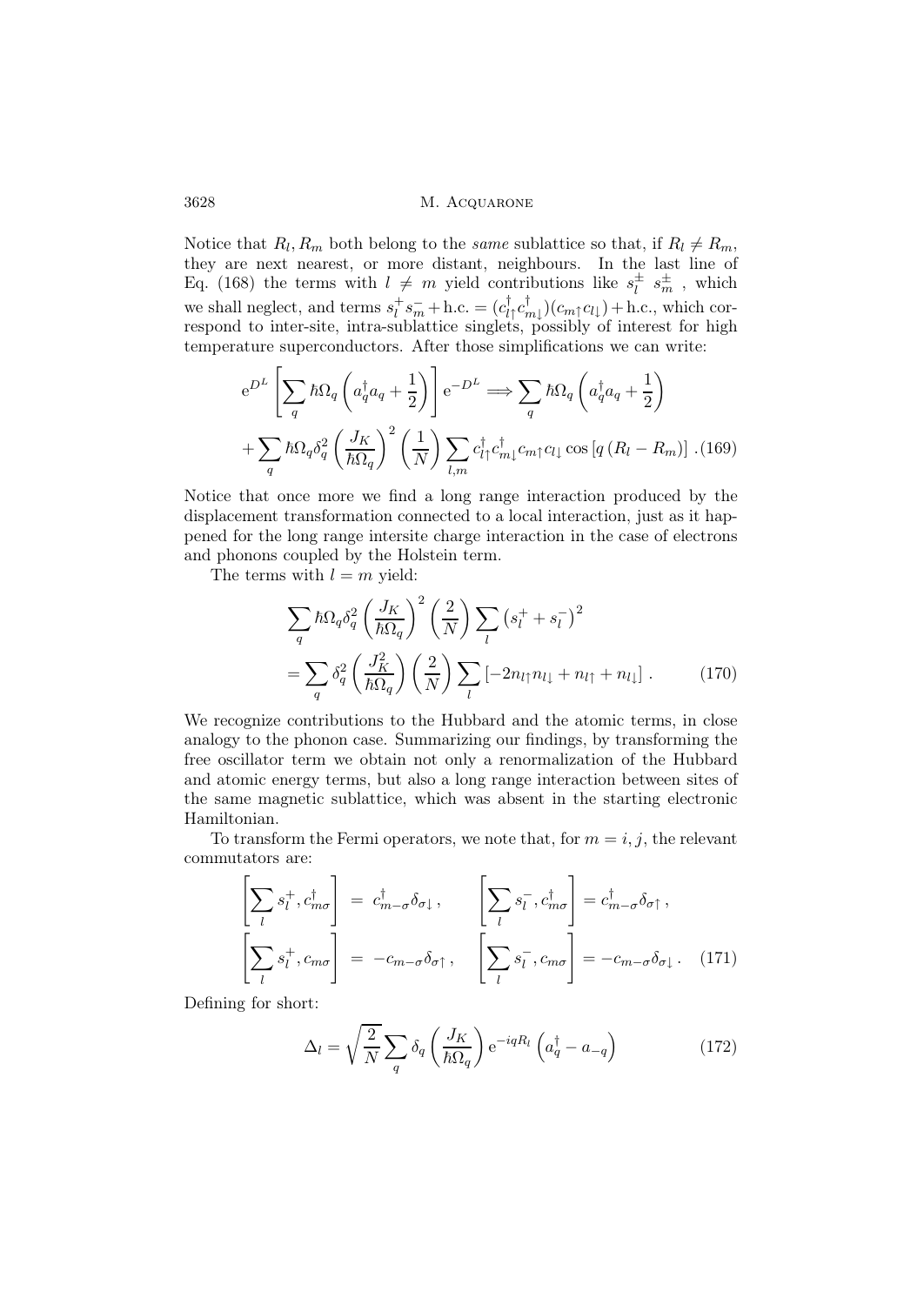it follows that in the series development of  $f_{l\sigma}^{\dagger} = e^{D^{L}} c_{l\sigma}^{\dagger} e^{-D^{L}}$  the even-order (2n) nested commutators of  $D^L$  and  $c_{l\sigma}^{\dagger}$  yield  $c_{l\sigma}^{\dagger} \Delta_l^{2n}$ , while those of odd order  $(2n+1)$  yield  $c_{l-\sigma}^{\dagger} \Delta_l^{2n+1}$  $l^{2n+1}$ . For the destruction operator  $f_{l\sigma} = e^{D^L} c_{l\sigma} e^{-D^L}$  one has the even-order nested commutators yielding  $c_{l\sigma} \Delta_l^{2n}$  and the odd-order ones  $-c_{l-\sigma}\Delta_l^{2n+1}$  $\ell^{2n+1}$ . Summing the series then yields:

$$
f_{l\sigma}^{\dagger} = c_{l\sigma}^{\dagger} \cosh\left(\Delta_{l}\right) + c_{l-\sigma}^{\dagger} \sinh\left(\Delta_{l}\right) , \quad f_{l\sigma} = c_{l\sigma} \cosh\left(\Delta_{l}\right) - c_{l-\sigma} \sinh\left(\Delta_{l}\right) . \tag{173}
$$

Now we can transform the whole Kondo–Heisenberg Hamiltonian. The number operator transforms into:

$$
f_{l\sigma}^{\dagger}f_{l\sigma} = n_{l\sigma}\cosh^2\left(\Delta_l\right) - n_{l-\sigma}\sinh^2\left(\Delta_l\right) - \sigma\frac{\left(s_l^+ - s_l^-\right)}{2}\sinh\left(2\Delta_l\right) \quad (174)
$$

so that the total charge on each site  $\sum_{\sigma} f_{l\sigma}^{\dagger} f_{l\sigma}$  is unaffected.

The Hubbard term, dropping terms odd in sinh  $(2\Delta_l)$  (which will not survive the average over the squeezed state to be introduced later on) is not modified:  $f_{l\uparrow}^{\dagger} f_{l\uparrow} f_{l\downarrow}^{\dagger} f_{l\downarrow} = n_{l\uparrow} n_{l\downarrow}$ .

The hopping term has to be split into

$$
\sum_{i_A\langle j_B\rangle\sigma} t f_{i_A\sigma}^\dagger f_{j_B\sigma} + \sum_{j_B\langle i_A\rangle\sigma} t f_{j_B\sigma}^\dagger f_{i_A\sigma}
$$

yielding:

$$
\sum_{i_{A}\langle j_{B}\rangle\sigma} t f_{i_{A}\sigma}^{\dagger} f_{j_{B}\sigma} = \sum_{i_{A}\langle j_{B}\rangle\sigma} t c_{i_{A}\sigma}^{\dagger} c_{j_{B}\sigma} \left[ \cosh\left(\Delta_{i}\right) \cosh\left(\Delta_{j}\right) - \sinh\left(\Delta_{i}\right) \sinh\left(\Delta_{j}\right) \right]
$$
  
+ 
$$
\sum_{i_{A}\langle j_{B}\rangle\sigma} t c_{i_{A}\sigma}^{\dagger} c_{j_{B}-\sigma} \left[ \sinh\left(\Delta_{i}\right) \cosh\left(\Delta_{j}\right) - \cosh\left(\Delta_{i}\right) \sinh\left(\Delta_{j}\right) \right]
$$
  

$$
\implies \sum_{i_{A}\langle j_{B}\rangle\sigma} t c_{i_{A}\sigma}^{\dagger} c_{j_{B}\sigma} \cosh\left(\Delta_{i}\right) \cosh\left(\Delta_{j}\right) , \qquad (175)
$$
  

$$
\sum_{j_{B}\langle i_{A}\rangle\sigma} t f_{j_{B}\sigma}^{\dagger} f_{i_{A}\sigma} = \sum_{j_{B}\langle i_{A}\rangle\sigma} t c_{j_{B}\sigma}^{\dagger} c_{i_{A}\sigma} \left[ \cosh\left(\Delta_{i}\right) \cosh\left(\Delta_{j}\right) - \sinh\left(\Delta_{i}\right) \sinh\left(\Delta_{j}\right) \right]
$$
  

$$
-\sum_{j_{B}\langle i_{A}\rangle\sigma} t c_{j_{B}\sigma}^{\dagger} c_{i_{A}-\sigma} \left[ \sinh\left(\Delta_{i}\right) \cosh\left(\Delta_{j}\right) - \cosh\left(\Delta_{i}\right) \sinh\left(\Delta_{j}\right) \right]
$$
  

$$
\implies \sum_{j_{B}\langle i_{A}\rangle\sigma} t c_{j_{B}\sigma}^{\dagger} c_{i_{A}\sigma} \cosh\left(\Delta_{i}\right) \cosh\left(\Delta_{j}\right) , \qquad (176)
$$

where the double arrow indicates the terms which will survive the squeezed average.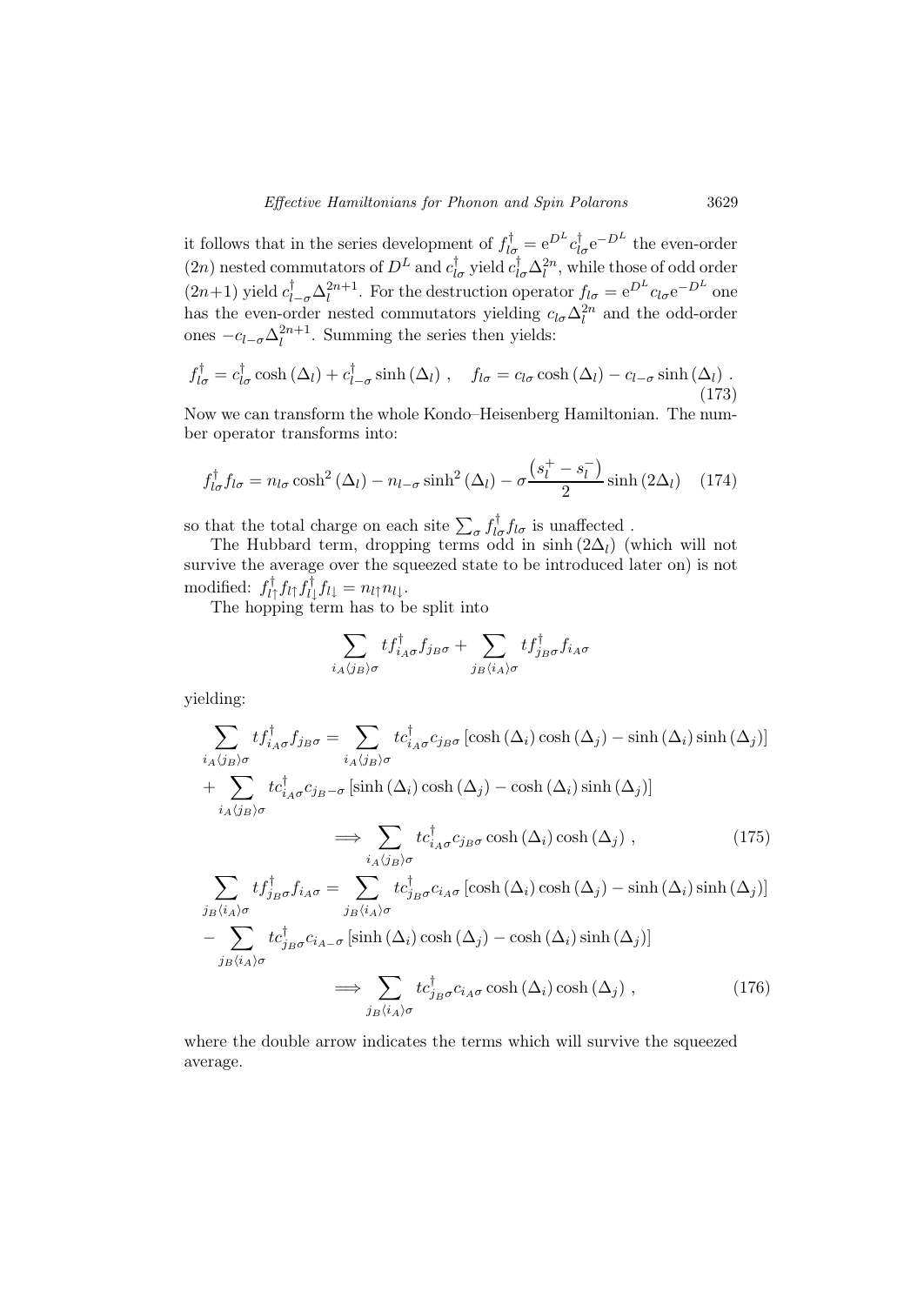Let us now consider the itinerant electron moment. By using the number operators its z- component transforms as:

$$
e^{D^L} s_l^z e^{-D^L} = \frac{1}{2} s_l^z \cosh(2\Delta_l) - \frac{1}{2} \left( s_l^+ - s_l^- \right) \sinh(2\Delta_l) \Longrightarrow \frac{1}{2} s_l^z \cosh(2\Delta_l) .
$$
\n(177)

The other components, the spin flip operators, are  $(l = i \in A$  or  $j \in B)$ :

$$
f_{l\uparrow}^{\dagger} f_{l\downarrow} = s_l^+ \cosh^2(\Delta_l) - s_l^- \sinh^2(\Delta_l) - \frac{s_l^z}{4} \sinh(2\Delta_l) ,
$$
  

$$
f_{l\downarrow}^{\dagger} f_{l\uparrow} = s_l^- \cosh^2(\Delta_l) - s_l^+ \sinh^2(\Delta_l) + \frac{s_l^z}{4} \sinh(2\Delta_l) .
$$
 (178)

Introducing the displaced spin-wave operators and Eq. (178), we have for the  $\boldsymbol{A}$  sublattice:

$$
e^{D^{A}} \left[ \frac{J_{K}}{2} \sum_{i \in A, \sigma} s_{i}^{\sigma} S_{i}^{-\sigma} \right] e^{-D^{A}}
$$
  
=  $\frac{J_{K}}{2} \sqrt{\frac{2}{N}} \sum_{q} \left[ a_{q}^{\dagger} - \delta_{q} \left( \frac{J_{K}}{\hbar \Omega_{q}} \right) \sqrt{\frac{2}{N}} \sum_{l \in A} \left( s_{l}^{+} + s_{l}^{-} \right) e^{iqR_{l}} \right] C_{q}$   
+  $\frac{J_{K}}{2} \sqrt{\frac{2}{N}} \sum_{q} \left[ a_{-q} - \delta_{q} \left( \frac{J_{K}}{\hbar \Omega_{q}} \right) \sqrt{\frac{2}{N}} \sum_{l \in A} \left( s_{l}^{+} + s_{l}^{-} \right) e^{iqR_{l}} \right] \mathcal{D}_{q}, (179)$ 

where:

$$
\mathcal{C}_q = \sum_{i \in A} e^{-iqR_i} \left\{ s_i^- \cosh(\vartheta_q) + s_i^+ \sinh(\vartheta_q) + \left( s_i^+ - s_i^- \right) \cosh^2(\Delta_i) e^{-\vartheta_q} - \frac{s_i^z}{4} \sinh(2\Delta_i) e^{-\vartheta_q} \right\},
$$
\n(180)

$$
\mathcal{D}_{q} = \sum_{i \in A} e^{-iqR_{i}} \left\{ s_{i}^{-} \sinh\left(\vartheta_{q}\right) + s_{i}^{+} \cosh\left(\vartheta_{q}\right) - \left(s_{i}^{+} - s_{i}^{-}\right) \cosh^{2}\left(\Delta_{i}\right) e^{-\vartheta_{q}} + \frac{s_{i}^{z}}{4} \sinh\left(2\Delta_{i}\right) e^{-\vartheta_{q}} \right\}.
$$
\n(181)

When developing the products in Eq. (179) the terms linear in  $a_q^{\dagger}$ ,  $a_q$  can be dropped, as they yield vanishing expectation values in the squeezed state. The terms containing only the spin flip operators sum up to:

$$
-\frac{J_K}{N} \sum_{q} \delta_q \left(\frac{J_K}{\hbar \Omega_q}\right) \sum_{l \in A} \left(s_l^+ + s_l^-\right) e^{iqR_l} \sum_{i \in A} e^{-iqR_i} \left(s_i^+ + s_i^-\right) e^{\vartheta_q}.
$$
 (182)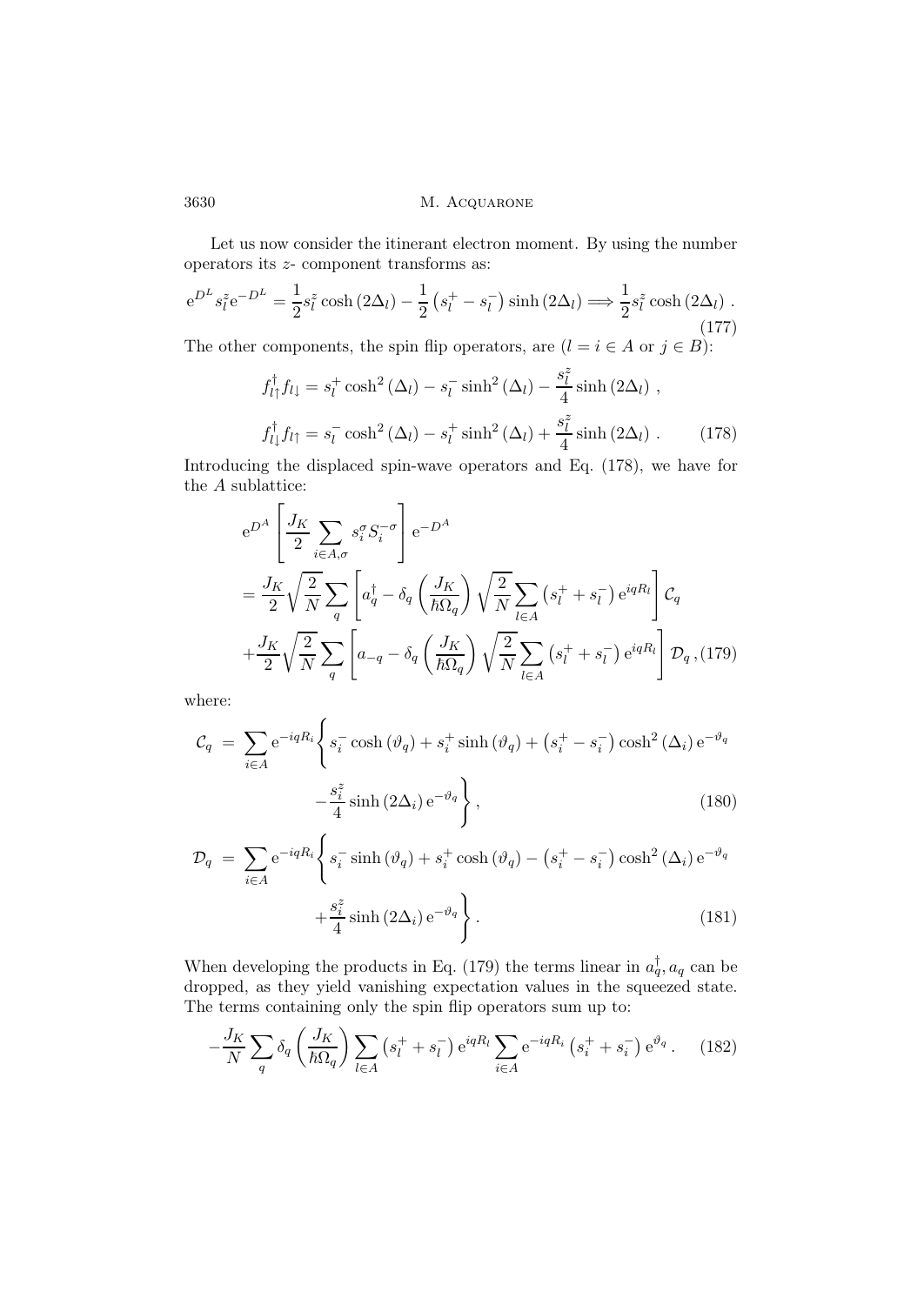The calculation for the  $B$  sublattice is analogous, but for interchanging spin raising and lowering operators, which leaves the above result unaffected. Therefore, on both sublattices, the terms surviving the squeezing yield:

$$
e^{D^{L}}\left[\frac{J_{K}}{2}\sum_{l\in L}\left(s_{l}^{+}S_{l}^{-}+\text{h.c.}\right)\right]e^{-D^{L}}
$$

$$
\implies -\frac{J_{K}}{N}\sum_{q}\delta_{q}\left(\frac{J_{K}}{\hbar\Omega_{q}}\right)e^{\vartheta_{q}}\sum_{l,m\in L}\left(s_{l}^{+}+s_{l}^{-}\right)\left(s_{m}^{+}+s_{m}^{-}\right)e^{iq\left(R_{l}-R_{m}\right)}.(183)
$$

Proceeding as we did in the transformation of the free oscillator term, if  $l \neq m$  we have:

$$
\sum_{l,m} \left( s_l^+ + s_l^- \right) \left( s_m^+ + s_m^- \right) e^{iq(R_l - R_m)} \Longrightarrow \sum_{l,m} \left( s_l^+ s_m^- + s_l^- s_m^+ \right) e^{iq(R_l - R_m)}
$$

$$
= \sum_{l,m} c_{l\uparrow}^\dagger c_{m\downarrow}^\dagger c_{m\uparrow} c_{l\downarrow} \left\{ 2 \cos \left[ q \left( R_l - R_m \right) \right] \right\} \tag{184}
$$

while if  $l = m$  then  $\sum_l (s_l^+ + s_l^-)^2 = \sum_l (-2n_l \uparrow n_l + n_l \uparrow + n_l \downarrow)$  and we obtain a renormalization of the Hubbard and of the atomic terms. Therefore:

$$
e^{D^{L}}\left[\frac{J_{K}}{2}\sum_{l}\left(s_{l}^{+}S_{l}^{-}+\text{h.c.}\right)\right]e^{-D^{L}}
$$
\n
$$
\implies -\frac{1}{N}\sum_{q}\delta_{q}\left(\frac{J_{K}^{2}}{\hbar\Omega_{q}}\right)e^{\vartheta_{q}}\sum_{l}\left(-2n_{l\uparrow}n_{l\downarrow}+n_{l\uparrow}+n_{l\downarrow}\right)
$$
\n
$$
-\frac{2}{N}\sum_{q}\delta_{q}\left(\frac{J_{K}^{2}}{\hbar\Omega_{q}}\right)e^{\vartheta_{q}}\sum_{l,m}c_{l\uparrow}^{\dagger}c_{m\downarrow}^{\dagger}c_{m\uparrow}c_{l\downarrow}\left\{2\cos\left[q\left(R_{l}-R_{m}\right)\right]\right\}\tag{185}
$$

which is the same type of contributions produced by transforming the free oscillator term. On the  $B$  sublattice the contributions turn out to be the same as on A.

Written out in all its glory, the displaced Hamiltonian, dropping the terms linear either in  $a_q^{\dagger} a_{-q}$  or in sinh  $(n\Delta_l)$ , which would not survive the squeezed average to be performed next, reads:

$$
e^{D^{i}} e^{D^{j}} H e^{-D^{j}} e^{-D^{i}} \Longrightarrow \sum_{l} n_{l} \left[ \varepsilon_{l} + \frac{J_{K}}{N} \sum_{q} \left( \frac{J_{K}}{\hbar \Omega_{q}} \right) \delta_{q} \left( 2\delta_{q} - e^{\vartheta_{q}} \right) \right]
$$

$$
+ \sum_{i \langle j \rangle \sigma} t c_{i\sigma}^{\dagger} c_{j\sigma} \cosh \left( \Delta_{i} \right) \cosh \left( \Delta_{j} \right) + V \sum_{i \langle j \rangle} n_{i} n_{j}
$$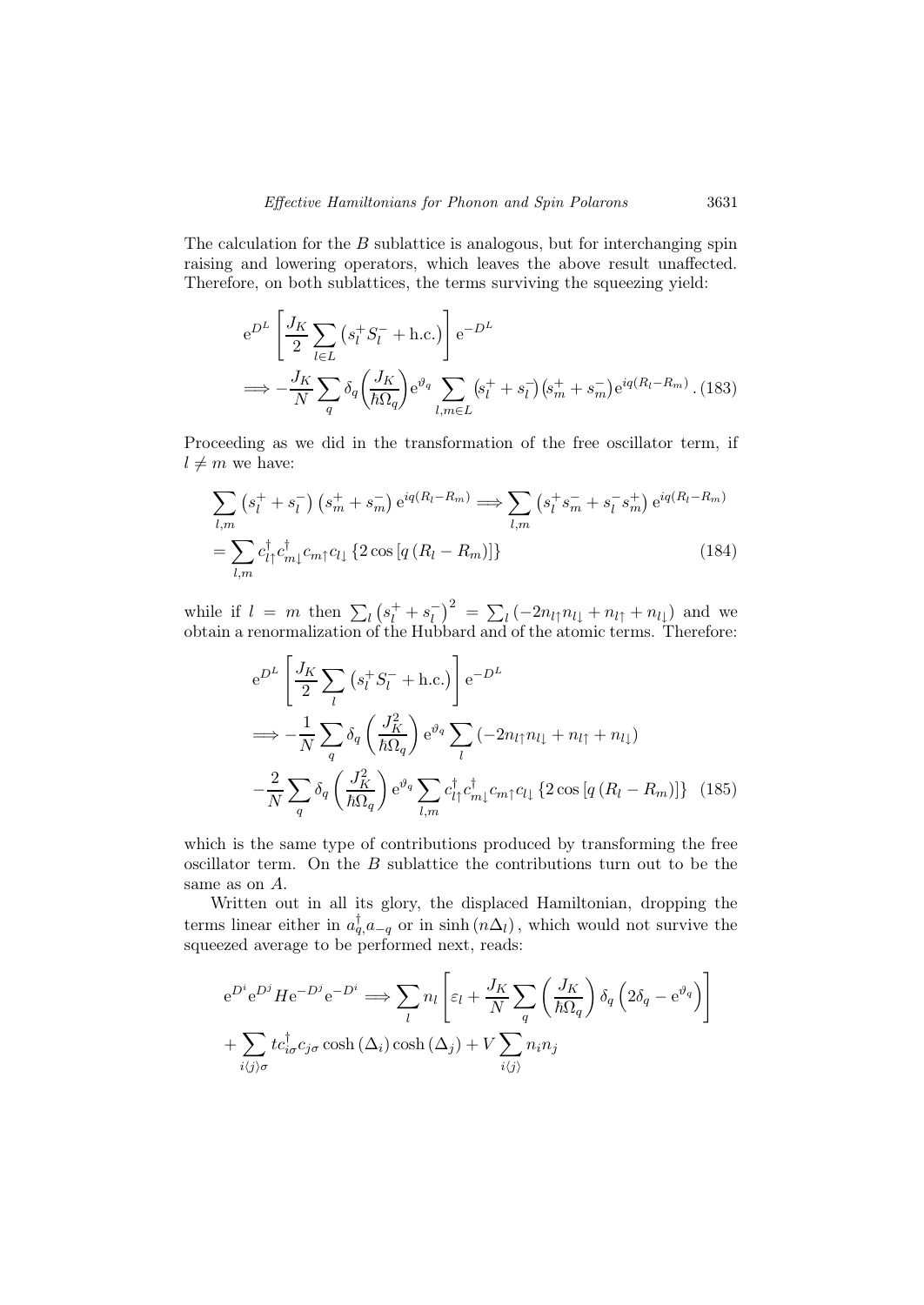$$
+\sum_{l} n_{l\uparrow} n_{l\downarrow} \left[ U - \frac{2J_K}{N} \sum_{q} \left( \frac{J_K}{\hbar \Omega_q} \right) \delta_q \left( 2\delta_q - e^{\vartheta_q} \right) \right] + \frac{2}{N} \sum_{q} \left( \frac{J_K^2}{\hbar \Omega_q} \right) \delta_q \left( 2\delta_q - e^{\vartheta_q} \right) \sum_{l,m \in A} c_{l\uparrow}^{\dagger} c_{m\downarrow}^{\dagger} c_{m\uparrow} c_{l\downarrow} \cos \left[ q \left( R_l - R_m \right) \right] + \frac{2}{N} \sum_{q} \left( \frac{J_K^2}{\hbar \Omega_q} \right) \delta_q \left( 2\delta_q - e^{\vartheta_q} \right) \sum_{l,m \in B} c_{l\uparrow}^{\dagger} c_{m\downarrow}^{\dagger} c_{m\uparrow} c_{l\downarrow} \cos \left[ q \left( R_l - R_m \right) \right] + \sum_{q} \hbar \Omega_q \left( a_q^{\dagger} a_{-q} + \frac{1}{2} \right) - J_H S N \left( \frac{1}{2} + Sz \right) + N S \left\langle s \right\rangle J_K. \tag{186}
$$

Of the electronic terms, only the hopping term contains non-linear functions of spin wave operators.

We shall now proceed to evaluating the average of Eq. (186) over a squeezed magnon wavefunction. By defining a squeezing operator:

$$
e^{S} = \exp\left[-\sum_{q} \eta_{q} \left(a_{q}^{\dagger} a_{-q}^{\dagger} - a_{q} a_{-q}\right)\right]
$$
(187)

we obtain

$$
\langle 0|e^{S} \cosh(\Delta_{l}) e^{-S} |0\rangle = \exp\left[-\frac{1}{2} \sum_{q} e^{-2\eta_{q}} \delta_{q}^{2} \left(\frac{J_{K}}{\hbar \Omega_{q}}\right)^{2}\right],
$$
  

$$
\langle 0|e^{S} \sinh(\Delta_{l}) e^{-S} |0\rangle = 0
$$
 (188)

which justifies the simplifications introduced in transforming the Hubbard term. In the hopping terms we have to squeeze products like cosh  $(\Delta_i)$  cosh  $(\Delta_j)$ , which imply products of the form  $e^{\pm \Delta_i} e^{\pm \Delta_j}$ . Due to  $[\Delta_i, \Delta_j] = 0$  one has:

$$
\langle \Psi_{SQ} | e^{\pm \Delta_i} e^{\pm \Delta_j} | \Psi_{SQ} \rangle = \langle 0 | e^S e^{\pm \Delta_i \pm \Delta_j} e^{-S} | 0 \rangle
$$
  
=  $\langle 0 | \exp \left[ e^S (\pm \Delta_i \pm \Delta_j) e^{-S} \right] | 0 \rangle$   
=  $\langle 0 | \exp \left[ \sum_q e^{-\eta_q} \delta_q \left( \frac{J_K}{\hbar \Omega_q} \right) \left( a_q^{\dagger} - a_{-q} \right) \left( e^{-iqR_i} + e^{-iqR_j} \right) \right] | 0 \rangle (189)$ 

which is a standard form we have already evaluated in the phonon case. By setting as usual  $|\mathbf{R}_j - \mathbf{R}_i| = \delta$  the final result can be written as:

$$
\langle 0 | e^{S} \cosh(\Delta_{i}) \cosh(\Delta_{j}) e^{-S} | 0 \rangle = \exp \left[ -2 \sum_{q} e^{-2\eta_{q}} \delta_{q}^{2} \left( \frac{J_{K}}{\hbar \Omega_{q}} \right)^{2} \cos^{2} \left( \frac{q \delta}{2} \right) \right]
$$
(190)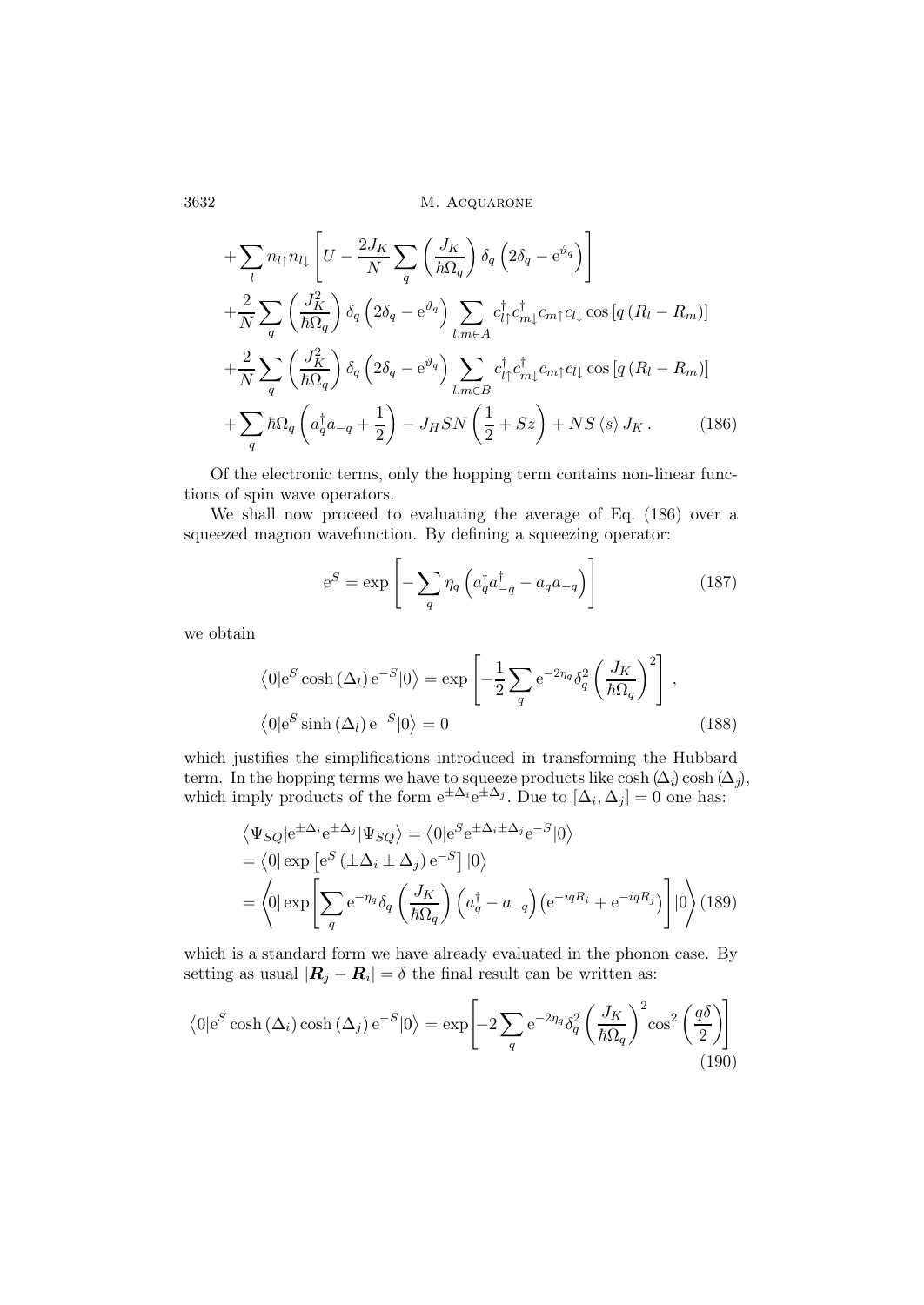Notice that the above quantity, which we shall indicate by  $\tau$ , is independent of both site indexes. Squeezing  $\sinh(\Delta_i) \sinh(\Delta_j)$  yields zero. After squeezing, the terms of the displaced Hamiltonian linear in the Bose operators disappear, and we finally obtain the effective Kondo–Heisenberg spin polaron Hamiltonian:

$$
\langle 0|e^{S}e^{D^{A}}e^{D^{B}}He^{-D^{B}}e^{-D^{A}}e^{-S}|0\rangle
$$
\n
$$
= \sum_{l} \varepsilon^{*}n_{l} + \sum_{i\langle j\rangle\sigma} t^{*}c_{i\sigma}^{\dagger}c_{j\sigma} + \sum_{l} U^{*}n_{l\uparrow}n_{l\downarrow} + V \sum_{i\langle j\rangle} n_{i}n_{j}
$$
\n
$$
+ \left(\frac{2}{N}\right) \sum_{q} \left\{ \sum_{l,m \in A} \Gamma_{lmq}^{A} c_{l\uparrow}^{\dagger} c_{m\downarrow}^{\dagger} c_{m\uparrow}c_{l\downarrow} + \sum_{l,m \in B} \Gamma_{lmq}^{B} c_{l\uparrow}^{\dagger} c_{m\downarrow}^{\dagger} c_{m\uparrow}c_{l\downarrow} \right\}
$$
\n
$$
+ \sum_{q} \hbar \Omega_{q} \left[ \sinh^{2}(\eta_{q}) + \frac{1}{2} \right] - J_{H}SN \left( \frac{1}{2} + Sz \right) + NS \langle s \rangle J_{K}, \quad (191)
$$

where the renormalized interactions are:

$$
\varepsilon^* = \varepsilon_l + \frac{J_K}{N} \sum_q \left( \frac{J_K}{\hbar \Omega_q} \right) \delta_q \left( 2\delta_q - e^{\vartheta_q} \right) , \qquad (192)
$$

$$
t^* = t \exp\left[-\frac{2}{N}\sum_{q} e^{-2\eta_q} \delta_q^2 \left(\frac{J_K}{\hbar \Omega_q}\right)^2 \cos^2\left(\frac{q\delta}{2}\right)\right],\qquad(193)
$$

$$
U^* = U - \frac{2J_K}{N} \sum_{q} \left(\frac{J_K}{\hbar \Omega_q}\right) \delta_q \left(2\delta_q - e^{\vartheta_q}\right) , \qquad (194)
$$

$$
\Gamma_{lmq}^{L} = J_K \left( \frac{J_K}{\hbar \Omega_q} \right) \delta_q \left( 2\delta_q - e^{\vartheta_q} \right) \cos \left[ q \left( R_l - R_m \right) \right] . \tag{195}
$$

Besides the reduction of the hopping amplitude, the new physics evidenced by the displacement transformation depends crucially on the sign of  $2\delta_q - e^{\vartheta_q}$ . If positive, then the "spin polaron shift" is positive and the Hubbard repulsion is reduced, while the sign of the intra-sublattice, long range singletproducing term depends on the product  $(2\delta_q - e^{\vartheta_q}) \cos[q(R_l - R_m)]$ . From the diagonalization condition Th $(2\vartheta_q) = -2z \cos(q\delta)$  the value of  $e^{\vartheta_q}$  can be easily worked out as:

$$
e^{\vartheta_q} = \sqrt[4]{1 - \frac{4z \cos(q\delta)}{1 - \frac{J_K(s)}{J_H S} + 2z \cos(q\delta)}}.
$$
\n(196)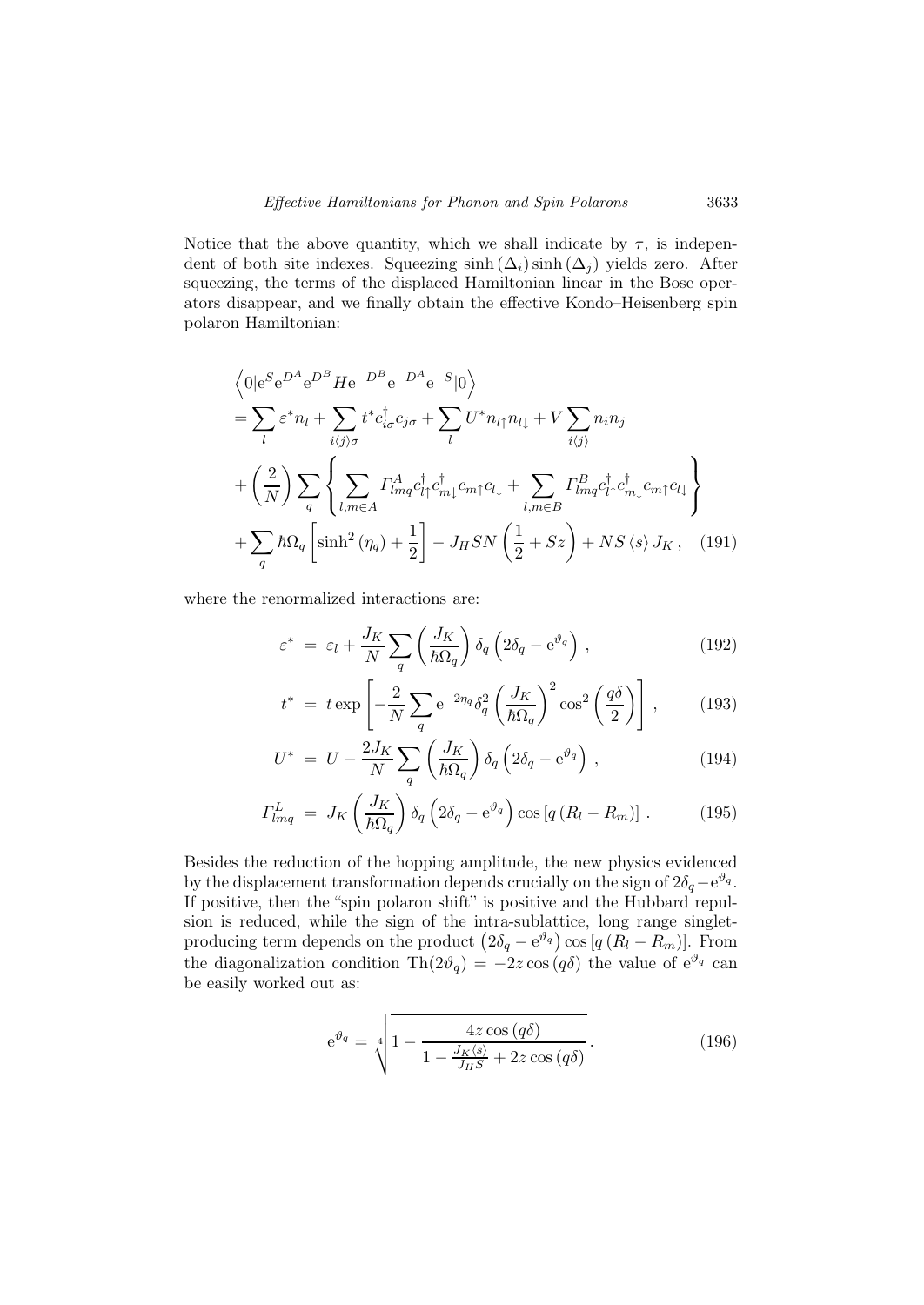We have succeeded in reducing the problem of the itinerant charges interacting with local magnetic moments in AF order, to a model of fermions dressed by spin waves in strict analogy to what we did for the electronphonon problem. The way the spin waves renormalize the electronic interactions is different from the phonon case, as one can see by noting the opposite effects on the local energy  $\varepsilon_l$  and on the Hubbard interaction U, and the insensitivity of the inter-site interaction  $V$ , but the conceptual picture is the same.

### 10. Single-band  $(t-J)$  model for spin polarons

As Zhang and Rice [15] have shown, in the case of the HTS the lowenergy properties can still be well described if one reduces the many-band model to a single-band one, where the latttice sites are substituted by the  $CuO<sub>4</sub>$  plaquettes, and the charge carriers are of two types. One, to be associated to a plaquette (called the Zhang-Rice singlet) is composed by the spin  $1/2$  hole on the central  $Cu^{2+}$  ion, and the doped hole residing essentially on the four surrounding Oxygen ions. The carrier on the doped plaquette has zero total spin (because the Kondo interaction of the twoband model is AF in this case). To the undoped plaquettes we associate the local  $Cu^{2+}$  hole, carrying a moment. Then we have spin zero entities surrounded by local moments, which we assume to retain the AF Neel order, even in the presence of the doping, at least over distances long with respect to the lattice spacing, and times long with respect to the hole hopping time. Experimental data show that this assumption is valid for doping smaller than 10%. As in the Kondo–Heisenberg picture, the motion of the singlet requires frustrating the AF pattern. Now a single hop of the singlet is represented as an exchange of site between the singlet and a neighbouring  $Cu^{2+}$  hole, carrying its moment. This can be explained more clearly in terms of the two-band language. Indeed, to hop from site i (spin up) to j (spin down), the doped hole must either reverse the moment on  $i$ , or its own spin while still on  $i$ . It is this second way which underlies the present picture: before hopping, the doped hole reverses both its spin and the local moment on  $i$ . Then it moves to  $j$ , where the singlet is rebuilt, leaving behind the reversed  $Cu^{2+}$  moment on i.

Whatever the picture, after the singlet has moved, the situation is as if it were the  $Cu^{2+}$ on site j which has moved to site i, bodily carrying its spin, which now points in the wrong direction. One can say that the Kondo– Heisenberg model associates the frustration of the AF order to the site where the hole goes  $(j)$ , while the  $t-J$  model with the site from where it starts  $(i)$ . The overall physics is clearly the same, namely the itineracy of the fermion is conditioned by the spin waves of the local moments lattice. To discuss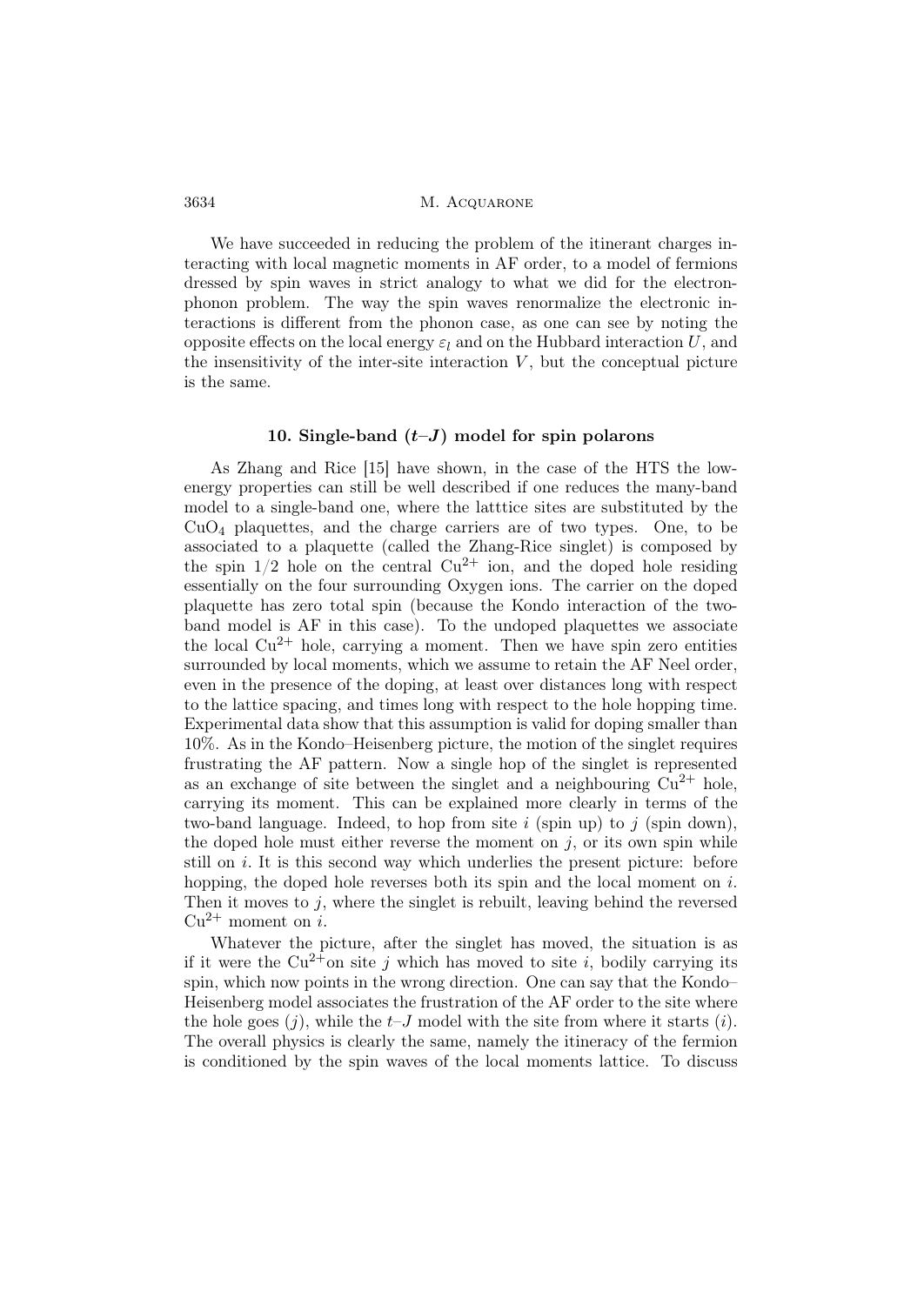in formal terms this model, Zhang and Rice have proved [15] that one can describe the dynamics of the system composed of singlets and  $Cu^{2+}$  holes by an effective Hamiltonian for  $Cu^{2+}$  holes only, where the singlets do not appear explicitly. The motion of the  $Cu^{2+}$  holes is described by the  $t-J$ model, *i.e.* the single-band Hubbard Hamiltonian in the  $U/t \rightarrow \infty$  limit. In its simplest version it reads:

$$
H_{t-J} = \sum_{i\langle j\rangle\sigma} tc_{i\sigma}^{\dagger} (1 - n_{i-\sigma}) c_{j\sigma} (1 - n_{j-\sigma}) + \sum_{i\langle j\rangle} \frac{J}{2} \left( \mathbf{S}_i \cdot \mathbf{S}_j - \frac{\nu_i \nu_j}{4} \right). \tag{197}
$$

The operators  $c_{i\sigma}^{\dagger}$ ,  $c_{i\sigma}$  describe the Cu<sup>2+</sup> holes,  $J = 4t^2/U$  is the effective AF exchange, and  $\nu_i = \sum_{\sigma} n_{i\sigma} (1 - n_{i-\sigma})$  is non-vanishing only if the site i is singly occupied. As before, the label  $i$  corresponds to sites with up local moment  $\boldsymbol{S}_i = \left( c^\dagger_{i\uparrow}c_{i\downarrow}, c^\dagger_{i\downarrow}c_{i\uparrow}, 1/2(n_{i\uparrow}-n_{i\downarrow}) \right)$  in the ground state, and the label  $j$  to its down moment counterpart.

First of all we shall show that spin polarons are, in a sense, intrinsic to the *t*-*J* model. If, from  $\left[c_{l\sigma}^{\dagger}, c_{l\sigma}\right]_{+} = 1$ , we derive  $1 - n_{l-\sigma} = c_{l-\sigma}c_{l-\sigma}^{\dagger}$  and define the spin deviation operators  $S_l^{\sigma} = c_{l\sigma}^{\dagger}$   $c_{l-\sigma}$  (with  $\sigma = \pm$  when in  $S_l^{\sigma}$ ) then

$$
\sum_{i\langle j\rangle\sigma} c_{i\sigma}^{\dagger} (1 - n_{i-\sigma}) c_{j\sigma} (1 - n_{j-\sigma}) = \sum_{i\langle j\rangle\sigma} S_i^{-\sigma} c_{i\sigma}^{\dagger} c_{j\sigma} S_j^{\sigma} ,
$$
  

$$
\nu_i \nu_j = \sum_{\sigma\tau} S_i^{\sigma} S_j^{-\sigma} S_j^{\tau} S_j^{-\tau} .
$$
 (198)

We can then conclude that the projected operators  $p_{l\sigma}^{(\dagger)} = c_{l\sigma}^{\dagger} (1 - n_{l-\sigma})$ characterizing the  $t-J$  model are the product of a Fermi operator times a spin deviation, namely:

$$
p_{l\uparrow}^{\dagger} = S_l^+ c_{l\downarrow}, \qquad p_{l\downarrow}^{\dagger} = S_l^- c_{l\uparrow}, \qquad p_{l\uparrow} = c_{l\downarrow} S_l^- , \qquad p_{l\downarrow} = c_{l\uparrow} S_l^+ .
$$
 (199)

We can go further, if we decouple Eq. (198) in mean field approximation:

$$
S_i^{-\sigma} c_{i\sigma}^{\dagger} c_{j\sigma} S_j^{\sigma} = \left\langle S_i^{-\sigma} S_j^{\sigma} \right\rangle c_{i\sigma}^{\dagger} c_{j\sigma} + \left\langle c_{i\sigma}^{\dagger} c_{j\sigma} \right\rangle S_i^{-\sigma} S_j^{\sigma} - \left\langle S_i^{-\sigma} S_j^{\sigma} \right\rangle \left\langle c_{i\sigma}^{\dagger} c_{j\sigma} \right\rangle, (200)
$$

$$
\sum_{\sigma\tau} S_i^{\sigma} S_i^{-\sigma} S_j^{\tau} S_j^{-\tau} = 4 \left[ \sum_{\sigma} \left\langle S_i^{-\sigma} S_j^{\sigma} \right\rangle S_i^{\sigma} S_j^{-\sigma} - \sum_{\sigma} \left\langle S_i^{-\sigma} S_j^{\sigma} \right\rangle \left\langle S_i^{\sigma} S_j^{-\sigma} \right\rangle \right] (201)
$$

Substituting into Eq. (197) and reordering yields:

$$
H_{t-J} = t \sum_{i \langle j \rangle \sigma} \langle S_i^{-\sigma} S_j^{\sigma} \rangle c_{i\sigma}^{\dagger} c_{j\sigma} + J \sum_{i \langle j \rangle} S_i^z S_j^z
$$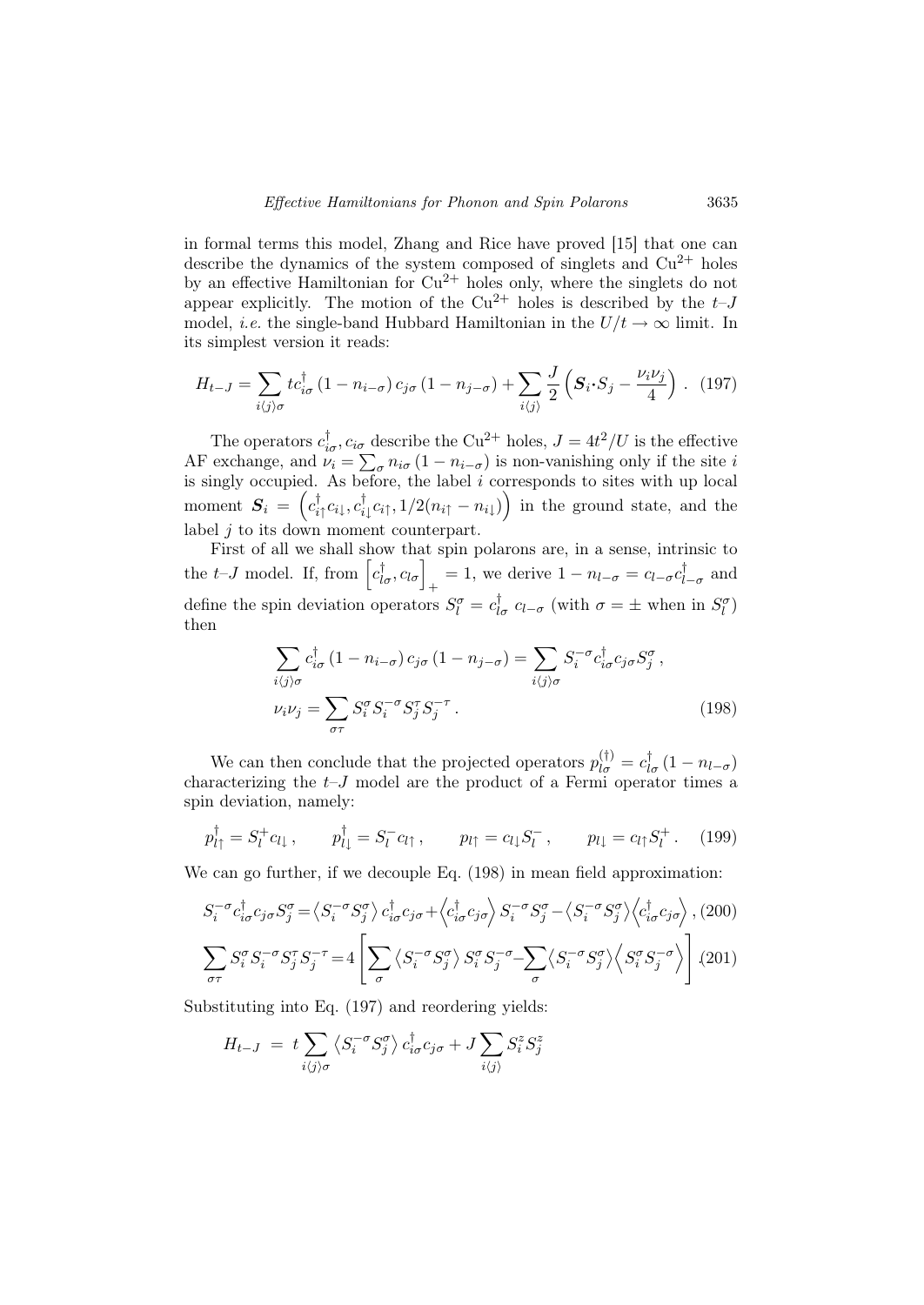$$
+\frac{J}{2} \sum_{i\langle j \rangle \sigma} \left[ 1 + \frac{2t}{J} \left\langle c_{i\sigma}^{\dagger} c_{j\sigma} \right\rangle - \left\langle S_{i}^{-\sigma} S_{j}^{\sigma} \right\rangle \right] S_{i}^{-\sigma} S_{j}^{\sigma} -\frac{J}{2} \sum_{i\langle j \rangle \sigma} \left\langle S_{i}^{-\sigma} S_{j}^{\sigma} \right\rangle \left\langle S_{i}^{\sigma} S_{j}^{-\sigma} \right\rangle - t \sum_{i\langle j \rangle \sigma} \left\langle c_{i\sigma}^{\dagger} c_{j\sigma} \right\rangle \left\langle S_{i}^{-\sigma} S_{j}^{\sigma} \right\rangle . (202)
$$

It is evident that the hopping is renormalized by the spin deviations and, at the same time, the transverse exchange is renormalized by the hopping.

To make things more quantitative, let us introduce the spin deviation operators for the local moments on the two magnetic sublattices as we did for the Kondo–Heisenberg case, by Eq. (152). Following Ref. [16], let us define spin independent  $Cu^{2+}$  hole operators  $h_l$  on the two sublattices as follows:

$$
h_i^{\dagger} = c_{i\uparrow} , \qquad h_i = c_{i\uparrow}^{\dagger} , \qquad h_j^{\dagger} = c_{j\downarrow} , \qquad h_j = c_{j\downarrow}^{\dagger} . \tag{203}
$$

Actually, the hole operators have a hidden spin label, which depends on the sublattice (up or down) to whose sites  $(i \text{ or } i)$  they refer. One can also think of them as describing not the  $Cu^{2+}$  holes, but the doped ones composing the spinless Zhang–Rice singlet. Indeed, creating (destroying) a hole on either sublattice eliminates (restores) the local moment, reproducing the effect of the doped holes.

To express the projected operators in terms of hole operators we shall now introduce two approximations. The first one is that the projected operators for the majority- spin particles on each sublattice will be identified with the non-projected ones:  $p_{i\uparrow}^{(\dagger)} \implies c_{i\uparrow}^{(\dagger)}$  $\hat{p}_{j\downarrow}^{(\dagger)}$  and  $p_{j\downarrow}^{(\dagger)} \implies c_{j\downarrow}^{(\dagger)}$  $\mathcal{F}_{j}^{(1)}$ . This amounts to neglecting the itineracy-limiting effect that minority-spin particles, supposedly very scarce because the AF order with almost saturated moments is assumed, have on the majority- spin ones. The second approximation is that, in the projected operators for the minority-spin particles, the spin deviation operators are represented in the Holstein–Primakoff approximation, namely:

$$
p_{i\downarrow}^{\dagger} = S_i^- c_{i\uparrow}^{\dagger} \Longrightarrow b_i^{\dagger} h_i \,, \quad p_{i\downarrow} = c_{i\uparrow} S_i^+ \Longrightarrow b_i h_i^{\dagger} \,, \quad p_{j\uparrow}^{\dagger} \Longrightarrow b_j^{\dagger} h_j \,, \quad p_{j\uparrow} \Longrightarrow h_j^{\dagger} b_j \,. \tag{204}
$$

Before substituting the projected operators through the relations just obtained, we have to make sure that we are not violating the no-doubleoccupancy constraint inherent to the  $t-J$  model. To that aim, we write  $\langle n_l | n_l |\rangle = 0$  by using the identity  $n_l \equiv n_l \gamma - 2S_l^z = n_l \gamma - 1 + 2b_l^{\dagger} b_l$  from which it follows:

$$
n_{l\uparrow}n_{l\downarrow} = n_{l\uparrow}^2 - n_{l\uparrow} + 2n_{l\uparrow}b_l^{\dagger}b_l = 2n_{l\uparrow}b_l^{\dagger}b_l = 2\left(1 - h_l^{\dagger}h_l\right)b_l^{\dagger}b_l = 2h_lh_l^{\dagger}b_l^{\dagger}b_l \Longrightarrow 0. \tag{205}
$$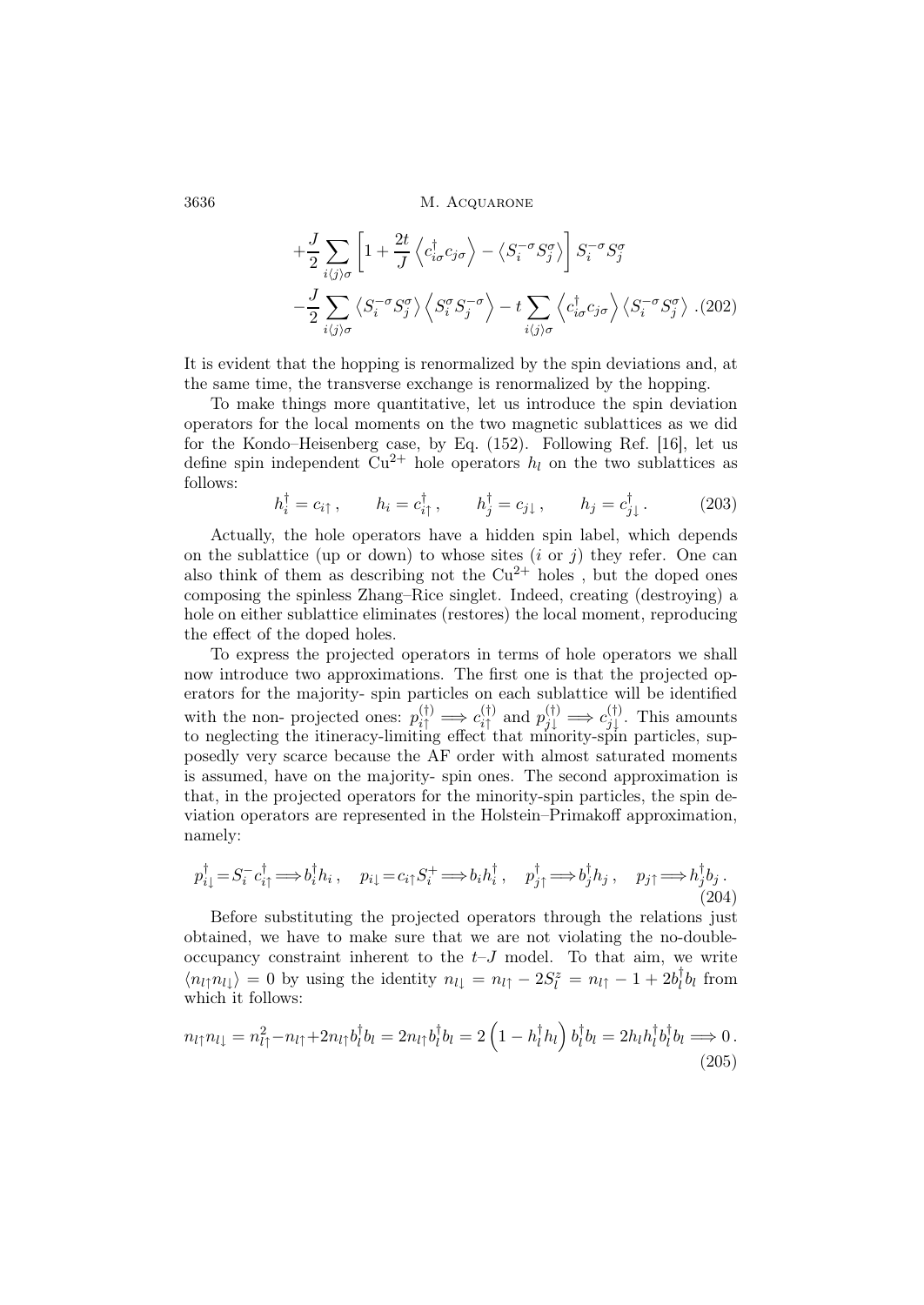Therefore we shall discard all terms containing the product  $h_l h_l^{\dagger} b_l^{\dagger} b_l$ . The physical meaning is that there can be either a hole or a spin deviation on a site, not both. Now we can rewrite the  $t-J$  Hamiltonian in the new representation. The hopping term yields:

$$
\sum_{i\langle j\rangle\sigma} tc_{i\sigma}^{\dagger} (1 - n_{i-\sigma}) c_{j\sigma} (1 - n_{j-\sigma}) \Longrightarrow \sum_{i\langle j\rangle} t\left( h_i h_j^{\dagger} + h_j h_i^{\dagger} \right) \left( b_i^{\dagger} + b_j \right) (206)
$$

expressing the possibilty of hopping conditioned to the presence of a spin deviation on either  $i$  or  $j$  sites. The longitudinal part of the Heisenberg term, by expressing  $\nu_{i\uparrow} = n_{i\uparrow} (1 - n_{i\downarrow}) = n_{i\uparrow} (1 - 2S_i^z)$  *etc.* so that  $\nu_i =$  $2S_i^z\left(1-2h_i^{\dagger}h_i\right)$  and  $\nu_j=-2S_j^z\left(1-2h_j^{\dagger}h_j\right)$  and taking into account the condition of Eq.  $(205)$ , becomes

$$
S_i^z S_j^z - \frac{\nu_i \nu_j}{4} = -\frac{1}{2} \left[ 1 - h_i^\dagger h_i - h_j^\dagger h_j + 2 h_i^\dagger h_i h_j^\dagger h_j \right] + b_i^\dagger b_i \left( 1 - h_j^\dagger h_j \right) + b_j^\dagger b_j \left( 1 - h_i^\dagger h_i \right) - 2 b_j^\dagger b_j b_i^\dagger b_i .
$$
 (207)

The last term is the interaction of spin deviations, and will be discarded. Let us consider the purely fermionic part of the expression above, where we treat the four-operator term in mean field, obtaining, with the definition of the hole concentration  $\Delta = \langle h_l^{\dagger} h_l \rangle$  for  $l = i$  or j:

$$
-\frac{1}{2}\sum_{i\langle j\rangle}\left[1-h_{i}^{\dagger}h_{i}-h_{j}^{\dagger}h_{j}+2h_{i}^{\dagger}h_{i}h_{j}^{\dagger}h_{j}\right]
$$
  

$$
\implies -\frac{Nz}{2}\left[1-2\Delta^{2}\right]+z\left(1-2\Delta\right)\sum_{l}h_{l}^{\dagger}h_{l}. \qquad (208)
$$

The last term is analogous to the "polaron shift" we met when dealing with phonon polarons. The terms  $b_j^{\dagger}b_j\left(1-h_i^{\dagger}h_i\right)$  create a spin deviation on j provided no hole resides on  $j$ . Each site  $j$  over which the moment has been reversed is a bridge to its  $z - 1$  neighbours, distinct from i, but belonging to the same sublattice as  $i$ . On the whole such terms create a "ferromagnetic" drop" of  $z + 1$  sites, freely accessible to the doped hole residing on i.

The tranverse part is simple:

$$
\frac{1}{2} \sum_{i\langle j \rangle,\sigma=\pm} S_i^{\sigma} S_j^{-\sigma} = \frac{1}{2} \sum_{i\langle j \rangle} \left( b_i b_j + b_i^{\dagger} b_j^{\dagger} \right)
$$
\n
$$
\implies \frac{1}{2} \sum_{i\langle j \rangle} \left( 1 - h_i^{\dagger} h_i \right) \left( b_i b_j + b_i^{\dagger} b_j^{\dagger} \right) \left( 1 - h_j^{\dagger} h_j \right) . \tag{209}
$$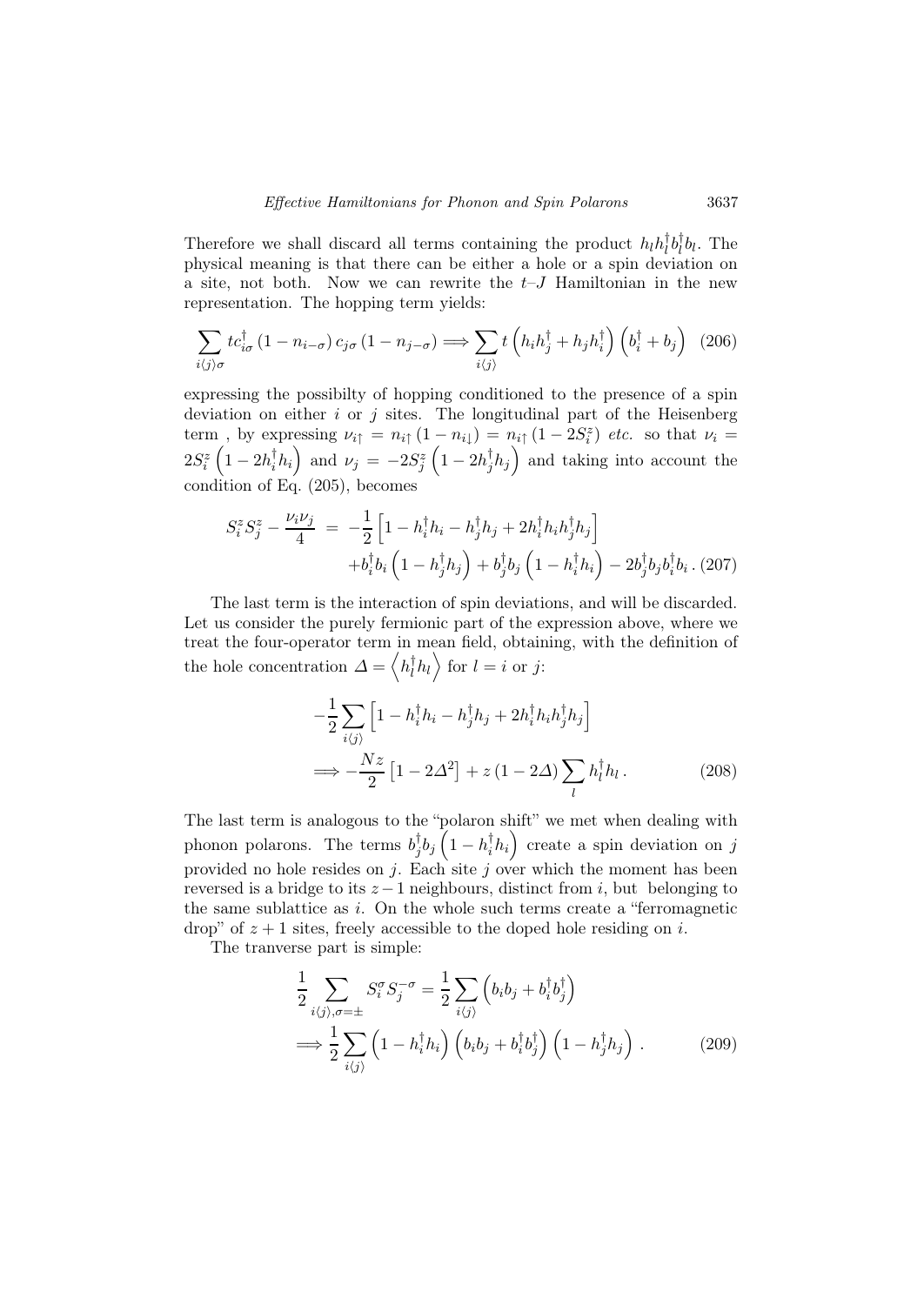In the last expression the factors  $(1 - h_{i(j)}^{\dagger} h_{i(j)}) \approx 1 - \Delta$  enforce the condition that both i and j have to be free of holes to allow for a spin deviation on both sites. The resulting approximated Hamiltonian in the real space reads  $(l = i \text{ or } j)$ :

$$
H = t \sum_{i\langle j\rangle} \left( h_i h_j^{\dagger} + h_j h_i^{\dagger} \right) \left( b_i^{\dagger} + b_j \right) - \frac{J N z}{4} \left[ 1 - 2\Delta^2 \right] + z \frac{J}{2} \left( 1 - 2\Delta \right) \sum_l h_l^{\dagger} h_l
$$

$$
+ \frac{J}{2} \left( 1 - \Delta \right) \sum_l b_l^{\dagger} b_l + \frac{J}{4} \left( 1 - \Delta \right)^2 \sum_{i\langle j\rangle} \left( b_i b_j + b_i^{\dagger} b_j^{\dagger} \right) . \tag{210}
$$

Let us Fourier transform to the reciprocal space, taking care that, due to the assumed AF ordering, we have to limit the wavevectors summations to the reduced Brillouin zone, *i.e.*  $b_l^{\dagger} = (2/N)^{1/2} \sum_q' b_q^{\dagger} e^{-iqR_l}$ . The final result, by defining  $\delta = |\mathbf{R}_i - \mathbf{R}_j|$  is the Spin Polaron Hamiltonian  $H^{\text{SP}}$ 

$$
H^{\rm SP} = -\left(\frac{NzJ}{4}\right) \left[1 - 2\Delta^2\right] + \frac{zJ}{2} \left(1 - 2\Delta\right) \sum_k h_k^\dagger h_k
$$

$$
-\sqrt{\frac{2}{N}} \left(2zt\right) \sum_{kq} \cos\left[(k-q)\delta\right] \left[b_q^\dagger h_{k-q}^\dagger h_k + h_k^\dagger h_{k-q} b_q\right]
$$

$$
+ zJ \left(1-\Delta\right) \sum_q b_q^\dagger b_q + \frac{zJ}{4} \left(1-\Delta\right)^2 \sum_q \cos(q\delta) \left(b_q^\dagger b_{-q}^\dagger + b_q b_{-q}\right) \tag{211}
$$

The last line of  $H^{\text{SP}}$  is the by now familiar Hamiltonian for spin waves in an antiferromagnet, which can be diagonalized by transforming from  $b_q^{(\dagger)}$ to  $\beta_q^{(\dagger)}$  as in Eq. (155), only now with the doping-dependent diagonalization condition tanh  $(2\vartheta_q) = -(1-\Delta)\cos(q\delta)/2$  yielding

$$
\sum_{q} \left\{ zJ\left(1-\Delta\right) \sqrt{1-\left[\left(1-\Delta\right) \frac{\cos(q\delta)}{2}\right]^{2}}\right\} \left(\beta_{q}^{\dagger}\beta_{q}+\frac{1}{2}\right)-2NzJ\left(1-\Delta\right). \tag{212}
$$

The renormalized frequency

$$
\hbar\Omega_q = zJ\left(1-\Delta\right)\sqrt{1-\left[\left(1-\Delta\right)\frac{\cos(q\delta)}{2}\right]^2} \tag{213}
$$

 $\sqrt{1 - [(1 - \Delta)\cos(q\delta)/2]^2}$  in close analogy with the discussion following is the product of the bare frequency  $zJ(1-\Delta)$  and the softening factor Eq. (75) for the squeezed phonon case.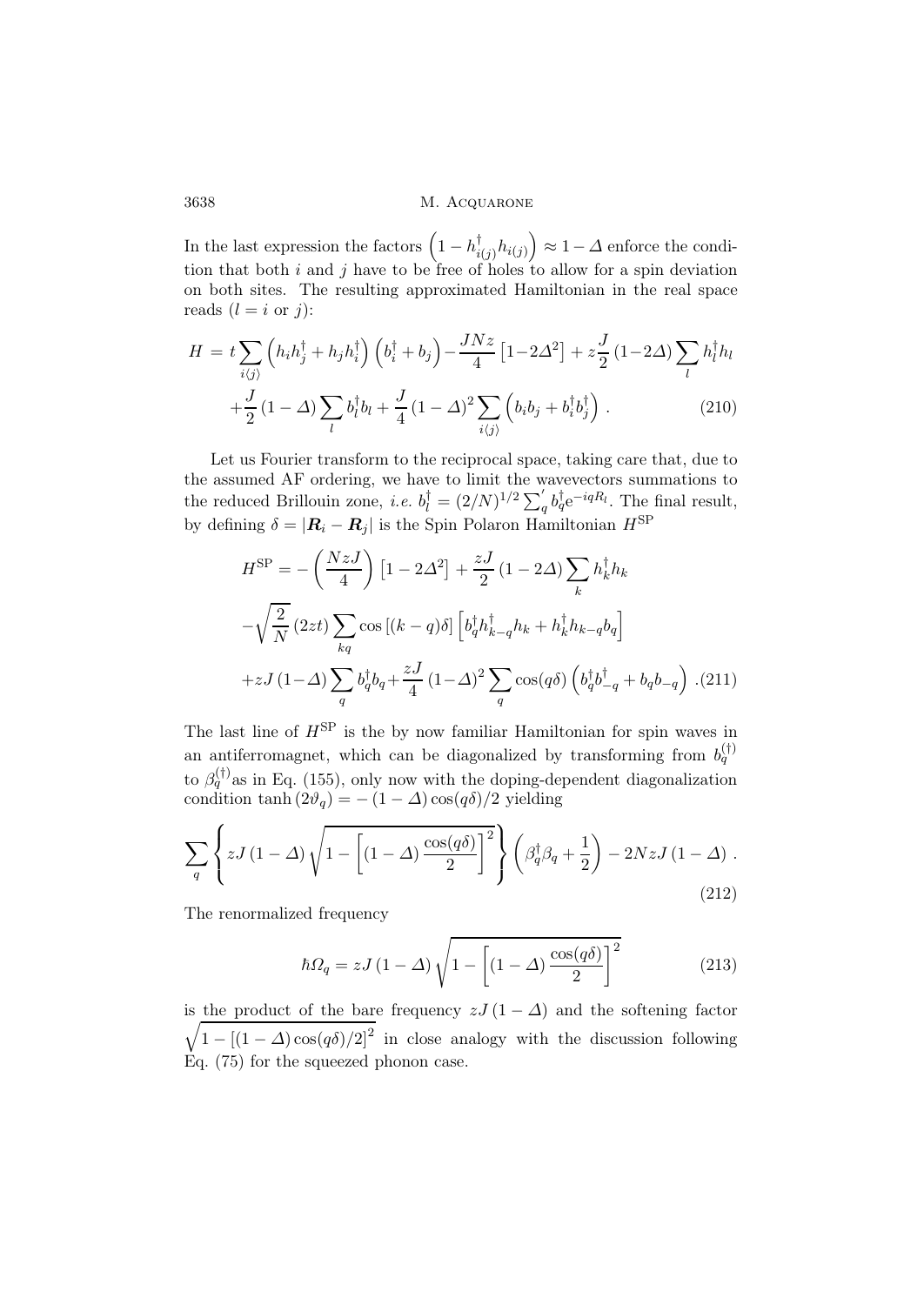Finally we can rewrite  $H^{\text{SP}}$  in terms of the diagonalized AF spin wave operators  $\beta_q^{\dagger}$ ,  $\beta_q$  as follows:

$$
H^{\rm SP} = -zJ(1 - 2\Delta) \sum_{k} h_{k}^{\dagger} h_{k} - \sqrt{\frac{2}{N}} (2zt) \sum_{kq} \left[ h_{k-q}^{\dagger} h_{k} \left( \beta_{q}^{\dagger} \mathcal{B}_{k,q} + \beta_{-q} \mathcal{C}_{k,q} \right) \right]
$$

$$
+ \sum_{q} \hbar \Omega_{q} \left( \beta_{q}^{\dagger} \beta_{q} + \frac{1}{2} \right) - \frac{N}{2} z J (1 - \Delta) - \left( \frac{NzJ}{4} \right) \left[ 1 - 2\Delta^{2} \right], \quad (214)
$$

where we define:

$$
\mathcal{B}_{k,q} = \cos\left[(k-q)\delta\right] \cosh\left(\vartheta_q\right) + \cos(k\delta) \sinh\left(\vartheta_q\right),
$$
  
\n
$$
\mathcal{C}_{k,q} = \cos\left[(k-q)\delta\right] \sinh\left(\vartheta_q\right) + \cos(k\delta) \cosh\left(\vartheta_q\right). \tag{215}
$$

The effective Hamiltonian we have obtained is roughly similar to the one for interacting electrons and phonons, leading to the phonon polarons. Indeed,  $H^{\text{SP}}$  features a sort of "Holstein term" coupling linearly spin waves and hole density, in addition to the "polaronic shift" already mentioned. However, there is one important difference, that is the absence of a hole hopping term. The coefficient of the first term in Eq.  $(214)$ , which should do the job, has no dispersion, so that it does not describe the hopping of the holes. To see that the holes dressed by spin waves can nevertheless hop around as coherent quasi-particles, one has , for instance, to evaluate the Green's function. This has been done by several people, and we refer the reader to the bibliography [17] for details. Let us, however, mention that a general result [18] is that the the spin polaron exists over a wide range of parameters as a coherent itinerant particle, whose bandwidth  $W_{SP}$  goes as  $W_{SP} \approx (t/J) \exp \left[-\left(\kappa t/J\right)^2\right]$  where  $\kappa$  is a known constant. The bandwidth vanishes both for  $t/J \to 0$  and for  $t/J \to \infty$ . The first case has an obvious meaning. In the opposite limit, realised by a "soft" magnetic structure, the polaron uses all its energy to excite spin waves, and gets trapped in a kind of "magnetic quicksand".

We leave as an exercise for the patient reader to verify if it is possible to transform Eq. (214) into an effective fermion-only Hamiltonian, as we did for the phonon polaron problem.

The author wants to thank A. Painelli, S. Ciuchi, H. Zheng, J.R. Iglesias, M.A. Gusmão, C. Noce, A. Romano, M. Cuoco, J. Labbé, J.P. Jardin, T. Hocquet for variously contributing to his understanding of the polaron physics, and M. Cococcioni for critically reading the manuscript. Partial financial support from the Istituto Nazionale di Fisica della Materia (I.N.F.M.) is gratefully acknowledged. Part of this work was done while the author was visiting the Laboratoire P.M.T.M. of the Université Paris Nord, Institut Galileé.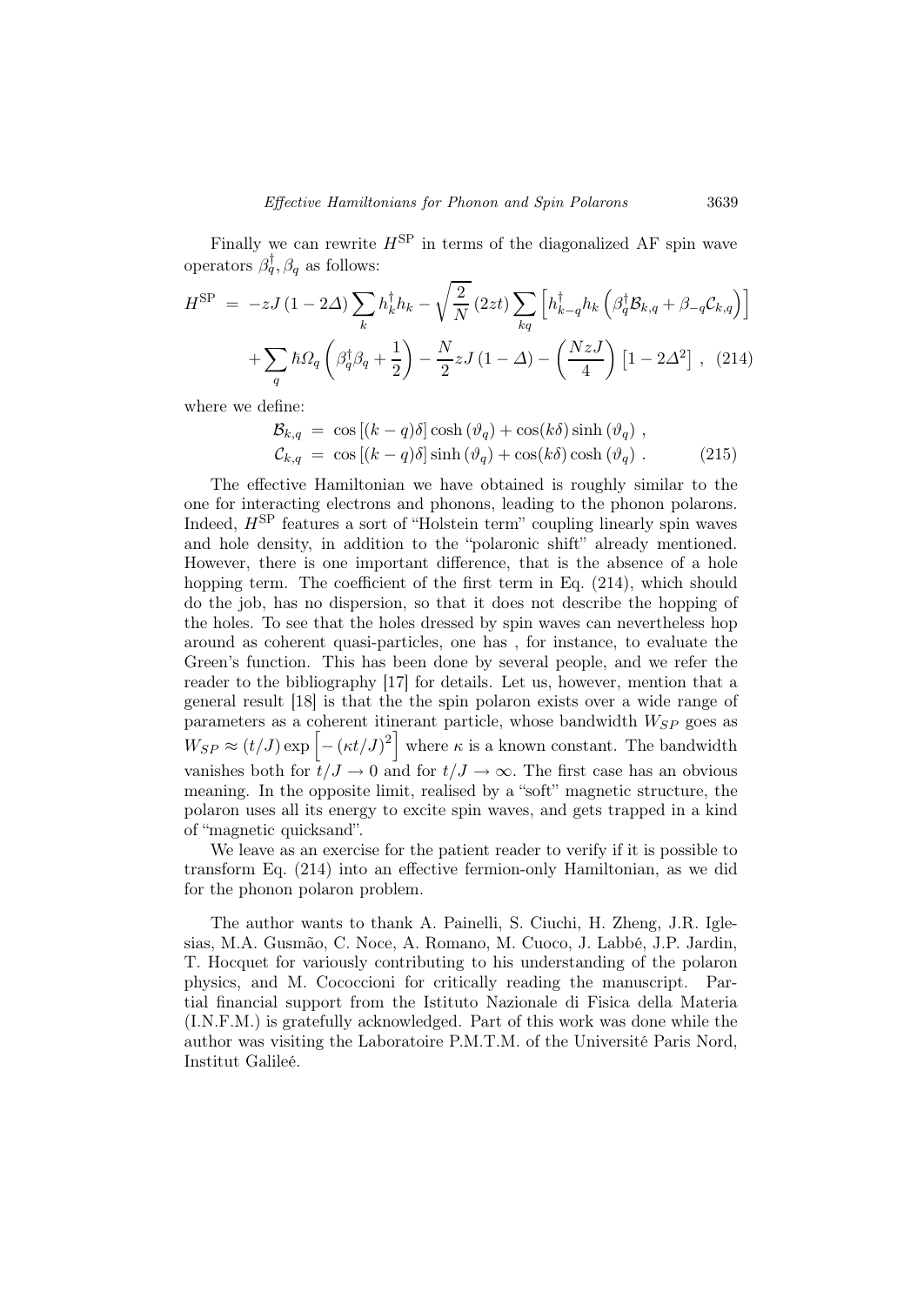#### Appendix A

To prove Eq. (76) we follow [20]. Let us rewrite it, by dropping the state label  $q$ , as:

$$
\exp\left[-2\alpha u \frac{d}{du}\right] F\left(u\right) = F(e^{-2\alpha}u). \tag{A.1}
$$

By expanding both, the exponential

$$
\exp\left[-2\alpha u \frac{d}{du}\right] = \sum_{m} \frac{(-2\alpha)^m}{m!} \left(u \frac{d}{du}\right)^m,
$$
\n(A.2)

and  $F(u) = \sum_{n} \frac{u^n}{n!}$  $\lim_{n} F^{(n)}(0)$  with  $F^{(n)}(0) = |d^n F(u)/du^n|_0$ , yields:

$$
\exp\left[-2\alpha u \frac{d}{du}\right] F\left(u\right) = \sum_{m,n} \frac{\left(-2\alpha\right)^m}{m!} \left(\frac{1}{n!}\right) \left(u \frac{d}{du}\right)^m \left[u^n F^{(n)}\left(0\right)\right]. \tag{A.3}
$$

Now, for any m one has  $\left(u\frac{d}{du}\right)^m \left[u^n F^{(n)}(0)\right] = n^m u^n F^{(n)}(0)$  so that:

$$
\exp\left[-2\alpha u \frac{d}{du}\right] F(u) = \sum_{m,n} \frac{(-2\alpha)^m}{m!n!} n^m u^n F^{(n)}(0)
$$
  
= 
$$
\sum_n \frac{1}{n!} \left[\sum_m \frac{(-2\alpha n)^m}{m!} \right] u^n F^{(n)}(0) = \sum_n \frac{1}{n!} \left[e^{-2\alpha n}\right] u^n F^{(n)}(0)
$$
  
= 
$$
\sum_n \frac{(u e^{-2\alpha})^n}{n!} F^{(n)}(0) = F(u e^{-2\alpha}).
$$
 (A.4)

which proves Eq. (A.1).

Note added in proofs. After the conclusion of the School, a very interesting paper [19] has been published, in which an analytical solution of the problem of the spin polaron in the  $t-J$  model, obtained through displacement transformations, is proposed.

## REFERENCES

- [1] T. Holstein, Ann. Phys. (N.Y.), 8, 343 (1959).
- [2] M. Acquarone, R. Iglesias, M. Gusmão, C. Noce, A. Romano, Phys. Rev. B in press (1998).
- [3] M. Wagner, Unitary Transformations in Solid State Physics, North-Holland, Amsterdam 1986.